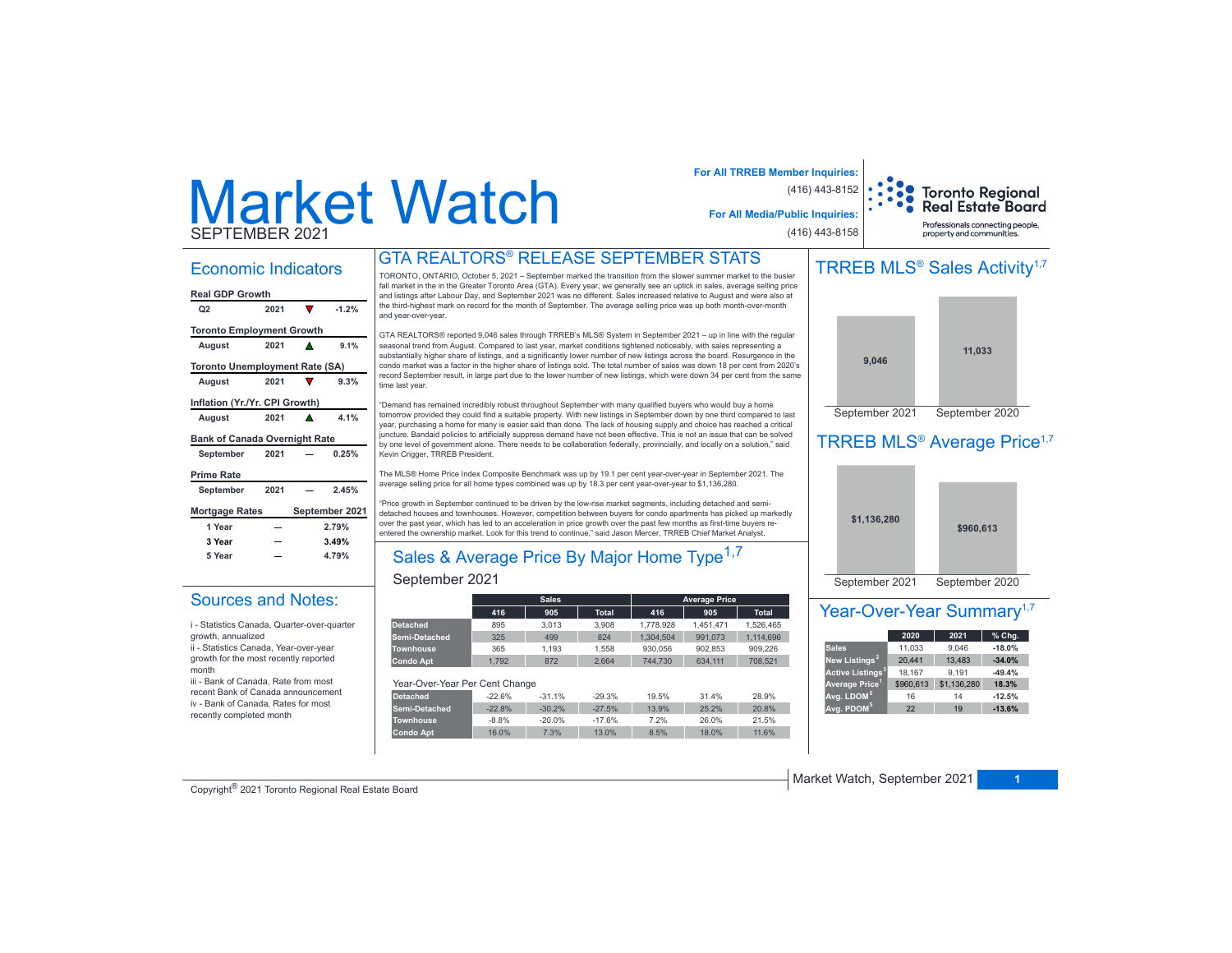|                                 | <b>Detached</b> | <b>Semi-Detached</b> | <b>Att/Row/Twnhouse</b> | <b>Condo Townhouse</b> | <b>Condo Apt</b> | Link         | Co-Op Apt      | <b>Det Condo</b> | <b>Co-Ownership Apt</b> | <b>Total</b>   |
|---------------------------------|-----------------|----------------------|-------------------------|------------------------|------------------|--------------|----------------|------------------|-------------------------|----------------|
| \$0 to \$99,999                 | $\mathbf{0}$    | $\mathbf{0}$         | $\mathbf{0}$            | $\overline{0}$         | $\mathbf{0}$     | $\mathbf{0}$ | $\mathbf{0}$   | $\theta$         | $\mathbf{0}$            | $\mathbf{0}$   |
| \$100,000 to \$199,999          | $\circ$         |                      | $\Omega$                |                        |                  | $\Omega$     |                | $\Omega$         | $\Omega$                | $\overline{2}$ |
| \$200,000 to \$299,999          | $\overline{2}$  | $\Omega$             | $\mathbf{0}$            |                        | $\overline{4}$   | $\Omega$     |                | $\theta$         | $\mathbf{0}$            | 8              |
| \$300,000 to \$399,999          | $\overline{2}$  | $\Omega$             | $\Omega$                | $\overline{2}$         | 28               | $\Omega$     | $\overline{2}$ | $\Omega$         |                         | 35             |
| \$400,000 to \$499,999          | $\overline{z}$  |                      | $\mathbf{0}$            | 19                     | 277              | $\Omega$     | $\overline{2}$ | $\theta$         |                         | 307            |
| \$500,000 to \$599,999          | 29              |                      |                         | 51                     | 745              | $\Omega$     |                |                  |                         | 830            |
| \$600,000 to \$699,999          | 59              | 23                   | 21                      | 175                    | 706              | $\Omega$     | $\overline{2}$ | $\overline{2}$   |                         | 989            |
| \$700,000 to \$799,999          | 121             | 44                   | 94                      | 218                    | 353              | ÷.           | $\Omega$       | $\sim$           | $\Omega$                | 837            |
| \$800,000 to \$899,999          | 220             | 120                  | 173                     | 144                    | 207              | 13           | $\Omega$       |                  |                         | 879            |
| \$900,000 to \$999,999          | 325             | 179                  | 210                     | 61                     | 126              | 13           | $\Omega$       | $\Omega$         | $\mathbf 0$             | 914            |
| \$1,000,000 to \$1,249,999      | 854             | 263                  | 198                     | 37                     | 100              | 15           | $\mathbf{0}$   | $\overline{3}$   | $\mathbf{0}$            | 1,470          |
| \$1,250,000 to \$1,499,999      | 900             | 109                  | 88                      | 17                     | 45               | 18           | $\Omega$       |                  | $\mathbf 0$             | 1,178          |
| \$1,500,000 to \$1,749,999      | 503             | 46                   | 24                      | 6 <sup>1</sup>         | 23               |              | $\overline{0}$ |                  | $\mathbf{0}$            | 607            |
| \$1,750,000 to \$1,999,999      | 303             | 15                   | 5                       | 3                      | 19               | $\Omega$     | $\Omega$       | $\Omega$         | $\circ$                 | 345            |
| $$2,000,000+$                   | 583             | 22                   | $\overline{z}$          | 3                      | 30               | $\mathbf{0}$ | $\overline{0}$ | $\theta$         | $\mathbf{0}$            | 645            |
| <b>Total Sales</b>              | 3,908           | 824                  | 821                     | 737                    | 2,664            | 68           | $\mathbf{8}$   | 11               | 5                       | 9.046          |
| <b>Share of Total Sales (%)</b> | 43.2%           | 9.1%                 | 9.1%                    | 8.1%                   | 29.4%            | 0.8%         | 0.1%           | 0.1%             | 0.1%                    | 100.0%         |
| Average Price (\$)              | \$1,526,465     | \$1,114,696          | \$1,016,269             | \$789,983              | \$708,521        | \$1,092,283  | \$419,875      | \$940,182        | \$560,800               | \$1,136,280    |

# SALES BY PRICE RANGE AND HOUSE TYPE <sup>1,7</sup> SEPTEMBER 2021

# SALES BY PRICE RANGE AND HOUSE TYPE <sup>1,7</sup>

### YEAR-TO-DATE, 2021

|                                 | <b>Detached</b> | <b>Semi-Detached</b> | Att/Row/Twnhouse | <b>Condo Townhouse</b> | <b>Condo Apt</b> | Link         | Co-Op Apt      | <b>Det Condo</b> | <b>Co-Ownership Apt</b> | <b>Total</b>   |
|---------------------------------|-----------------|----------------------|------------------|------------------------|------------------|--------------|----------------|------------------|-------------------------|----------------|
| \$0 to \$99,999                 | $\mathbf{0}$    | $\Omega$             | $\theta$         | $\mathbf{0}$           |                  | $\mathbf{0}$ | $\mathbf{0}$   | $\mathbf{0}$     |                         | $\overline{4}$ |
| \$100,000 to \$199,999          | $\overline{2}$  |                      | $\Omega$         |                        | 28               | $\Omega$     | $\overline{2}$ | $\Omega$         |                         | 32             |
| \$200,000 to \$299,999          | 19              | $\Omega$             | $\Omega$         | 5                      | 76               | $\mathbf{0}$ | 10             | $\mathbf{0}$     | $\overline{2}$          | 112            |
| \$300,000 to \$399,999          | 49              |                      |                  | 25                     | 429              | $^{\circ}$   | 20             |                  | 14                      | 546            |
| \$400,000 to \$499,999          | 140             | 8                    | $\overline{4}$   | 283                    | 3,462            | $\mathbf{0}$ | 12             | $\mathbf{0}$     | 10 <sup>10</sup>        | 3,919          |
| \$500,000 to \$599,999          | 454             | 57                   | 35               | 919                    | 8,118            | 3            | 11             |                  | 10                      | 9,611          |
| \$600,000 to \$699,999          | 988             | 382                  | 506              | 2,058                  | 6,455            | 29           | 19             | 24               | 6                       | 10,467         |
| \$700,000 to \$799,999          | 2,106           | 689                  | 1,628            | 2,206                  | 3,022            | 83           |                | 16               |                         | 9,755          |
| \$800,000 to \$899,999          | 3,534           | 1,753                | 2,380            | 1,264                  | 1,781            | 132          |                | 16               |                         | 10,867         |
| \$900,000 to \$999,999          | 4,649           | 2,327                | 1,885            | 414                    | 976              | 122          |                | 13               |                         | 10,390         |
| \$1,000,000 to \$1,249,999      | 9,983           | 2,211                | 1,765            | 349                    | 827              | 198          | $\mathbf{R}$   | 9                |                         | 15,345         |
| \$1,250,000 to \$1,499,999      | 9,096           | 751                  | 603              | 152                    | 351              | 93           |                | 6                |                         | 11,057         |
| \$1,500,000 to \$1,749,999      | 5,039           | 414                  | 172              | 57                     | 165              |              |                | 3                |                         | 5,858          |
| \$1,750,000 to \$1,999,999      | 2,788           | 176                  | 52               | 24                     | 98               |              |                |                  |                         | 3,143          |
| $$2,000,000+$                   | 5,398           | 199                  | 78               | 27                     | 196              | $\mathbf{0}$ | $\Omega$       |                  |                         | 5,899          |
|                                 |                 |                      |                  |                        |                  |              |                |                  |                         |                |
| <b>Total Sales</b>              | 44,248          | 8,972                | 9,115            | 7,783                  | 25,988           | 668          | 98             | 94               | 46                      | 97,012         |
| <b>Share of Total Sales (%)</b> | 45.6%           | 9.2%                 | 9.4%             | 8.0%                   | 26.8%            | 0.7%         | 0.1%           | 0.1%             | 0.0%                    | 100.0%         |
| Average Price (\$)              | \$1,409,257     | \$1,054,319          | \$954,336        | \$755,944              | \$672,583        | \$1,000,587  | \$628,227      | \$883,419        | \$486,270               | \$1,079,381    |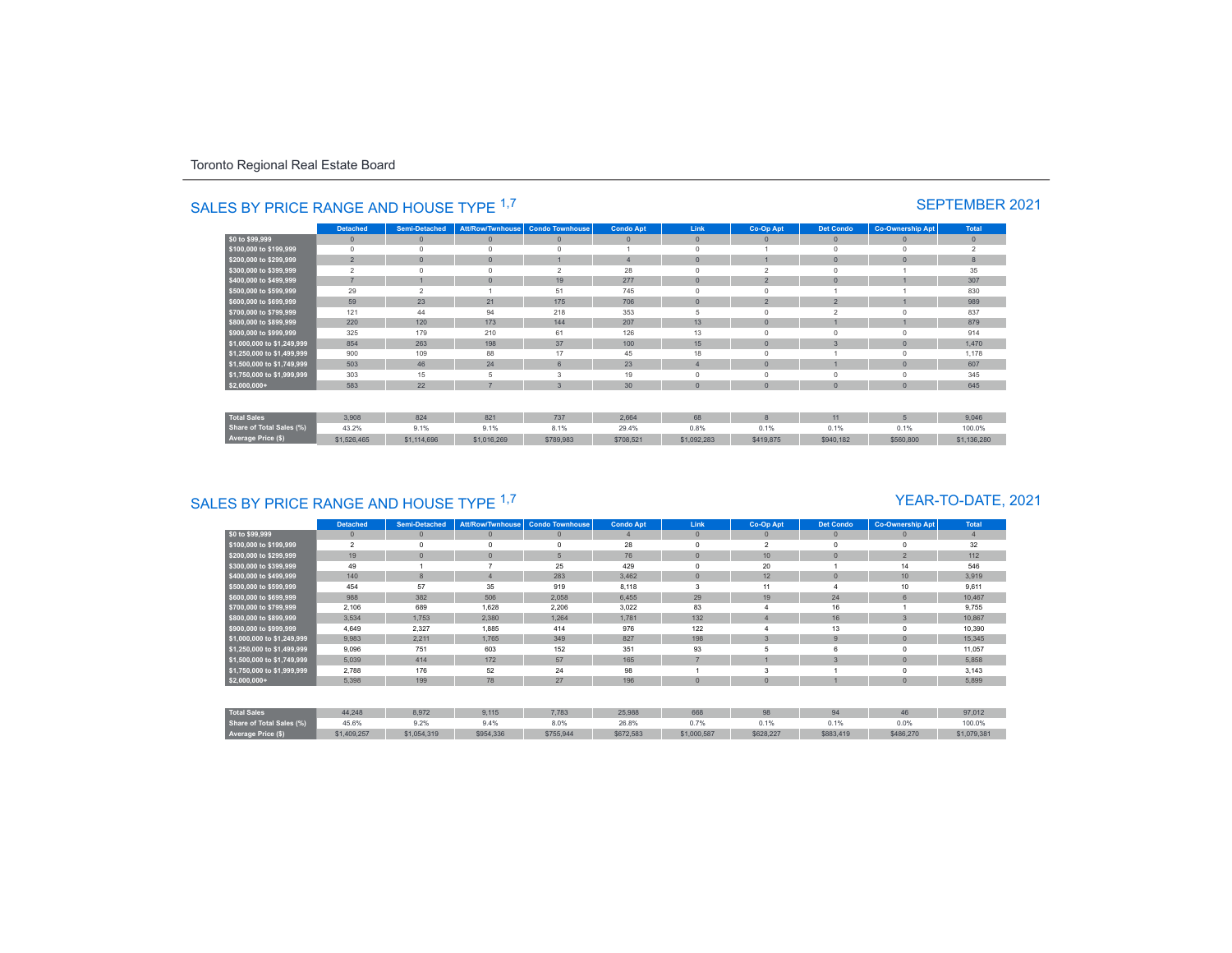### SUMMARY OF EXISTING HOME TRANSACTIONS

### ALL TRREB AREAS ALL HOME TYPES, SEPTEMBER 2021

|                                  | # of Sales | Dollar Volume <sup>1</sup> | <b>Average Price</b> | <b>Median Price</b> <sup>1</sup> | New Listings <sup>2</sup> | <b>SNLR</b> (Trend) <sup>8</sup> | <b>Active Listings<sup>3</sup></b> | Mos Inv (Trend) | Avg. SP/LP <sup>4</sup> | Avg. LDOM <sup>5</sup> | Avg. PDOM <sup>5</sup> |
|----------------------------------|------------|----------------------------|----------------------|----------------------------------|---------------------------|----------------------------------|------------------------------------|-----------------|-------------------------|------------------------|------------------------|
| <b>TRREB Total</b>               | 9,046      | \$10.278.787.564           | \$1,136,280          | \$970,000                        | 13,483                    | 70.6%                            | 9,191                              | 1.0             | 106%                    | 14                     | 19                     |
| <b>Halton Region</b>             | 835        | \$1,041,959,876            | \$1,247,856          | \$1,143,000                      | 1,082                     | 78.6%                            | 537                                | 0.7             | 105%                    | 11                     | 14                     |
| Burlington                       | 279        | \$302,486,411              | \$1,084,181          | \$990,000                        | 318                       | 81.5%                            | 147                                | 0.7             | 105%                    | 11                     | 14                     |
| <b>Halton Hills</b>              | 81         | \$95,000.949               | \$1,172,851          | \$1,050,000                      | 117                       | 81.1%                            | 61                                 | 0.7             | 107%                    | 10                     | 12                     |
| Milton                           | 174        | \$196,357,791              | \$1,128,493          | \$1,050,000                      | 240                       | 78.0%                            | 102                                | 0.5             | 107%                    | 9                      | 12                     |
| Oakville                         | 301        | \$448,114,725              | \$1,488,753          | \$1,350,000                      | 407                       | 76.3%                            | 227                                | 0.9             | 104%                    | 12                     | 16                     |
| <b>Peel Region</b>               | 1.829      | \$1,988,709,225            | \$1,087,321          | \$971,000                        | 2.295                     | 73.2%                            | 1.239                              | 0.8             | 105%                    | 12 <sub>2</sub>        | 16                     |
| <b>Brampton</b>                  | 854        | \$916,331,654              | \$1,072,988          | \$976,500                        | 1,001                     | 74.4%                            | 399                                | 0.6             | 105%                    | 11                     | 13                     |
| Caledon                          | 113        | \$177,645,799              | \$1,572,087          | \$1,359,000                      | 155                       | 72.7%                            | 109                                | 1.0             | 102%                    | 13                     | 19                     |
| Mississauga                      | 862        | \$894,731,772              | \$1,037,972          | \$902,500                        | 1,139                     | 72.0%                            | 731                                | 1.0             | 104%                    | 14                     | 19                     |
| <b>City of Toronto</b>           | 3,397      | \$3,703,396,553            | \$1,090,196          | \$860,000                        | 5,946                     | 64.3%                            | 4,821                              | $1.4$           | 105%                    | 16                     | 22                     |
| <b>Toronto West</b>              | 819        | \$830,315,402              | \$1,013,816          | \$900,000                        | 1,387                     | 66.8%                            | 1,086                              | 1.2             | 105%                    | 16                     | 21                     |
| <b>Toronto Central</b>           | 1,648      | \$1,939,307,566            | \$1,176,764          | \$791,444                        | 3,256                     | 59.7%                            | 3,023                              | 1.8             | 102%                    | 18                     | 26                     |
| <b>Toronto East</b>              | 930        | \$933,773,585              | \$1,004,058          | \$960,500                        | 1,303                     | 72.0%                            | 712                                | 0.8             | 111%                    | 13                     | 17                     |
| <b>York Region</b>               | 1,695      | \$2,303,521,114            | \$1,359,010          | \$1,250,000                      | 2,424                     | 69.6%                            | 1,715                              | $1.2$           | 106%                    | 16                     | 21                     |
| Aurora                           | 84         | \$118,095,034              | \$1,405,893          | \$1,192,500                      | 144                       | 73.2%                            | 88                                 | 1.0             | 105%                    | 18                     | 22                     |
| East Gwillimbury                 | 64         | \$81.953.214               | \$1,280,519          | \$1,245,500                      | 68                        | 77.2%                            | 43                                 | 0.9             | 111%                    | 13                     | 13                     |
| Georgina                         | 96         | \$87,959,441               | \$916,244            | \$886,000                        | 128                       | 74.6%                            | 90                                 | 0.9             | 109%                    | 18                     | 22                     |
| King                             | 44         | \$107,440,388              | \$2,441,827          | \$2,175,500                      | 64                        | 63.8%                            | 79                                 | 2.4             | 99%                     | 31                     | 42                     |
| Markham                          | 456        | \$616,908,338              | \$1,352,869          | \$1,300,000                      | 614                       | 70.6%                            | 376                                | 1.1             | 109%                    | 16                     | 20                     |
| Newmarket                        | 115        | \$130,984,865              | \$1,138,999          | \$1,075,000                      | 172                       | 76.5%                            | 94                                 | 0.7             | 109%                    | 9                      | 11                     |
| <b>Richmond Hill</b>             | 326        | \$469,777,463              | \$1,441,035          | \$1,329,094                      | 516                       | 64.6%                            | 411                                | 1.5             | 106%                    | 16                     | 22                     |
| Vaughan                          | 426        | \$565.843.443              | \$1,328,271          | \$1,250,000                      | 609                       | 67.1%                            | 454                                | 1.3             | 104%                    | 16                     | 21                     |
| Whitchurch-Stouffville           | 84         | \$124,558,928              | \$1,482,844          | \$1,257,900                      | 109                       | 73.2%                            | 80                                 | 1.2             | 105%                    | 19                     | 22                     |
| <b>Durham Region</b>             | 1,006      | \$973,944,960              | \$968,136            | \$900,000                        | 1,314                     | 80.6%                            | 585                                | 0.5             | 115%                    | 9                      | 10                     |
| Ajax                             | 140        | \$142,684,393              | \$1,019,174          | \$980,500                        | 162                       | 79.7%                            | 53                                 | 0.4             | 114%                    | $\overline{7}$         | 9                      |
| <b>Brock</b>                     | 20         | \$17,476,500               | \$873,825            | \$814,000                        | 31                        | 81.3%                            | 22                                 | 0.8             | 109%                    | 14                     | 14                     |
| Clarington                       | 187        | \$175,353,588              | \$937,720            | \$860,000                        | 237                       | 82.8%                            | 101                                | 0.5             | 118%                    | 8                      | 9                      |
| Oshawa                           | 293        | \$244,538,637              | \$834,603            | \$788,888                        | 381                       | 80.3%                            | 172                                | 0.5             | 117%                    | 9                      | 10                     |
| Pickering                        | 126        | \$130,796,628              | \$1,038,068          | \$966,250                        | 174                       | 77.7%                            | 87                                 | 0.6             | 111%                    | 10                     | 11                     |
| Scugog                           | 35         | \$35,952,869               | \$1,027,225          | \$985,000                        | 51                        | 80.6%                            | 38                                 | 1.0             | 111%                    | 13                     | 15                     |
| Uxbridge                         | 20         | \$24,247,300               | \$1,212,365          | \$1,155,000                      | 37                        | 81.2%                            | 32                                 | 1.0             | 107%                    | 12                     | 15                     |
| Whitby                           | 185        | \$202,895,045              | \$1,096,730          | \$1,006,111                      | 241                       | 82.0%                            | 80                                 | 0.4             | 117%                    | $\overline{7}$         | 9                      |
| <b>Dufferin County</b>           | 47         | \$35,554,500               | \$756,479            | \$750,000                        | 62                        | 87.1%                            | 32                                 | 0.5             | 103%                    | 10 <sup>1</sup>        | 14                     |
| Orangeville                      | 47         | \$35,554,500               | \$756,479            | \$750,000                        | 62                        | 87.1%                            | 32                                 | 0.5             | 103%                    | 10                     | 14                     |
| <b>Simcoe County</b>             | 237        | \$231,701,336              | \$977,643            | \$899,000                        | 360                       | 77.3%                            | 262                                | 0.8             | 103%                    | 15                     | 19                     |
| Adjala-Tosorontio                | 11         | \$14,978,000               | \$1,361,636          | \$1,275,000                      | 20                        | 76.1%                            | 19                                 | 1.2             | 101%                    | 28                     | 39                     |
| <b>Bradford West Gwillimbury</b> | 45         | \$50,755,688               | \$1,127,904          | \$1,082,500                      | 74                        | 76.0%                            | 49                                 | 0.8             | 104%                    | $\overline{9}$         | 14                     |
| Essa                             | 31         | \$24,959,850               | \$805,156            | \$725,000                        | 44                        | 84.3%                            | 31                                 | 0.6             | 101%                    | 14                     | 16                     |
| Innisfil                         | 75         | \$72,837,499               | \$971,167            | \$895,000                        | 120                       | 73.4%                            | 99                                 | 1.0             | 103%                    | 16                     | 19                     |
| New Tecumseth                    | 75         | \$68,170,299               | \$908,937            | \$849,800                        | 102                       | 80.9%                            | 64                                 | 0.8             | 102%                    | 15                     | 20                     |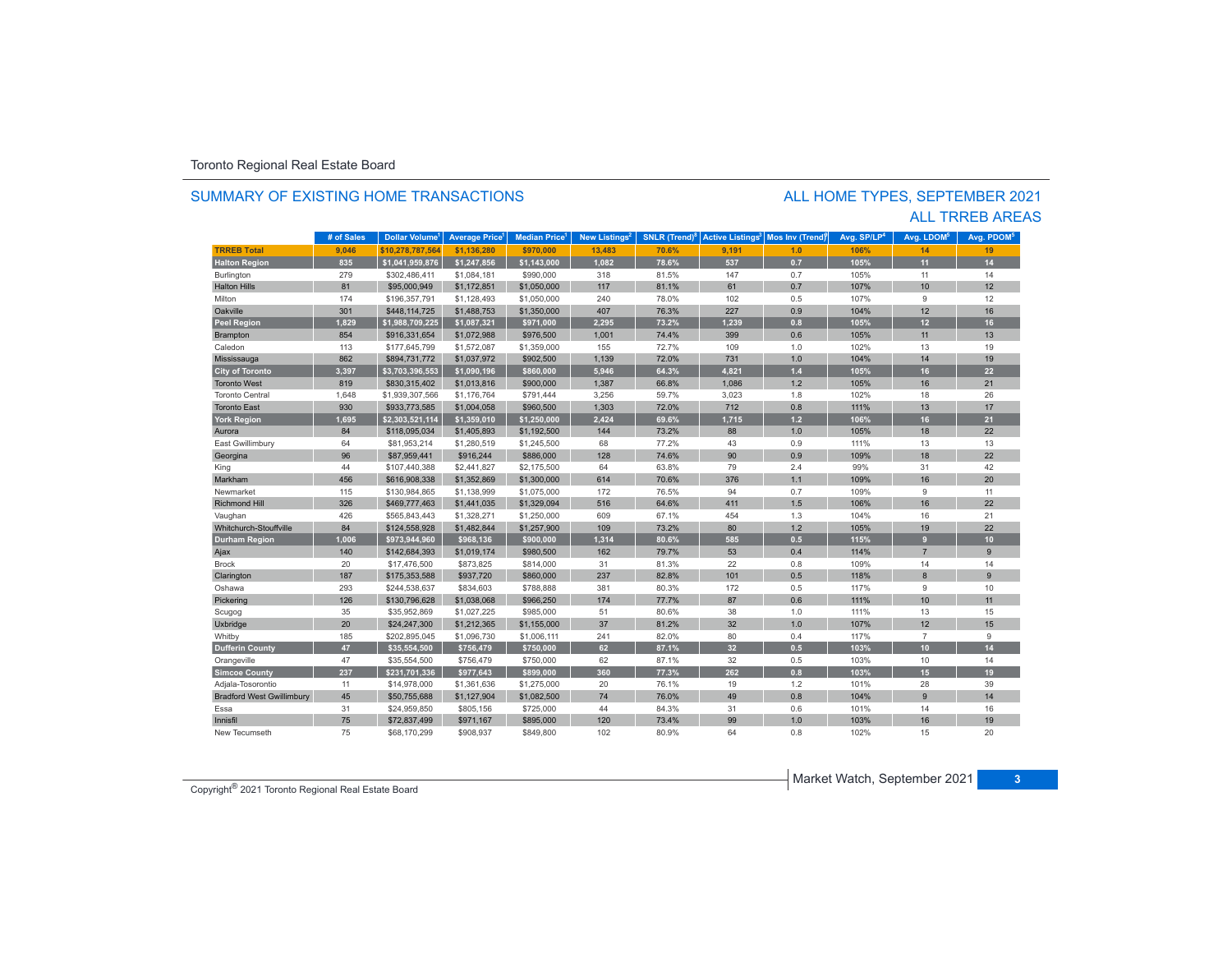### SUMMARY OF EXISTING HOME TRANSACTIONS

### ALL HOME TYPES, SEPTEMBER 2021 CITY OF TORONTO MUNICIPAL BREAKDOWN

|                              | # of Sales | Dollar Volume <sup>1</sup> | <b>Average Price</b> | <b>Median Price</b> | New Listings <sup>2</sup> | <b>SNLR (Trend)<sup>8</sup></b> | <b>Active Listings<sup>3</sup></b> | Mos Inv (Trend) | Avg. SP/LP <sup>4</sup> | Avg. LDOM <sup>5</sup> | Avg. PDOM <sup>5</sup> |
|------------------------------|------------|----------------------------|----------------------|---------------------|---------------------------|---------------------------------|------------------------------------|-----------------|-------------------------|------------------------|------------------------|
| <b>TRREB Total</b>           | 9.046      | \$10.278.787.564           | \$1.136.280          | \$970,000           | 13.483                    | 70.6%                           | 9.191                              | 1.0             | 106%                    | 14                     | 19                     |
| <b>City of Toronto Total</b> | 3,397      | \$3,703,396,553            | \$1,090,196          | \$860,000           | 5,946                     | 64.3%                           | 4,821                              | $1.4$           | 105%                    | 16                     | 22                     |
| <b>Toronto West</b>          | 819        | \$830,315,402              | \$1,013,816          | \$900,000           | 1,387                     | 66.8%                           | 1,086                              | $1.2$           | 105%                    | 16                     | 21                     |
| Toronto W01                  | 48         | \$57,748,200               | \$1,203,088          | \$860,000           | 92                        | 69.2%                           | 56                                 | 0.9             | 105%                    | 15                     | 20                     |
| Toronto W02                  | 77         | \$105,960,593              | \$1,376,112          | \$1,240,000         | 133                       | 69.2%                           | 80                                 | 0.8             | 110%                    | 10                     | 14                     |
| Toronto W03                  | 66         | \$67,437,486               | \$1,021,780          | \$990,000           | 103                       | 64.0%                           | 70                                 | 1.1             | 108%                    | 17                     | 21                     |
| Toronto W04                  | 72         | \$64,863,569               | \$900,883            | \$779,900           | 152                       | 62.8%                           | 140                                | 1.5             | 105%                    | 17                     | 25                     |
| Toronto W05                  | 129        | \$106,697,313              | \$827,111            | \$830,000           | 184                       | 69.0%                           | 150                                | 1.2             | 104%                    | 16                     | 20                     |
| Toronto W06                  | 137        | \$133,592,277              | \$975,126            | \$910,000           | 249                       | 63.4%                           | 226                                | 1.4             | 104%                    | 16                     | 23                     |
| Toronto W07                  | 28         | \$38,929,192               | \$1,390,328          | \$1,390,500         | 35                        | 66.0%                           | 20                                 | 1.2             | 107%                    | 14                     | 20                     |
| Toronto W08                  | 146        | \$155,440,472              | \$1,064,661          | \$720,000           | 252                       | 69.5%                           | 197                                | 1.2             | 105%                    | 15                     | 20                     |
| Toronto W09                  | 43         | \$40,078,788               | \$932,065            | \$870,000           | 77                        | 65.9%                           | 62                                 | 1.3             | 107%                    | 25                     | 36                     |
| Toronto W10                  | 73         | \$59,567,512               | \$815,993            | \$785,000           | 110                       | 69.6%                           | 85                                 | 1.1             | 104%                    | 14                     | 23                     |
| <b>Toronto Central</b>       | 1,648      | \$1,939,307,566            | \$1,176,764          | \$791,444           | 3,256                     | 59.7%                           | 3,023                              | 1.8             | 102%                    | 18                     | 26                     |
| Toronto C01                  | 528        | \$473,880,902              | \$897,502            | \$750,000           | 957                       | 60.7%                           | 801                                | 1.7             | 103%                    | 17                     | 24                     |
| Toronto C02                  | 103        | \$170,536,580              | \$1,655,695          | \$1,250,000         | 217                       | 50.4%                           | 233                                | 2.6             | 100%                    | 24                     | 38                     |
| Toronto C03                  | 66         | \$114,612,732              | \$1,736,557          | \$1,227,500         | 117                       | 57.2%                           | 104                                | 1.6             | 102%                    | 26                     | 37                     |
| Toronto C04                  | 70         | \$146,587,076              | \$2,094,101          | \$1,934,000         | 166                       | 62.6%                           | 131                                | 1.4             | 105%                    | 13                     | 20                     |
| Toronto C06                  | 31         | \$34,344,225               | \$1,107,878          | \$685,000           | 61                        | 58.3%                           | 65                                 | 1.5             | 99%                     | 23                     | 32                     |
| Toronto C07                  | 90         | \$98,378,350               | \$1,093,093          | \$767,000           | 200                       | 59.5%                           | 208                                | 1.8             | 103%                    | 21                     | 34                     |
| Toronto C08                  | 199        | \$161,008,780              | \$809,089            | \$711,500           | 502                       | 57.2%                           | 482                                | 1.9             | 102%                    | 15                     | 21                     |
| Toronto C09                  | 24         | \$63,130,800               | \$2,630,450          | \$2,275,000         | 64                        | 56.6%                           | 67                                 | 2.3             | 100%                    | 49                     | 56                     |
| Toronto C10                  | 82         | \$83,699,341               | \$1,020,724          | \$867,500           | 143                       | 62.4%                           | 134                                | 1.6             | 105%                    | 14                     | 21                     |
| Toronto C11                  | 39         | \$43,246,400               | \$1,108,882          | \$605,000           | 75                        | 59.2%                           | 62                                 | 1.5             | 108%                    | 15                     | 23                     |
| Toronto C12                  | 25         | \$140,643,000              | \$5,625,720          | \$3,675,000         | 77                        | 50.8%                           | 114                                | 3.5             | 95%                     | 37                     | 54                     |
| Toronto C13                  | 71         | \$89,663,961               | \$1,262,873          | \$1,075,000         | 123                       | 64.6%                           | 112                                | 1.4             | 104%                    | 17                     | 25                     |
| Toronto C14                  | 156        | \$167,649,356              | \$1,074,675          | \$723,444           | 262                       | 61.4%                           | 245                                | 1.7             | 102%                    | 17                     | 23                     |
| Toronto C15                  | 164        | \$151,926,063              | \$926,378            | \$711,750           | 292                       | 64.6%                           | 265                                | 1.4             | 105%                    | 16                     | 22                     |
| <b>Toronto East</b>          | 930        | \$933,773,585              | \$1,004,058          | \$960,500           | 1,303                     | 72.0%                           | 712                                | 0.8             | 111%                    | 13                     | 17                     |
| Toronto E01                  | 82         | \$108,944,989              | \$1,328,597          | \$1,320,250         | 141                       | 68.3%                           | 83                                 | 0.8             | 118%                    | 9                      | 13                     |
| Toronto E02                  | 77         | \$107,684,567              | \$1,398,501          | \$1,265,000         | 124                       | 70.3%                           | 56                                 | 0.8             | 111%                    | 10                     | 15                     |
| Toronto E03                  | 98         | \$113,651,200              | \$1,159,706          | \$1,122,500         | 172                       | 64.9%                           | 109                                | 0.9             | 109%                    | 16                     | 21                     |
| Toronto E04                  | 98         | \$80,644,592               | \$822,904            | \$840,000           | 135                       | 71.5%                           | 66                                 | 0.8             | 108%                    | 15                     | 21                     |
| Toronto E05                  | 112        | \$103,311,428              | \$922,423            | \$812,500           | 148                       | 71.1%                           | 75                                 | 1.0             | 115%                    | 12                     | 16                     |
| Toronto E06                  | 41         | \$43,662,716               | \$1,064,944          | \$920,000           | 58                        | 66.3%                           | 35                                 | 1.0             | 105%                    | 14                     | 19                     |
| Toronto E07                  | 96         | \$86,476,467               | \$900,797            | \$834,444           | 120                       | 75.3%                           | 69                                 | $0.8\,$         | 112%                    | 15                     | 19                     |
| Toronto E08                  | 76         | \$72,604,073               | \$955,317            | \$973,950           | 98                        | 73.3%                           | 56                                 | 1.0             | 108%                    | 15                     | 19                     |
| Toronto E09                  | 110        | \$90,010,757               | \$818,280            | \$687,944           | 142                       | 79.4%                           | 74                                 | 0.8             | 113%                    | 12                     | 14                     |
| Toronto E10                  | 61         | \$65,898,927               | \$1,080,310          | \$1,030,000         | 80                        | 73.8%                           | 42                                 | 0.9             | 111%                    | 11                     | 16                     |
| Toronto E11                  | 79         | \$60,883,869               | \$770,682            | \$751,000           | 85                        | 77.8%                           | 47                                 | 0.7             | 106%                    | 16                     | 17                     |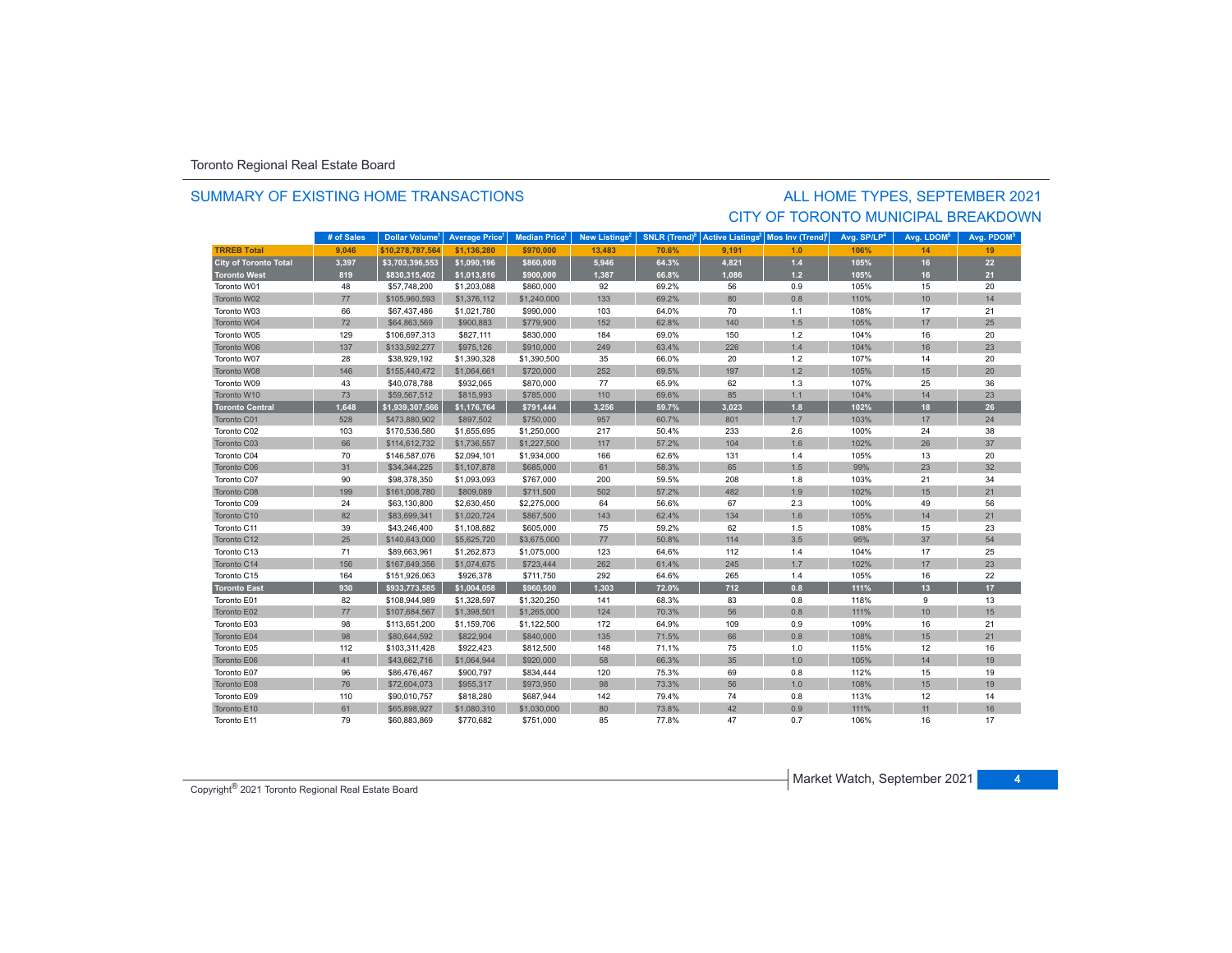### SUMMARY OF EXISTING HOME TRANSACTIONS

### ALL TRREB AREAS ALL HOME TYPES, YEAR-TO-DATE 2021

|                                  | <b>Number of Sales</b> | Dollar Volume <sup>1</sup> | <b>Average Price</b> | <b>Median Price</b> <sup>1</sup> | New Listings <sup>2</sup> | Avg. SP/LP <sup>4</sup> | Avg. LDOM <sup>5</sup> | Avg. PDOM <sup>5</sup> |
|----------------------------------|------------------------|----------------------------|----------------------|----------------------------------|---------------------------|-------------------------|------------------------|------------------------|
| <b>TRREB Total</b>               | 97,012                 | \$104,712,909,036          | \$1,079,381          | \$929,000                        | 139,616                   | 106%                    | 13                     | 18                     |
| <b>Halton Region</b>             | 9,665                  | \$11,702,388,141           | \$1,210,801          | \$1,070,000                      | 12,720                    | 105%                    | 11                     | 14                     |
| <b>Burlington</b>                | 2,814                  | \$3,000,824,384            | \$1,066,391          | \$960,000                        | 3,567                     | 106%                    | 12                     | 14                     |
| <b>Halton Hills</b>              | 905                    | \$997,926,630              | \$1,102,681          | \$985,000                        | 1,151                     | 107%                    | 10                     | 12                     |
| Milton                           | 2,411                  | \$2,521,829,804            | \$1,045,968          | \$965,000                        | 3,245                     | 106%                    | $\overline{9}$         | 12                     |
| Oakville                         | 3,535                  | \$5,181,807,323            | \$1,465,858          | \$1,295,088                      | 4,757                     | 104%                    | 13                     | 17                     |
| <b>Peel Region</b>               | 19.830                 | \$20,571,325,120           | \$1,037,384          | \$935,000                        | 27,899                    | 104%                    | 11                     | 15                     |
| Brampton                         | 9,728                  | \$9,903,743,415            | \$1,018,066          | \$940,000                        | 13,661                    | 105%                    | 10                     | 13                     |
| Caledon                          | 1,099                  | \$1,572,711,674            | \$1,431,039          | \$1,280,000                      | 1,644                     | 103%                    | 12                     | 17                     |
| Mississauga                      | 9,003                  | \$9,094,870,031            | \$1,010,204          | \$885,000                        | 12,594                    | 104%                    | 13                     | 18                     |
| <b>City of Toronto</b>           | 33,783                 | \$35,382,074,215           | \$1,047,334          | \$830,000                        | 51,689                    | 105%                    | 16                     | 22                     |
| <b>Toronto West</b>              | 8,507                  | \$8,455,007,458            | \$993,888            | \$875,000                        | 12,713                    | 106%                    | 15                     | 20                     |
| <b>Toronto Central</b>           | 16,832                 | \$18,583,309,261           | \$1,104,046          | \$759,000                        | 26,963                    | 103%                    | 18                     | 26                     |
| <b>Toronto East</b>              | 8,444                  | \$8,343,757,496            | \$988,129            | \$945,000                        | 12,013                    | 110%                    | 12                     | 16                     |
| <b>York Region</b>               | 17,908                 | \$22,676,519,546           | \$1,266,279          | \$1,160,000                      | 26,602                    | 105%                    | 15                     | 20                     |
| Aurora                           | 1,137                  | \$1,442,029,474            | \$1,268,276          | \$1,160,000                      | 1,623                     | 105%                    | 14                     | 19                     |
| <b>East Gwillimbury</b>          | 738                    | \$921,114,714              | \$1,248,123          | \$1,179,950                      | 1,006                     | 107%                    | 14                     | 16                     |
| Georgina                         | 1,053                  | \$910,104,527              | \$864,297            | \$805,000                        | 1,484                     | 107%                    | 14                     | 17                     |
| King                             | 458                    | \$932,715,229              | \$2,036,496          | \$1,883,750                      | 764                       | 99%                     | 27                     | 37                     |
| Markham                          | 4,518                  | \$5,717,387,543            | \$1,265,469          | \$1,200,000                      | 6,539                     | 108%                    | 14                     | 18                     |
| Newmarket                        | 1,520                  | \$1,650,424,053            | \$1,085,805          | \$1,025,000                      | 2,107                     | 107%                    | 10                     | 13                     |
| <b>Richmond Hill</b>             | 3,189                  | \$4,262,914,982            | \$1,336,756          | \$1,238,000                      | 5,106                     | 105%                    | 16                     | 23                     |
| Vaughan                          | 4,428                  | \$5,689,596,808            | \$1,284,913          | \$1,195,000                      | 6,734                     | 104%                    | 15                     | 21                     |
| Whitchurch-Stouffville           | 867                    | \$1,150,232,216            | \$1,326,681          | \$1,170,000                      | 1,239                     | 105%                    | 17                     | 21                     |
| <b>Durham Region</b>             | 12,002                 | \$10,899,457,644           | \$908,137            | \$850,000                        | 15,562                    | 112%                    | 9                      | 11                     |
| Ajax                             | 1,765                  | \$1,691,686,299            | \$958,462            | \$905,000                        | 2,316                     | 112%                    | 8                      | 10                     |
| <b>Brock</b>                     | 255                    | \$201,801,608              | \$791,379            | \$740,000                        | 340                       | 105%                    | 13                     | 17                     |
| Clarington                       | 2,175                  | \$1,894,298,430            | \$870,942            | \$815,517                        | 2,720                     | 114%                    | 8                      | 10                     |
| Oshawa                           | 3,533                  | \$2,760,270,462            | \$781,282            | \$750,000                        | 4,563                     | 114%                    | 9                      | 11                     |
| Pickering                        | 1,498                  | \$1,518,708,658            | \$1,013,824          | \$915,000                        | 2,042                     | 109%                    | 10                     | 12                     |
| Scugog                           | 304                    | \$300,163,196              | \$987,379            | \$879,450                        | 403                       | 108%                    | 15                     | 18                     |
| Uxbridge                         | 300                    | \$378,039,920              | \$1,260,133          | \$1,161,500                      | 392                       | 106%                    | 15                     | 17                     |
| Whitby                           | 2,172                  | \$2,154,489,071            | \$991,938            | \$935,000                        | 2,786                     | 113%                    | $\overline{7}$         | 9                      |
| <b>Dufferin County</b>           | 591                    | \$464,938,572              | \$786,698            | \$767,000                        | 717                       | 106%                    | 10                     | 11                     |
| Orangeville                      | 591                    | \$464,938,572              | \$786,698            | \$767,000                        | 717                       | 106%                    | 10                     | 11                     |
| <b>Simcoe County</b>             | 3,233                  | \$3,016,205,798            | \$932,943            | \$859,000                        | 4,427                     | 104%                    | 13                     | 16                     |
| Adjala-Tosorontio                | 180                    | \$215,374,391              | \$1,196,524          | \$1,072,500                      | 241                       | 102%                    | 18                     | 21                     |
| <b>Bradford West Gwillimbury</b> | 766                    | \$807,925,013              | \$1,054,732          | \$983,333                        | 1,083                     | 105%                    | 11                     | 15                     |
| Essa                             | 388                    | \$315,533,188              | \$813,230            | \$738,800                        | 486                       | 104%                    | 11                     | 13                     |
| Innisfil                         | 1,044                  | \$939,274,936              | \$899,689            | \$830,000                        | 1,496                     | 103%                    | 15                     | 19                     |
| New Tecumseth                    | 855                    | \$738,098,270              | \$863,273            | \$817,500                        | 1,121                     | 104%                    | 12                     | 15                     |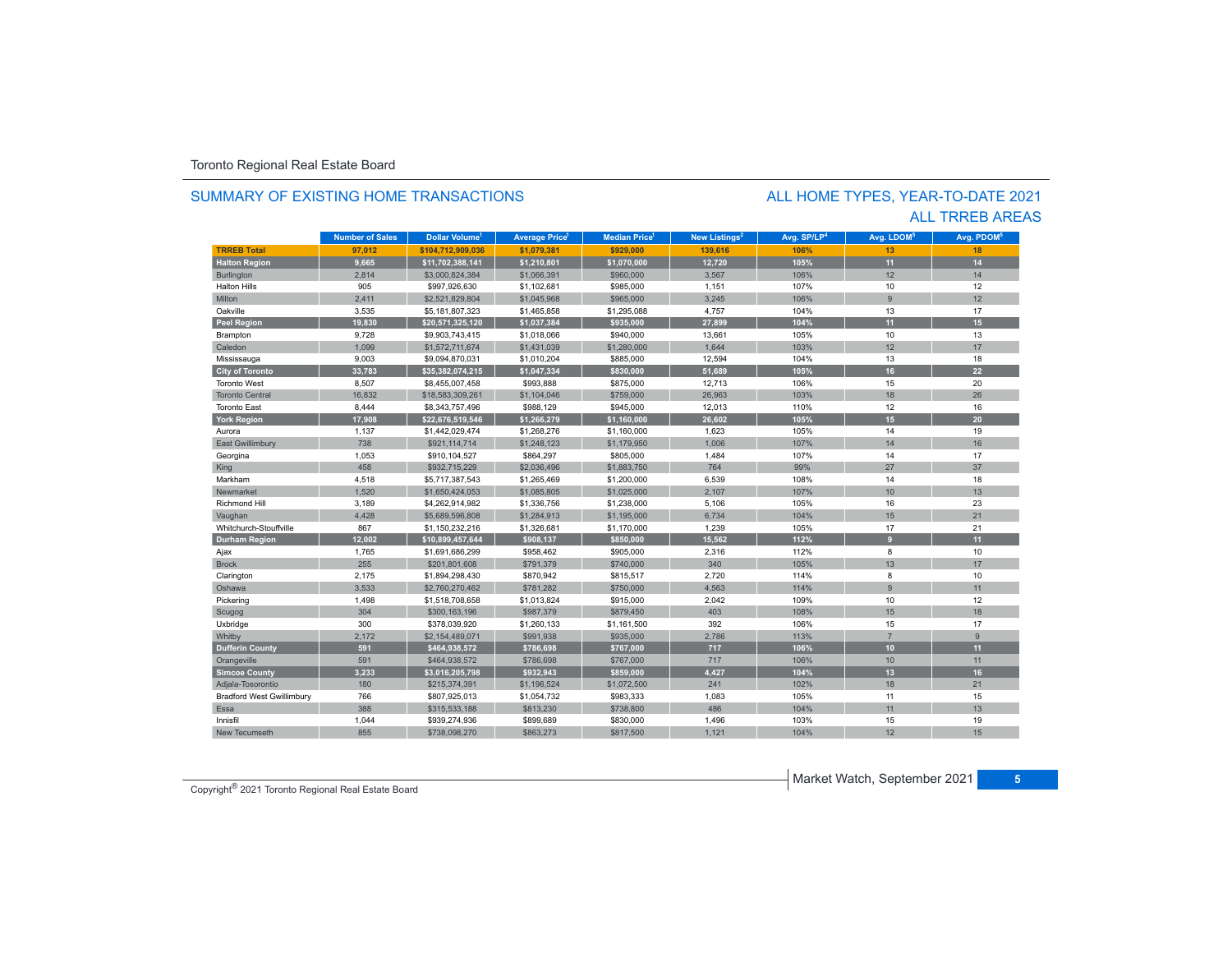### SUMMARY OF EXISTING HOME TRANSACTIONS

### CITY OF TORONTO MUNICIPAL BREAKDOWNALL HOME TYPES, YEAR-TO-DATE 2021

|                              | <b>Number of Sales</b> | Dollar Volume <sup>1</sup> | <b>Average Price<sup>1</sup></b> | <b>Median Price</b> <sup>1</sup> | New Listings <sup>2</sup> | Avg. SP/LP <sup>4</sup> | Avg. LDOM <sup>5</sup> | Avg. PDOM <sup>5</sup> |
|------------------------------|------------------------|----------------------------|----------------------------------|----------------------------------|---------------------------|-------------------------|------------------------|------------------------|
| <b>TRREB Total</b>           | 97.012                 | \$104.712.909.036          | \$1.079.381                      | \$929,000                        | 139.616                   | 106%                    | 13                     | 18                     |
| <b>City of Toronto Total</b> | 33,783                 | \$35,382,074,215           | \$1,047,334                      | \$830,000                        | 51,689                    | 105%                    | 16                     | 22                     |
| <b>Toronto West</b>          | 8,507                  | \$8,455,007,458            | \$993,888                        | \$875,000                        | 12,713                    | 106%                    | 15                     | 20                     |
| Toronto W01                  | 529                    | \$678.513.547              | \$1,282.634                      | \$980,000                        | 760                       | 109%                    | 12                     | 16                     |
| Toronto W02                  | 823                    | \$1,015,882,990            | \$1,234,366                      | \$1,180,000                      | 1,203                     | 111%                    | 10                     | 14                     |
| Toronto W03                  | 608                    | \$611,996,364              | \$1,006,573                      | \$977,500                        | 970                       | 110%                    | 13                     | 18                     |
| Toronto W04                  | 831                    | \$719,857,314              | \$866,254                        | \$805,000                        | 1,352                     | 105%                    | 17                     | 23                     |
| Toronto W05                  | 1,162                  | \$949,902,285              | \$817,472                        | \$850,000                        | 1,704                     | 105%                    | 16                     | 21                     |
| Toronto W06                  | 1,548                  | \$1,408,399,601            | \$909,819                        | \$800,000                        | 2,408                     | 103%                    | 16                     | 22                     |
| Toronto W07                  | 237                    | \$376,675,995              | \$1,589,350                      | \$1,450,000                      | 353                       | 107%                    | 13                     | 20                     |
| Toronto W08                  | 1,631                  | \$1,767,457,274            | \$1,083,665                      | \$715,000                        | 2,275                     | 104%                    | 16                     | 21                     |
| Toronto W09                  | 434                    | \$407,628,384              | \$939,236                        | \$915,000                        | 659                       | 105%                    | 16                     | 22                     |
| Toronto W10                  | 704                    | \$518,693,704              | \$736,781                        | \$622,750                        | 1,029                     | 104%                    | 15                     | 20                     |
| <b>Toronto Central</b>       | 16,832                 | \$18,583,309,261           | \$1,104,046                      | \$759,000                        | 26,963                    | 103%                    | 18                     | 26                     |
| Toronto C01                  | 5,443                  | \$4,630,926,203            | \$850,804                        | \$715,000                        | 8.237                     | 103%                    | 18                     | 26                     |
| Toronto C02                  | 786                    | \$1,281,211,308            | \$1,630,040                      | \$1,210,000                      | 1,549                     | 101%                    | 22                     | 32                     |
| Toronto C03                  | 486                    | \$813,107,631              | \$1,673,061                      | \$1,284,750                      | 896                       | 104%                    | 15                     | 21                     |
| Toronto C04                  | 807                    | \$1,774,103,255            | \$2,198,393                      | \$2,004,000                      | 1,287                     | 102%                    | 14                     | 21                     |
| Toronto C06                  | 350                    | \$399,389,440              | \$1,141,113                      | \$887,450                        | 591                       | 103%                    | 15                     | 20                     |
| Toronto C07                  | 1,074                  | \$1,198,099,345            | \$1,115,549                      | \$789,000                        | 1.775                     | 103%                    | 19                     | 27                     |
| Toronto C08                  | 2,486                  | \$1,958,384,084            | \$787,765                        | \$686,000                        | 4,074                     | 103%                    | 19                     | 26                     |
| Toronto C09                  | 275                    | \$644,465,653              | \$2,343,511                      | \$1,680,000                      | 456                       | 100%                    | 24                     | 32                     |
| Toronto C10                  | 825                    | \$841,939,443              | \$1,020,533                      | \$768,000                        | 1,255                     | 103%                    | 18                     | 27                     |
| Toronto C11                  | 417                    | \$491,598,983              | \$1,178,894                      | \$675,000                        | 692                       | 104%                    | 15                     | 22                     |
| Toronto C12                  | 296                    | \$970,943,004              | \$3,280,213                      | \$2,817,500                      | 602                       | 98%                     | 24                     | 36                     |
| Toronto C13                  | 656                    | \$810,347,077              | \$1,235,285                      | \$919,000                        | 1,039                     | 104%                    | 17                     | 22                     |
| Toronto C14                  | 1.317                  | \$1,327,542,236            | \$1,008,005                      | \$708,880                        | 2.062                     | 102%                    | 18                     | 25                     |
| Toronto C15                  | 1,614                  | \$1,441,251,599            | \$892,969                        | \$680,500                        | 2,448                     | 104%                    | 17                     | 23                     |
| <b>Toronto East</b>          | 8,444                  | \$8,343,757,496            | \$988,129                        | \$945,000                        | 12,013                    | 110%                    | 12 <sup>2</sup>        | 16                     |
| Toronto E01                  | 817                    | \$1,019,447,495            | \$1,247,794                      | \$1,250,000                      | 1,213                     | 115%                    | 9                      | 12                     |
| Toronto E02                  | 662                    | \$930,293,599              | \$1,405,277                      | \$1,300,000                      | 963                       | 112%                    | 10                     | 13                     |
| Toronto E03                  | 943                    | \$1,132,662,588            | \$1,201,127                      | \$1,175,000                      | 1.489                     | 112%                    | 11                     | 15                     |
| Toronto E04                  | 961                    | \$822,835,143              | \$856,228                        | \$881,000                        | 1.370                     | 108%                    | 12                     | 16                     |
| Toronto E05                  | 832                    | \$742,192,092              | \$892,058                        | \$788,444                        | 1,185                     | 111%                    | 13                     | 16                     |
| Toronto E06                  | 359                    | \$401,055,034              | \$1,117,145                      | \$992,000                        | 572                       | 107%                    | 11                     | 15                     |
| Toronto E07                  | 894                    | \$746,987,062              | \$835,556                        | \$768,400                        | 1,229                     | 111%                    | 13                     | 16                     |
| Toronto E08                  | 579                    | \$555,841,491              | \$960,003                        | \$925,000                        | 828                       | 107%                    | 13                     | 19                     |
| Toronto E09                  | 1,025                  | \$790,464,029              | \$771,184                        | \$680,000                        | 1,288                     | 109%                    | 13                     | 18                     |
| Toronto E10                  | 589                    | \$599,879,143              | \$1,018,471                      | \$1,000,000                      | 836                       | 109%                    | 12                     | 15                     |
| Toronto E11                  | 783                    | \$602,099,820              | \$768,965                        | \$767,000                        | 1,040                     | 108%                    | 13                     | 15                     |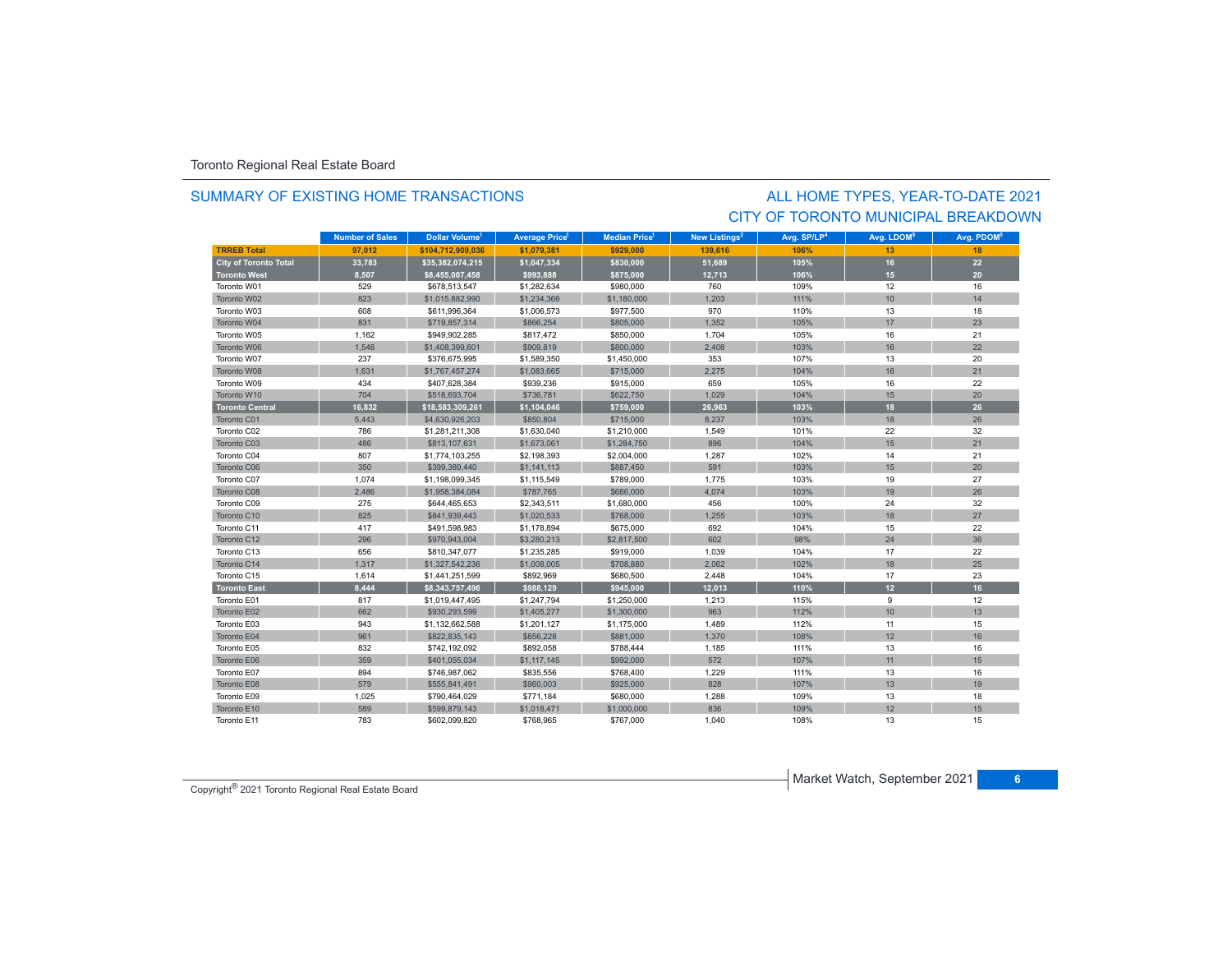### **TR5EB Total 3,908 \$5,965,423,498 \$1,526,465 \$1,325,506 5,811 3,744 106% 13 Halton Region 423 \$673,185,179 \$1,591,454 \$1,443,000 590 324 105% 11** Burlington 129 129 \$179,881,207 \$1,394,428 \$1,350,000 161 89 107% 107% 107% 11 Halton Hillss 65 \$81,960,250 \$1,260,927 \$1,177,000 93 52 107%% 11 Miltonn 74 \$105,025,241 \$1,419,260 \$1,360,000 118 60 105% 105% 11 Oakvillee 155 \$306,318,481 \$1,976,248 \$1,738,000 218 123 104% 104% 12 **Peel Region 818 \$1,196,131,586 \$1,462,264 \$1,310,000 1,095 569 104% 11** Brampton 432 \$566,576,799 \$1,311,520 \$1,215,000 550 219 105% 10 Caledonn 89 \$155,880,400 \$1,751,465 \$1,480,000 130 103 102% 102% 13 Mississauga 297 \$473,674,387 \$1,594,863 \$1,410,000 415 247 104% 11 **City of Toronto 895 \$1,592,140,538 \$1,778,928 \$1,390,000 1,531 1,116 106% 14** Toronto West 288 $$1,8096,907$   $$1,451,725$   $$1,290,000$  488 320 107% 13 Toronto Central 252 \$699,967,894 \$2,777,650 \$2,200,000 535 551 101%101% 20 Toronto East 355 \$474,075,737 \$1,335,425 \$1,208,000 508 245 112%% 11 **York Region 907 \$1,576,861,690 \$1,738,547 \$1,555,000 1,385 1,088 105% 17** Aurora47 \$86,967,754 \$1,850,378 \$1,450,000 100 70 104% 104% 21 East Gwillimbury 49 \$67,683,926 \$1,381,305 \$1,425,000 52 38 111% 15 Georgina 81 \$77,539,341 \$957,276 \$925,000 108 75 109% 12 King 37 \$100,544,388 \$2,717,416 \$2,380,000 56 74 99% 34 Markhamm 191 \$358,447,722 \$1,876,690 \$1,680,000 291 205 108% 108% 18 Newmarket 75 \$96,227,177 \$1,283,029 \$1,225,000 119 67 107%107% 9 Richmond Hill 168 \$323,894,007 \$1,927,941 \$1,702,500 284 271 105%% 17 Vaughan 202 \$363,375,435 \$1,798,888 \$1,635,000 293 226 103% 15 Whitchurch-Stouffville 57 \$102,181,940 \$1,792,666 \$1,435,000 82 62 104%104% 18 **Durham Region 666 \$723,729,669 \$1,086,681 \$1,050,000 895 403 115% 9** Ajax 83 \$97,773,376 \$1,177,992 \$1,160,000 98 35 115% 8 Brockk 20 \$17,476,500 \$873,825 \$814,000 30 21 109%109% 14 Clarington 131 \$135,189,907 \$1,031,984 \$975,000 172 74 74 118% 8 Oshawa 185 \$172,063,723 \$930,074 \$875,000 244 106 117%**%** 9 Pickering 69 \$89,119,426 \$1,291,586 \$1,175,000 103 50 112% 9 Scugog 35 \$35,952,869 \$1,027,225 \$985,000 50 32 111% 13 Uxbridge 16 \$21,694,500 \$1,355,906 \$1,307,500 33 30 108% 10 7 /116 /116 /127 | \$154,459,368 | \$1,216,215 | \$1,190,000 | 165 | 55 | 116% | 7 **Dufferin County 20 \$17,561,900 \$878,095 \$832,250 28 19 102% 12** Orangeville 20 20 | \$17,561,900 | \$878,095 | \$832,250 | 28 | 19 | 102% | 102% 12 **Simcoe County 179 \$185,812,936 \$1,038,061 \$950,000 287 225 103% 15** Adjala-Tosorontio 11 \$14,978,000 \$1,361,636 \$1,275,000 20 19 101% 28 Bradford West Gwillimbury 38 \$44,307,688 \$1,165,992 \$1,147,500 44 9 Essa20 \$17,374,950 \$868,748 \$770,500 \$30 } 30 28 101% \$101 101% 17 Innisfil 59 \$57,484,499 \$974,314 \$920,000 103 90 103%103% 15 New Tecumseth102% 15 **Municipality Number of Sales Dollar Volume Average Price Median Price New Listings Active Listings Avg. SP/LP Avg. LDOM Number of Sales<sup>1</sup> 1 1 1 2 3 4 5**

51 \$51,667,799 \$1,013,094 \$915,000 71 44 102%

### SUMMARY OF EXISTING HOME TRANSACTIONS

### DETACHED, SEPTEMBER 2021 ALL TRREB AREAS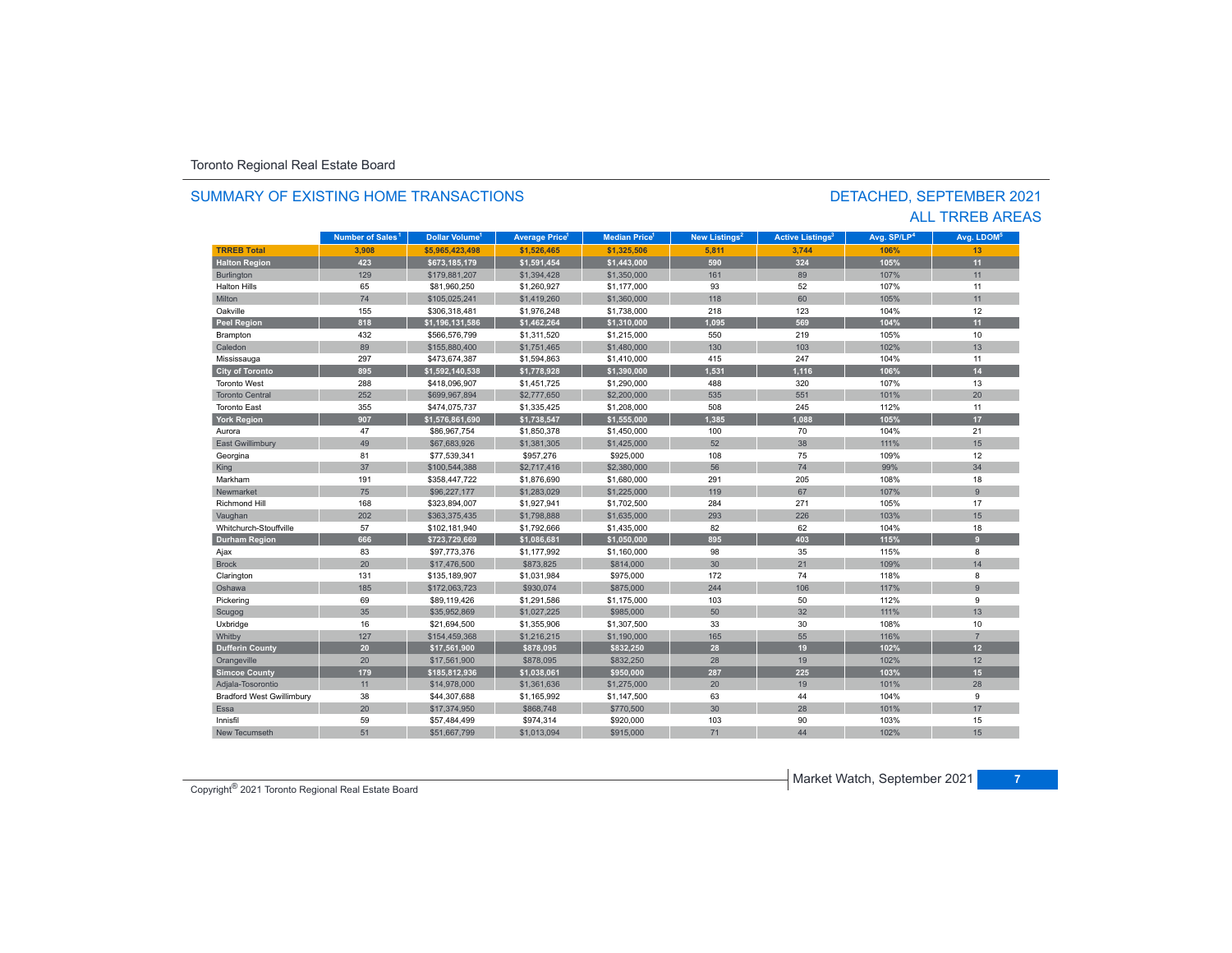### SUMMARY OF EXISTING HOME TRANSACTIONS

## DETACHED, SEPTEMBER 2021 CITY OF TORONTO MUNICIPAL BREAKDOWN

|                        | Number of Sales <sup>1</sup> | <b>Dollar Volume<sup>1</sup></b> | <b>Average Price</b> | <b>Median Price</b> <sup>1</sup> | New Listings <sup>2</sup> | <b>Active Listings<sup>3</sup></b> | Avg. SP/LP <sup>4</sup> | Avg. LDOM <sup>5</sup> |
|------------------------|------------------------------|----------------------------------|----------------------|----------------------------------|---------------------------|------------------------------------|-------------------------|------------------------|
| <b>TRREB Total</b>     | 3.908                        | \$5.965.423.498                  | \$1,526,465          | \$1,325,506                      | 5.811                     | 3.744                              | 106%                    | 13                     |
| <b>City of Toronto</b> | 895                          | \$1,592,140,538                  | \$1,778,928          | \$1,390,000                      | 1,531                     | 1,116                              | 106%                    | 14                     |
| <b>Toronto West</b>    | 288                          | \$418,096,907                    | \$1,451,725          | \$1,290,000                      | 488                       | 320                                | 107%                    | 13                     |
| Toronto W01            | 11                           | \$22,799,000                     | \$2,072,636          | \$2,000,000                      | 23                        | 14                                 | 108%                    | 12                     |
| Toronto W02            | 32                           | \$60,619,788                     | \$1,894,368          | \$1,871,500                      | 51                        | 26                                 | 110%                    | 10                     |
| Toronto W03            | 35                           | \$38,000,788                     | \$1,085,737          | \$1,050,000                      | 48                        | 30                                 | 107%                    | 17                     |
| Toronto W04            | 33                           | \$41,010,794                     | \$1,242,751          | \$1,192,000                      | 69                        | 57                                 | 107%                    | 12                     |
| Toronto W05            | 30                           | \$37,521,500                     | \$1,250,717          | \$1,176,500                      | 48                        | 38                                 | 105%                    | 15                     |
| Toronto W06            | 27                           | \$36,267,751                     | \$1,343,250          | \$1,201,500                      | 51                        | 36                                 | 106%                    | 12                     |
| Toronto W07            | 20                           | \$31,276,900                     | \$1,563,845          | \$1,406,500                      | 29                        | 14                                 | 108%                    | 15                     |
| Toronto W08            | 45                           | \$86,273,598                     | \$1,917,191          | \$1,670,000                      | 84                        | 61                                 | 107%                    | 9                      |
| Toronto W09            | 20                           | \$26,810,288                     | \$1,340,514          | \$1,277,500                      | 45                        | 25                                 | 110%                    | 15                     |
| Toronto W10            | 35                           | \$37,516,500                     | \$1,071,900          | \$1,026,000                      | 40                        | 19                                 | 105%                    | 14                     |
| <b>Toronto Central</b> | 252                          | \$699,967,894                    | \$2,777,650          | \$2,200,000                      | 535                       | 551                                | 101%                    | 20                     |
| Toronto C01            | $\overline{4}$               | \$8,170,000                      | \$2,042,500          | \$1,927,500                      | 13                        | 11                                 | 109%                    | 17                     |
| Toronto C02            | 8                            | \$29,915,800                     | \$3,739,475          | \$2,882,500                      | 24                        | 24                                 | 100%                    | 29                     |
| Toronto C03            | 31                           | \$74,137,000                     | \$2,391,516          | \$1,685,000                      | 53                        | 42                                 | 102%                    | 20                     |
| Toronto C04            | 44                           | \$116,344,576                    | \$2,644,195          | \$2,687,500                      | 107                       | 80                                 | 104%                    | 14                     |
| Toronto C06            | 11                           | \$21,170,325                     | \$1,924,575          | \$1,750,000                      | 18                        | 22                                 | 98%                     | 32                     |
| Toronto C07            | 22                           | \$45,478,000                     | \$2,067,182          | \$1,865,000                      | 62                        | 72                                 | 101%                    | 20                     |
| Toronto C08            | $\overline{2}$               | \$4,535,000                      | \$2,267,500          | \$2,267,500                      | 5                         | 6                                  | 102%                    | 36                     |
| Toronto C09            | 9                            | \$42,976,000                     | \$4,775,111          | \$3,860,000                      | 19                        | 15                                 | 100%                    | 12                     |
| Toronto C10            | $\overline{9}$               | \$20,269,039                     | \$2,252,115          | \$2,410,000                      | 16                        | 8                                  | 106%                    | 12                     |
| Toronto C11            | 9                            | \$24,084,000                     | \$2,676,000          | \$2,588,000                      | 16                        | 6                                  | 112%                    | 5                      |
| Toronto C12            | 19                           | \$130,038,000                    | \$6,844,105          | \$5,000,000                      | 52                        | 92                                 | 94%                     | 45                     |
| Toronto C13            | 28                           | \$55,295,551                     | \$1,974,841          | \$1,810,000                      | 44                        | 46                                 | 105%                    | 17                     |
| Toronto C14            | 30                           | \$75,752,715                     | \$2,525,091          | \$1,991,000                      | 55                        | 83                                 | 100%                    | 23                     |
| Toronto C15            | 26                           | \$51,801,888                     | \$1,992,380          | \$1,574,194                      | 51                        | 44                                 | 104%                    | 18                     |
| <b>Toronto East</b>    | 355                          | \$474,075,737                    | \$1,335,425          | \$1,208,000                      | 508                       | 245                                | 112%                    | 11                     |
| Toronto E01            | 14                           | \$22,277,250                     | \$1,591,232          | \$1,397,500                      | 20                        | 10                                 | 111%                    | 13                     |
| Toronto E02            | 28                           | \$54,502,500                     | \$1,946,518          | \$1,750,000                      | 38                        | 14                                 | 109%                    | 9                      |
| Toronto E03            | 56                           | \$75,539,398                     | \$1,348,918          | \$1,202,500                      | 107                       | 63                                 | 109%                    | 14                     |
| Toronto E04            | 33                           | \$38,289,326                     | \$1,160,283          | \$1,150,000                      | 57                        | 28                                 | 111%                    | 11                     |
| Toronto E05            | 38                           | \$50,948,852                     | \$1,340,759          | \$1,334,444                      | 48                        | 16                                 | 121%                    | 8                      |
| Toronto E06            | 24                           | \$28,672,583                     | \$1,194,691          | \$1,145,000                      | 25                        | 16                                 | 106%                    | 15                     |
| Toronto E07            | 31                           | \$41,455,276                     | \$1,337,267          | \$1,310,000                      | 36                        | 17                                 | 116%                    | 13                     |
| Toronto E08            | 39                           | \$50,182,073                     | \$1,286,720          | \$1,170,000                      | 50                        | 24                                 | 110%                    | 10                     |
| Toronto E09            | 45                           | \$52,362,789                     | \$1,163,618          | \$1,128,000                      | 58                        | 21                                 | 119%                    | $\overline{7}$         |
| Toronto E10            | 35                           | \$46,625,189                     | \$1,332,148          | \$1,218,088                      | 53                        | 27                                 | 111%                    | 10                     |
| Toronto E11            | 12                           | \$13,220,501                     | \$1,101,708          | \$1,023,001                      | 16                        | 9                                  | 102%                    | 20                     |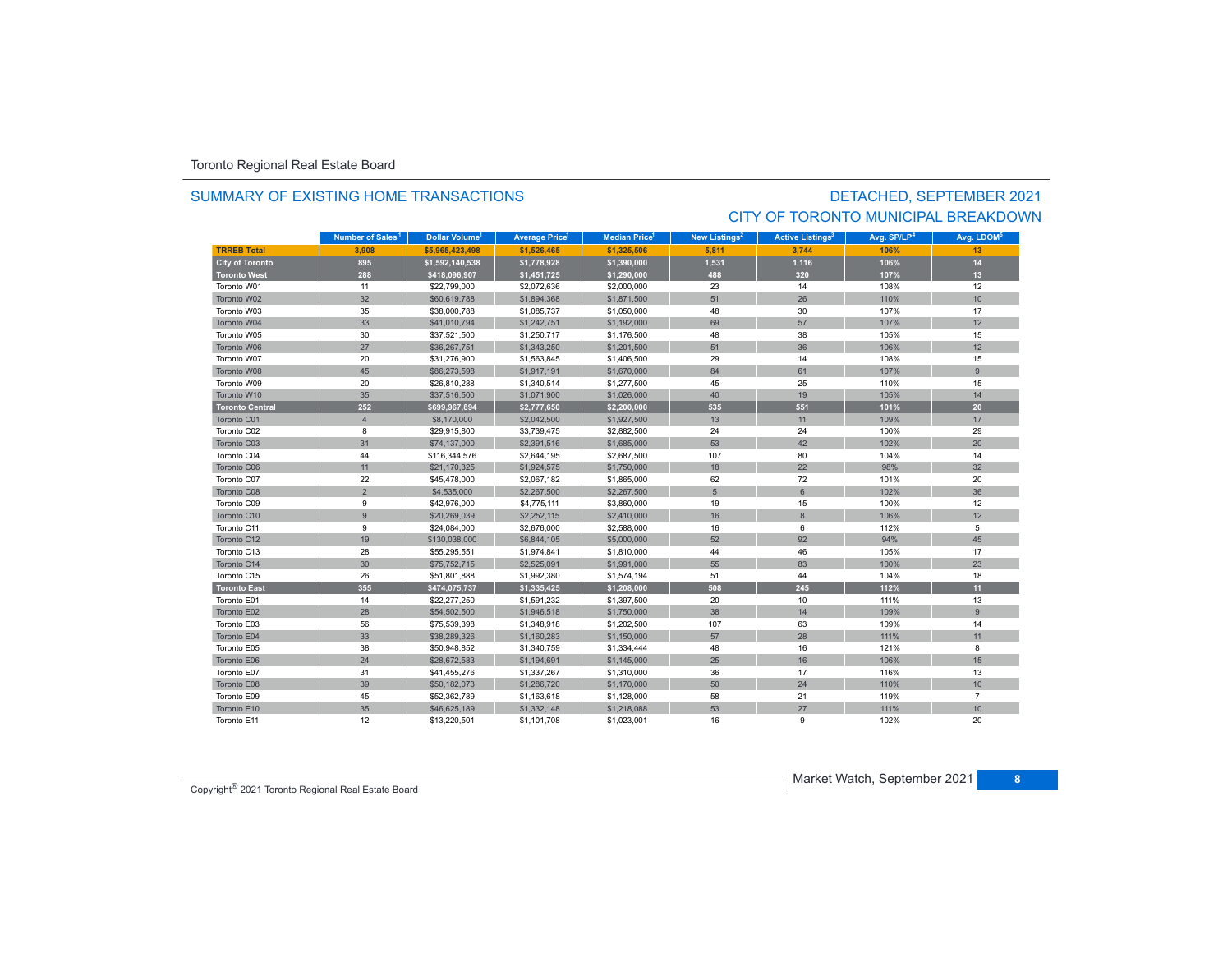### SUMMARY OF EXISTING HOME TRANSACTIONS

### SEMI-DETACHED, SEPTEMBER 2021 ALL TRREB AREAS

|                                  | Number of Sales <sup>1</sup> | <b>Dollar Volume<sup>1</sup></b> | <b>Average Price<sup>1</sup></b> | <b>Median Price</b> <sup>1</sup> | New Listings <sup>2</sup> | <b>Active Listings<sup>3</sup></b> | Avg. SP/LP <sup>4</sup> | Avg. LDOM <sup>5</sup> |
|----------------------------------|------------------------------|----------------------------------|----------------------------------|----------------------------------|---------------------------|------------------------------------|-------------------------|------------------------|
| <b>TRREB Total</b>               | 824                          | \$918.509.329                    | \$1.114.696                      | \$1,025,000                      | 1,105                     | 463                                | 111%                    | 9                      |
| <b>Halton Region</b>             | 53                           | \$56,159,840                     | \$1,059,620                      | \$1,077,500                      | 62                        | 18                                 | 109%                    | $\overline{7}$         |
| Burlington                       | 13                           | \$12,181,358                     | \$937,028                        | \$875,000                        | 12                        | $\overline{4}$                     | 104%                    | 10                     |
| <b>Halton Hills</b>              | 3                            | \$2,275,500                      | \$758,500                        | \$697,500                        | 5                         | $\overline{2}$                     | 104%                    | 4                      |
| Milton                           | 24                           | \$26,453,356                     | \$1,102,223                      | \$1,107,500                      | 27                        | 6                                  | 112%                    | $\overline{7}$         |
| Oakville                         | 13                           | \$15,249,626                     | \$1,173,048                      | \$1,152,000                      | 18                        | 6                                  | 111%                    | 5                      |
| <b>Peel Region</b>               | 255                          | \$250,521,891                    | \$982,439                        | \$970,000                        | 296                       | 98                                 | 108%                    | 9                      |
| Brampton                         | 150                          | \$142,843,737                    | \$952,292                        | \$940,000                        | 168                       | 48                                 | 107%                    | 9                      |
| Caledon                          | $6\overline{6}$              | \$5,499,200                      | \$916,533                        | \$898,600                        | $6\phantom{1}$            | $\overline{2}$                     | 103%                    | 16                     |
| Mississauga                      | 99                           | \$102,178,954                    | \$1,032,111                      | \$1,000,000                      | 122                       | 48                                 | 110%                    | 8                      |
| <b>City of Toronto</b>           | 325                          | \$423,963,767                    | \$1,304,504                      | \$1,178,000                      | 515                       | 262                                | 112%                    | 10 <sup>10</sup>       |
| <b>Toronto West</b>              | 83                           | \$94,212,550                     | \$1,135,091                      | \$1,040,000                      | 158                       | 92                                 | 109%                    | 12                     |
| <b>Toronto Central</b>           | 97                           | \$156,719,581                    | \$1,615,666                      | \$1,500,900                      | 158                       | 101                                | 108%                    | 12                     |
| <b>Toronto East</b>              | 145                          | \$173,031,636                    | \$1,193,322                      | \$1,120,000                      | 199                       | 69                                 | 118%                    | $\overline{7}$         |
| <b>York Region</b>               | 108                          | \$123,952,427                    | \$1,147,708                      | \$1,164,000                      | 130                       | 49                                 | 113%                    |                        |
| Aurora                           | $\overline{4}$               | \$4,406,000                      | \$1,101,500                      | \$1,109,000                      | 5                         | $\overline{2}$                     | 125%                    | 6                      |
| <b>East Gwillimbury</b>          | $\overline{4}$               | \$3,935,888                      | \$983,972                        | \$982,944                        | $\overline{3}$            |                                    | 104%                    | $\overline{9}$         |
| Georgina                         | $\mathbf 0$                  | \$0                              | \$0                              |                                  | $\mathbf{1}$              | $\overline{1}$                     | $\sim$                  |                        |
| King                             | $\overline{1}$               | \$910,000                        | \$910,000                        | \$910,000                        | $\overline{2}$            |                                    | 98%                     | 19                     |
| Markham                          | 41                           | \$50,303,688                     | \$1,226,919                      | \$1,215,000                      | 42                        | 11                                 | 114%                    | $\overline{7}$         |
| Newmarket                        | 13                           | \$11,826,500                     | \$909,731                        | \$910,000                        | 20                        | $\boldsymbol{8}$                   | 110%                    | 6                      |
| Richmond Hill                    | 12                           | \$14,191,388                     | \$1,182,616                      | \$1,168,000                      | 22                        | 13                                 | 114%                    | 9                      |
| Vaughan                          | 31                           | \$36,263,075                     | \$1,169,777                      | \$1,170,000                      | 31                        | $\boldsymbol{8}$                   | 113%                    | 8                      |
| Whitchurch-Stouffville           | $\overline{2}$               | \$2,115,888                      | \$1,057,944                      | \$1,057,944                      | $\overline{4}$            | $\overline{4}$                     | 128%                    | 3                      |
| <b>Durham Region</b>             | 63                           | \$49,080,004                     | \$779,048                        | \$755,000                        | $74$                      | 23                                 | 119%                    | $\overline{7}$         |
| Ajax                             | 8                            | \$7,034,999                      | \$879,375                        | \$887,500                        | 10                        | $\overline{4}$                     | 110%                    | 14                     |
| <b>Brock</b>                     | $\mathbf{0}$                 | \$0                              | \$0                              |                                  | $\overline{0}$            | $\mathbf{0}$                       |                         |                        |
| Clarington                       | $\overline{7}$               | \$4,900,700                      | \$700,100                        | \$701,500                        | $\overline{7}$            | $\overline{2}$                     | 124%                    | 5                      |
| Oshawa                           | 38                           | \$27,498,003                     | \$723,632                        | \$717,500                        | 44                        | 13                                 | 122%                    | 6                      |
| Pickering                        | 8                            | \$7,726,302                      | \$965,788                        | \$942,500                        | 9                         | $\overline{1}$                     | 120%                    | 5                      |
| Scugog                           | $\overline{0}$               | \$0                              | \$0                              |                                  | $\overline{0}$            | $\mathbf{0}$                       |                         |                        |
| Uxbridge                         | $\mathbf 0$                  | \$0                              | \$0                              |                                  | $\mathbf 0$               | $\mathbf 0$                        | ÷.                      |                        |
| Whitby                           | $\overline{2}$               | \$1,920,000                      | \$960,000                        | \$960,000                        | $\overline{4}$            | $\overline{3}$                     | 114%                    | 9                      |
| <b>Dufferin County</b>           | 11                           | \$7,554,000                      | \$686,727                        | \$685,000                        | 14                        | $\overline{5}$                     | 103%                    | $\mathbf{8}$           |
| Orangeville                      | 11                           | \$7,554,000                      | \$686,727                        | \$685,000                        | 14                        | 5                                  | 103%                    | 8                      |
| <b>Simcoe County</b>             | 9                            | \$7,277,400                      | \$808,600                        | \$878,000                        | 14                        | $\mathbf{8}$                       | 100%                    | 10 <sup>1</sup>        |
| Adjala-Tosorontio                | $\mathsf{O}\xspace$          | \$0                              | \$0                              |                                  | $\bf 0$                   | $\mathbf 0$                        |                         |                        |
| <b>Bradford West Gwillimbury</b> | 3                            | \$2,738,000                      | \$912,667                        | \$900,000                        | 5                         | 3                                  | 99%                     | 16                     |
| Essa                             | $\overline{2}$               | \$1,187,400                      | \$593,700                        | \$593,700                        | $\overline{2}$            | $\overline{0}$                     | 99%                     | 8                      |
| Innisfil                         | $\mathbf 0$                  | \$0                              | \$0                              |                                  | $\Omega$                  | $\mathbf 0$                        |                         |                        |
| New Tecumseth                    |                              | \$3,352,000                      | \$838,000                        | \$846,000                        |                           |                                    | 101%                    |                        |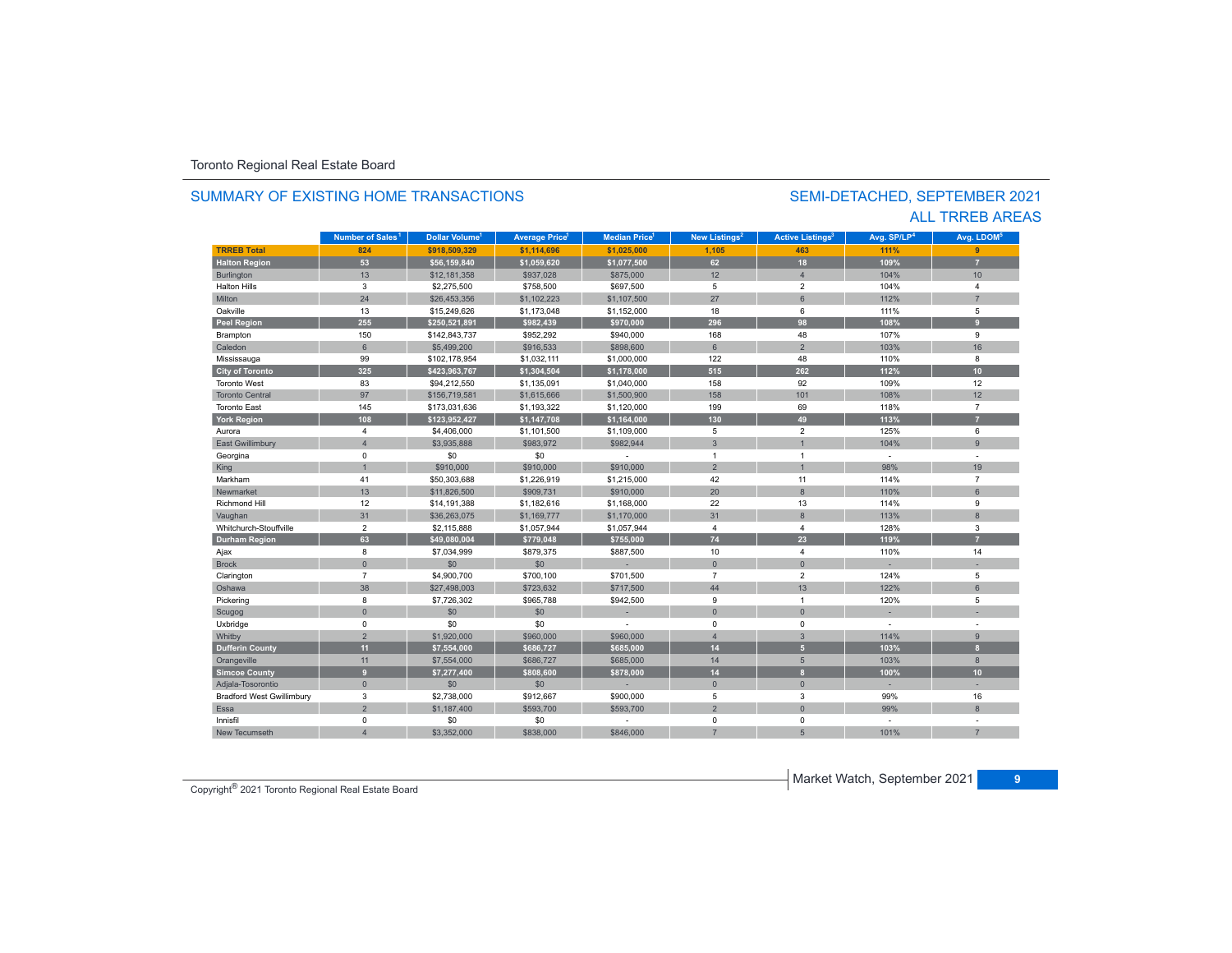### SUMMARY OF EXISTING HOME TRANSACTIONS

### SEMI-DETACHED, SEPTEMBER 2021 CITY OF TORONTO MUNICIPAL BREAKDOWN

|                        | Number of Sales <sup>1</sup> | <b>Dollar Volume<sup>1</sup></b> | <b>Average Price<sup>1</sup></b> | <b>Median Price</b> <sup>1</sup> | New Listings <sup>2</sup> | <b>Active Listings<sup>3</sup></b> | Avg. SP/LP <sup>4</sup> | Avg. LDOM <sup>5</sup> |
|------------------------|------------------------------|----------------------------------|----------------------------------|----------------------------------|---------------------------|------------------------------------|-------------------------|------------------------|
| <b>TRREB Total</b>     | 824                          | \$918.509.329                    | \$1,114,696                      | \$1,025,000                      | 1,105                     | 463                                | 111%                    | 9                      |
| <b>City of Toronto</b> | 325                          | \$423,963,767                    | \$1,304,504                      | \$1,178,000                      | 515                       | 262                                | 112%                    | 10                     |
| <b>Toronto West</b>    | 83                           | \$94,212,550                     | \$1,135,091                      | \$1,040,000                      | 158                       | 92                                 | 109%                    | 12 <sup>°</sup>        |
| Toronto W01            | 6                            | \$8,729,700                      | \$1,454,950                      | \$1,390,500                      | 16                        | 10                                 | 111%                    | 10                     |
| Toronto W02            | 16                           | \$21,327,463                     | \$1,332,966                      | \$1,387,500                      | 32                        | 19                                 | 113%                    | 8                      |
| Toronto W03            | 21                           | \$22,747,499                     | \$1,083,214                      | \$1,040,000                      | 41                        | 25                                 | 111%                    | 17                     |
| Toronto W04            | $\mathbf{0}$                 | \$0                              | \$0                              |                                  |                           | $\overline{2}$                     |                         |                        |
| Toronto W05            | 26                           | \$25,220,888                     | \$970,034                        | \$967,500                        | 48                        | 27                                 | 106%                    | 11                     |
| Toronto W06            | $\overline{7}$               | \$9,061,000                      | \$1,294,429                      | \$1,255,000                      | $\overline{7}$            | $\overline{3}$                     | 106%                    | 18                     |
| Toronto W07            | $\overline{1}$               | \$1,075,000                      | \$1,075,000                      | \$1,075,000                      | $\overline{1}$            | $\overline{1}$                     | 108%                    | 13                     |
| Toronto W08            | $\overline{4}$               | \$3,971,000                      | \$992,750                        | \$960,500                        | 8                         | $\overline{3}$                     | 112%                    | 6                      |
| Toronto W09            | $\overline{1}$               | \$1,150,000                      | \$1,150,000                      | \$1,150,000                      | $\overline{2}$            | $\overline{1}$                     | 115%                    | 6                      |
| Toronto W10            | $\overline{1}$               | \$930,000                        | \$930,000                        | \$930,000                        | 2                         | $\overline{1}$                     | 103%                    | 5                      |
| <b>Toronto Central</b> | 97                           | \$156,719,581                    | \$1,615,666                      | \$1,500,900                      | 158                       | 101                                | 108%                    | 12                     |
| Toronto C01            | 24                           | \$39,788,504                     | \$1,657,854                      | \$1,533,052                      | 40                        | 27                                 | 108%                    | 12                     |
| Toronto C02            | 18                           | \$42,481,400                     | \$2,360,078                      | \$2,201,500                      | 33                        | 25                                 | 105%                    | 14                     |
| Toronto C03            | 12                           | \$17,299,232                     | \$1,441,603                      | \$1,505,000                      | 16                        | 6                                  | 107%                    | 14                     |
| Toronto C04            | $\overline{7}$               | \$11,829,000                     | \$1,689,857                      | \$1,627,000                      | 10                        | 3                                  | 120%                    | 5                      |
| Toronto C06            | $\overline{1}$               | \$932,000                        | \$932,000                        | \$932,000                        |                           | $\overline{2}$                     | 96%                     | 24                     |
| Toronto C07            | 3                            | \$3,138,000                      | \$1,046,000                      | \$1,060,000                      | 8                         | 6                                  | 112%                    | 10                     |
| Toronto C08            | $\mathbf{0}$                 | \$0                              | \$0                              |                                  | 6                         | 10                                 |                         |                        |
| Toronto C09            | $\overline{2}$               | \$4,550,000                      | \$2,275,000                      | \$2,275,000                      | $\overline{7}$            | $\overline{7}$                     | 101%                    | 16                     |
| Toronto C10            | 10                           | \$13,942,435                     | \$1,394,244                      | \$1,412,500                      | 11                        | $\mathbf{3}$                       | 110%                    | 8                      |
| Toronto C11            | $\overline{1}$               | \$1,250,000                      | \$1,250,000                      | \$1,250,000                      | $\overline{4}$            | 4                                  | 105%                    | $\overline{7}$         |
| Toronto C12            | $\mathbf{0}$                 | \$0                              | \$0                              |                                  | $\mathbf{0}$              | $\mathbf{0}$                       |                         |                        |
| Toronto C13            | 6                            | \$6,481,011                      | \$1,080,169                      | \$1,017,505                      | 10                        | 5                                  | 106%                    | 19                     |
| Toronto C14            | $\mathbf{0}$                 | \$0                              | \$0                              |                                  | $\Omega$                  | $\Omega$                           |                         |                        |
| Toronto C15            | 13                           | \$15,027,999                     | \$1,156,000                      | \$1,105,000                      | 12                        | 3                                  | 116%                    | 6                      |
| <b>Toronto East</b>    | 145                          | \$173,031,636                    | \$1,193,322                      | \$1,120,000                      | 199                       | 69                                 | 118%                    | $\overline{7}$         |
| Toronto E01            | 45                           | \$63,739,739                     | \$1,416,439                      | \$1,400,000                      | 63                        | 27                                 | 124%                    | $\overline{7}$         |
| Toronto E02            | 25                           | \$32,375,577                     | \$1,295,023                      | \$1,241,016                      | 37                        | 12                                 | 119%                    | 5                      |
| Toronto E03            | 19                           | \$22,698,000                     | \$1,194,632                      | \$1,120,000                      | 38                        | 17                                 | 112%                    | 11                     |
| Toronto E04            | 9                            | \$7,936,000                      | \$881,778                        | \$870,000                        | 12                        | 6                                  | 114%                    | 6                      |
| Toronto E05            | 10                           | \$10,091,388                     | \$1,009,139                      | \$1,035,000                      | 10                        | $\overline{2}$                     | 119%                    | $\overline{7}$         |
| Toronto E06            | 8                            | \$7,525,133                      | \$940.642                        | \$857,500                        | 13                        | $\overline{2}$                     | 105%                    | 8                      |
| Toronto E07            | 10                           | \$9,953,800                      | \$995,380                        | \$990,500                        | 10                        | $\mathbf 0$                        | 120%                    | 9                      |
| Toronto E08            | $\mathbf{0}$                 | \$0                              | \$0                              |                                  | $\mathbf 0$               | $\mathsf{O}\xspace$                |                         |                        |
| Toronto E09            | $\overline{1}$               | \$890,000                        | \$890,000                        | \$890,000                        | $\mathbf 0$               | $\mathbf 0$                        | 119%                    | 9                      |
| Toronto E10            | 6                            | \$5,935,999                      | \$989,333                        | \$985,000                        | 5                         | $\overline{0}$                     | 111%                    | 8                      |
| Toronto E11            | 12                           | \$11,886,000                     | \$990,500                        | \$927,500                        | 11                        | 3                                  | 112%                    | 6                      |

Market Watch, September 2021 **<sup>10</sup>** Copyright® 2021 Toronto Regional Real Estate Board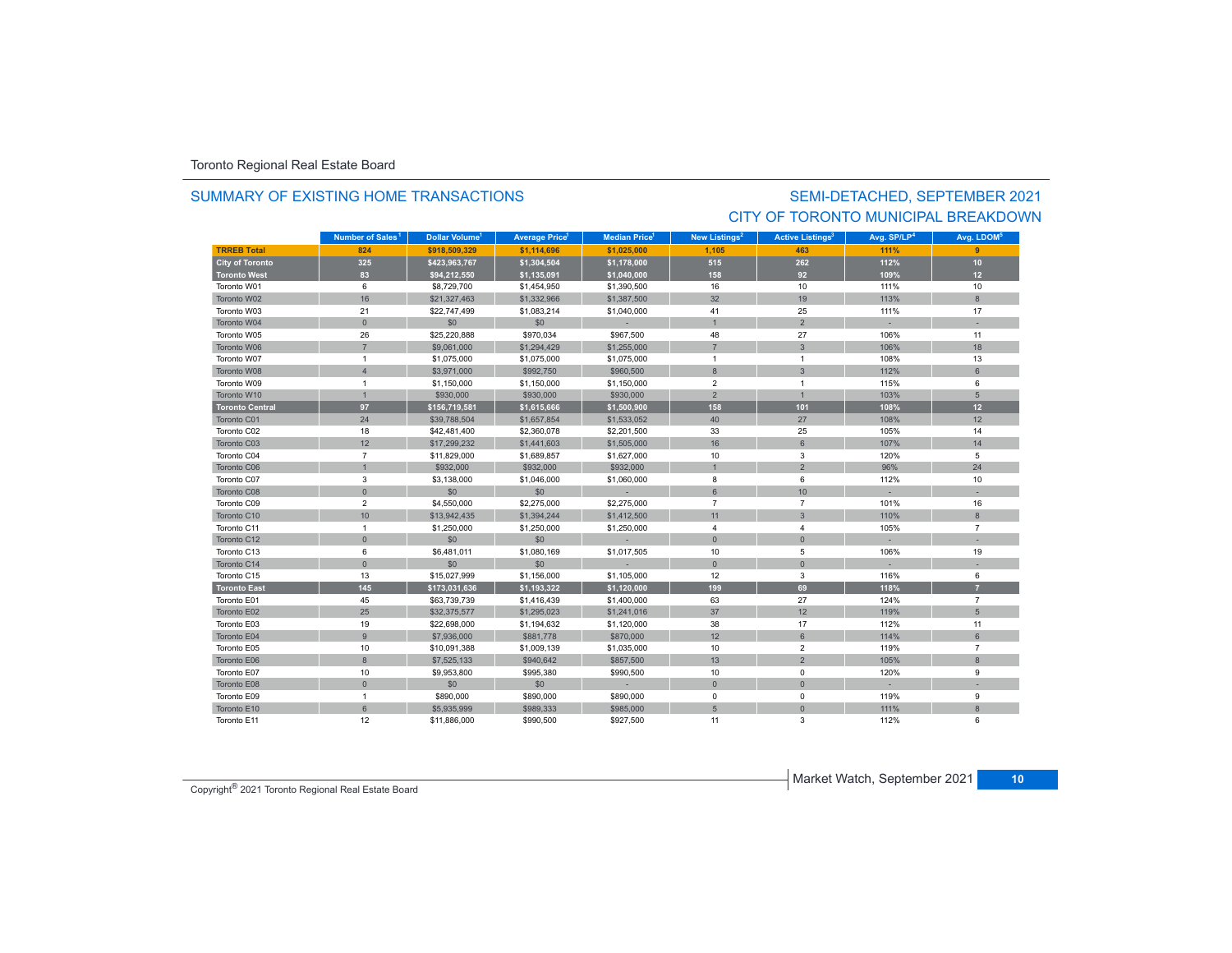### **TR5EB Total 821 \$834,356,496 \$1,016,269 \$953,000 1,017 429 110%110%** 10 **Halton Region 129 \$133,548,522 \$1,035,260 \$975,000 157 53 108% 9** Burlington 20 \$18,970,900 \$948,545 \$948,950 27 7 110% 10 Halton Hillss 9 \$8,293,199 \$921,467 \$900,200 10 2 113% 3 Miltonn 53 \$50,104,693 \$945,372 \$950,000 65 21 110% 110% 7 Oakvillee 47 \$56,179,730 \$1,195,313 \$1,125,000 55 23 105% 105% 12 **Peel Region 179 \$163,964,107 \$916,001 \$900,000 177 44 108% 9** Brampton 132 \$117,685,032 \$891,553 \$889,950 127 32 107% 9 Caledonn 17 \$15,313,699 \$900,806 \$935,700 18 3 106% 8 Mississauga 30 \$30,965,376 \$1,032,179 \$997,450 32 9 109% 8 **City of Toronto 109 \$125,186,563 \$1,148,501 \$1,090,000 186 142 107% 13** Toronto West 33 \$36,555,763 \$1,107,750 \$1,125,000 54 40 105%105% 13 Toronto Central 33 \$45,955,000 \$1,392,576 \$1,420,000 77 78 104%104% 16 Toronto Eastt 43 \$42,675,800 \$992,460 \$925,000 55 24 112%% 10 **York Region 237 \$272,481,664 \$1,149,712 \$1,130,000 313 128 112% 11** Auroraa 8 \$8,129,000 \$1,016,125 \$1,007,500 12 3 113% 113% 12 East Gwillimbury 11 \$10,333,400 \$939,400 \$950,000 13 4 112% 6 Georgina 4 \$2,995,000 \$748,750 \$737,500 9 4 111% 4 King 3 \$4,123,000 \$1,374,333 \$1,385,000 2 0 110% 10 Markhamm 67 \$82,715,041 \$1,234,553 \$1,250,000 79 37 114% 114% 14 Newmarkett 17 . \$16,084,688 \$946,158 \$952,000 \$97,000 \$952,000 \$952,000 \$952,000 \$952,000 \$961 \$97% 6 Richmond Hill 53 \$64,968,088 \$1,225,813 \$1,200,000 81 28 112% 8 Vaughan 65 \$74,695,947 \$1,149,168 \$1,130,000 88 39 110% 12 Whitchurch-Stouffvillee 9 \$8,437,500 \$937,500 \$945,000 10 4 113% % 19 **Durham Region 130 \$108,388,640 \$833,759 \$825,000 142 48 116% 7** Ajax 25 \$22,259,100 \$890,364 \$900,000 27 8 111% 5 Brock 0 \$0 \$0 - 0 0 - - Clarington 25 \$19,565,301 \$782,612 \$785,000 12 12 122% 9 Oshawaa 26 \$20,369,762 \$783,452 \$780,000 28 12 115% 8 Pickering 12 \$9,656,500 \$804,708 \$785,000 12 4 105% 9 Scugog 0 \$0 \$0 - 0 5 - - Uxbridge 0 \$0 \$0 - 0 0 - - 42 \$36,537,977 \$869,952 \$870,000 44 7 7 120% 6 \$870,000 \$ **Dufferin County 7 \$5,275,000 \$753,571 \$750,000 9 5 103% 11** Orangeville 7 \$5,275,000 \$753,571 \$750,000 9 5 103% 11 **Simcoe County 30 \$25,512,000 \$850,400 \$698,000 33 9 103% 11** Adjala-Tosorontio 0 \$0 \$0 - 0 0 - - Bradford West Gwillimbury 3 \$2,829,000 \$943,000 \$950,000 5 2 109% 4 Essaa | 5 \$3,303,500 | \$660,700 | \$662,000 | 7 | 2 102% 102% 9 **Municipality Number of Sales Dollar Volume Average Price Median Price New Listings Active Listings Avg. SP/LP Avg. LDOM** ATT/ROW/TWNHOUSE, SEPTEMBER 2021 SUMMARY OF EXISTING HOME TRANSACTIONS**Number of Sales<sup>1</sup> 1 1 1 2 3 4 5**

\$11,964,000 \$1,087,636 \$810,000 11 3 102%

h 11 \$7,415,500 \$674,136 \$665,000 10 2 102%

ALL TRREB AREAS

 $11$ 

Innisfil

New Tecumseth

% 14

102% 11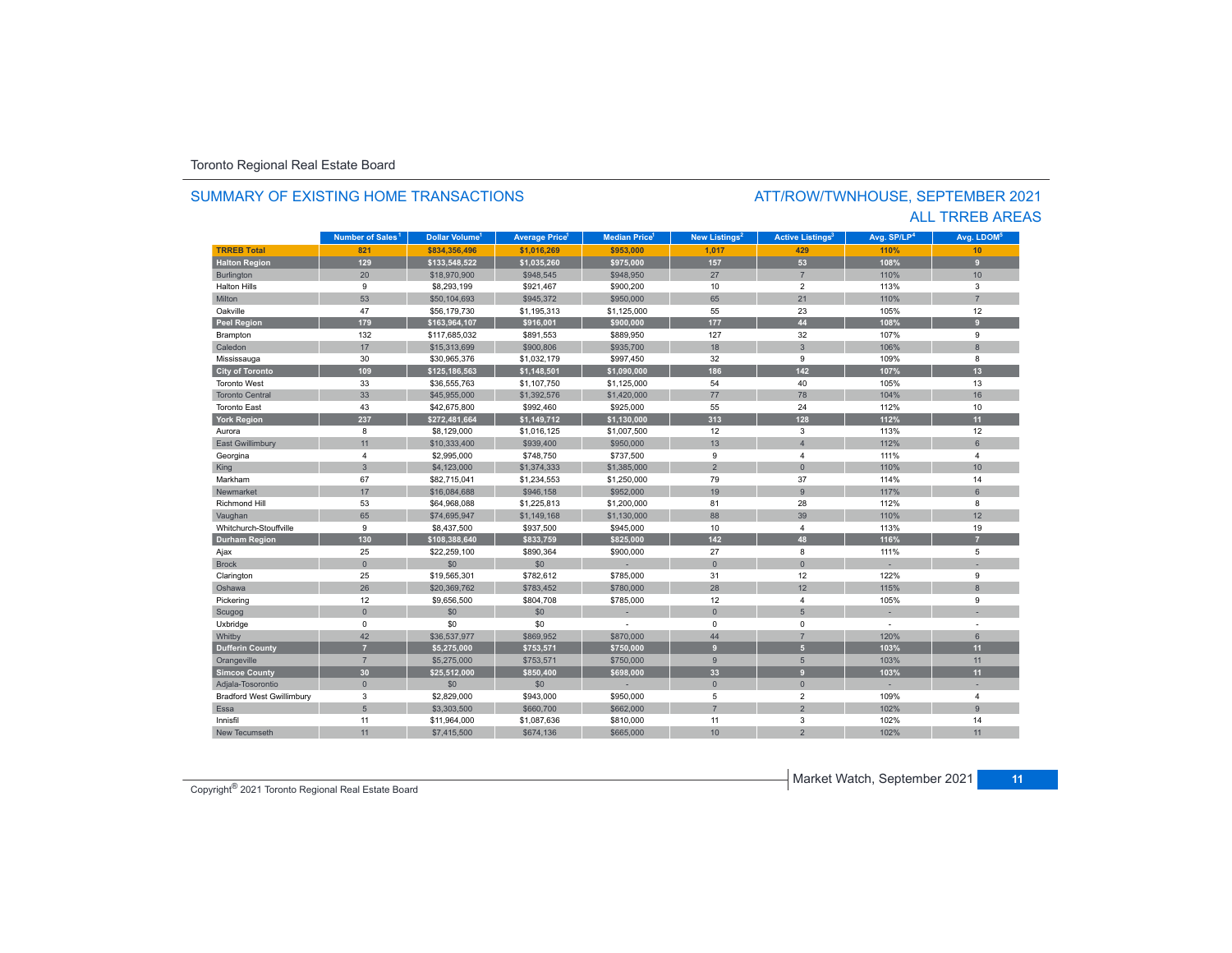### SUMMARY OF EXISTING HOME TRANSACTIONS

### ATT/ROW/TWNHOUSE, SEPTEMBER 2021 CITY OF TORONTO MUNICIPAL BREAKDOWN

|                        | Number of Sales <sup>1</sup> | Dollar Volume <sup>1</sup> | Average Price <sup>1</sup> | <b>Median Price</b> <sup>1</sup> | New Listings <sup>2</sup> | Active Listings <sup>3</sup> | Avg. SP/LP <sup>4</sup> | Avg. LDOM <sup>5</sup> |
|------------------------|------------------------------|----------------------------|----------------------------|----------------------------------|---------------------------|------------------------------|-------------------------|------------------------|
| <b>TRREB Total</b>     | 821                          | \$834.356.496              | \$1.016.269                | \$953,000                        | 1.017                     | 429                          | 110%                    | 10                     |
| <b>City of Toronto</b> | 109                          | \$125,186,563              | \$1,148,501                | \$1,090,000                      | 186                       | 142                          | 107%                    | 13                     |
| <b>Toronto West</b>    | 33                           | \$36,555,763               | \$1,107,750                | \$1,125,000                      | 54                        | 40                           | 105%                    | 13 <sup>°</sup>        |
| Toronto W01            | $\mathbf 0$                  | \$0                        | \$0                        | $\sim$                           | $\overline{2}$            | $\overline{2}$               | $\sim$                  | $\sim$                 |
| Toronto W02            | $\overline{4}$               | \$3,910,300                | \$977,575                  | \$982,500                        | 10                        | 8                            | 109%                    | $6 \overline{6}$       |
| Toronto W03            | $\mathbf{1}$                 | \$1,130,000                | \$1,130,000                | \$1,130,000                      | 3                         | 3                            | 113%                    | 10                     |
| Toronto W04            | $\overline{2}$               | \$1,710,000                | \$855,000                  | \$855,000                        |                           | $\overline{\mathbf{A}}$      | 96%                     | 32                     |
| Toronto W05            | $\overline{7}$               | \$7,025,000                | \$1,003,571                | \$950,000                        | 9                         | 12                           | 100%                    | 25                     |
| Toronto W06            | 13                           | \$15,458,488               | \$1,189,114                | \$1,260,400                      | 15                        | $\mathbf{3}$                 | 108%                    | 9                      |
| Toronto W07            | $\mathbf{1}$                 | \$1,420,000                | \$1,420,000                | \$1,420,000                      | $\overline{1}$            | $\mathbf{1}$                 | 98%                     | 5                      |
| Toronto W08            | $\mathbf{3}$                 | \$3,811,975                | \$1,270,658                | \$1,230,000                      | 9                         | $\overline{4}$               | 106%                    | $\overline{4}$         |
| Toronto W09            | $\overline{2}$               | \$2,090,000                | \$1,045,000                | \$1,045,000                      | $\overline{1}$            | 0                            | 102%                    | 16                     |
| Toronto W10            | $\mathbf{0}$                 | \$0                        | \$0                        | $\sim$                           | $\overline{3}$            | $\mathbf{3}$                 |                         |                        |
| <b>Toronto Central</b> | 33                           | \$45,955,000               | \$1,392,576                | \$1,420,000                      | 77                        | 78                           | 104%                    | 16                     |
| Toronto C01            | 10                           | \$14,472,500               | \$1,447,250                | \$1,396,750                      | 33                        | 35                           | 105%                    | 10                     |
| Toronto C02            | 3                            | \$4,030,000                | \$1,343,333                | \$1,440,000                      | $\overline{7}$            | 8                            | 101%                    | 41                     |
| Toronto C03            | $\mathbf{0}$                 | \$0                        | \$0                        |                                  | $\overline{2}$            | $\overline{2}$               |                         |                        |
| Toronto C04            | 0                            | \$0                        | \$0                        | $\sim$                           | $\overline{4}$            | $\overline{7}$               | $\sim$                  | $\sim$                 |
| Toronto C06            | $\mathbf{0}$                 | \$0                        | \$0                        |                                  | $\mathbf{0}$              | $\overline{0}$               |                         |                        |
| Toronto C07            | 5                            | \$6,003,000                | \$1,200,600                | \$1,200,000                      | $\overline{4}$            | $\mathbf{1}$                 | 107%                    | 14                     |
| Toronto C08            | $\overline{8}$               | \$11,309,500               | \$1,413,688                | \$1,348,000                      | 15                        | 10                           | 100%                    | 22                     |
| Toronto C09            | $\mathbf{1}$                 | \$1,480,000                | \$1,480,000                | \$1,480,000                      | $\overline{1}$            | $\mathbf{1}$                 | 100%                    | $\overline{2}$         |
| Toronto C10            | $\mathsf{O}\xspace$          | \$0                        | \$0                        | $\sim$                           | $\overline{1}$            |                              |                         |                        |
| Toronto C11            | 0                            | \$0                        | \$0                        | $\sim$                           | $\mathbf 0$               | $\mathbf 0$                  | $\sim$                  |                        |
| Toronto C12            | $\mathbf{0}$                 | \$0                        | \$0                        |                                  | $\overline{1}$            | 3                            |                         |                        |
| Toronto C13            | 3                            | \$4,040,000                | \$1,346,667                | \$1,420,000                      | 3                         | 1                            | 118%                    | 8                      |
| Toronto C14            | $\mathbf{3}$                 | \$4,620,000                | \$1,540,000                | \$1,550,000                      | 6                         | $\overline{9}$               | 103%                    | 15                     |
| Toronto C15            | 0                            | \$0                        | \$0                        | $\sim$                           | $^{\circ}$                | $^{\circ}$                   | $\sim$                  |                        |
| <b>Toronto East</b>    | 43                           | \$42,675,800               | \$992,460                  | \$925.000                        | 55                        | 24                           | 112%                    | 10 <sup>1</sup>        |
| Toronto E01            | 5                            | \$7,069,000                | \$1,413,800                | \$1,340,000                      | 12                        | 10                           | 124%                    | $\overline{7}$         |
| Toronto E02            | $\overline{2}$               | \$3,022,000                | \$1,511,000                | \$1,511,000                      | $\mathbf{3}$              |                              | 116%                    | $6\phantom{1}$         |
| Toronto E03            | $\overline{2}$               | \$2,320,000                | \$1,160,000                | \$1,160,000                      | 3                         | $\mathbf{1}$                 | 119%                    | $\overline{2}$         |
| Toronto E04            | 10                           | \$8,993,000                | \$899,300                  | \$921,500                        | 8                         | 3                            | 107%                    | 12                     |
| Toronto E05            | $\overline{2}$               | \$1,956,800                | \$978,400                  | \$978,400                        | 6                         | 4                            | 112%                    | 6                      |
| Toronto E06            | $\mathbf{0}$                 | \$0                        | \$0                        | u.                               | $\Omega$                  | $\Omega$                     |                         |                        |
| Toronto E07            | 3                            | \$2,755,000                | \$918,333                  | \$905,000                        | 3                         | $\mathbf 0$                  | 117%                    | 11                     |
| Toronto E08            | $\overline{4}$               | \$3,478,000                | \$869,500                  | \$850,000                        | $\overline{4}$            | $\overline{0}$               | 99%                     | 14                     |
| Toronto E09            | $\mathbf 0$                  | \$0                        | \$0                        | $\sim$                           | $\mathbf 0$               | $\mathbf 0$                  | $\sim$                  | $\sim$                 |
| Toronto E10            | 5                            | \$4,675,000                | \$935,000                  | \$960,000                        | 6                         | $\overline{2}$               | 105%                    | 14                     |
| Toronto E11            | 10                           | \$8,407,000                | \$840.700                  | \$813,000                        | 10                        | 3                            | 114%                    | 9                      |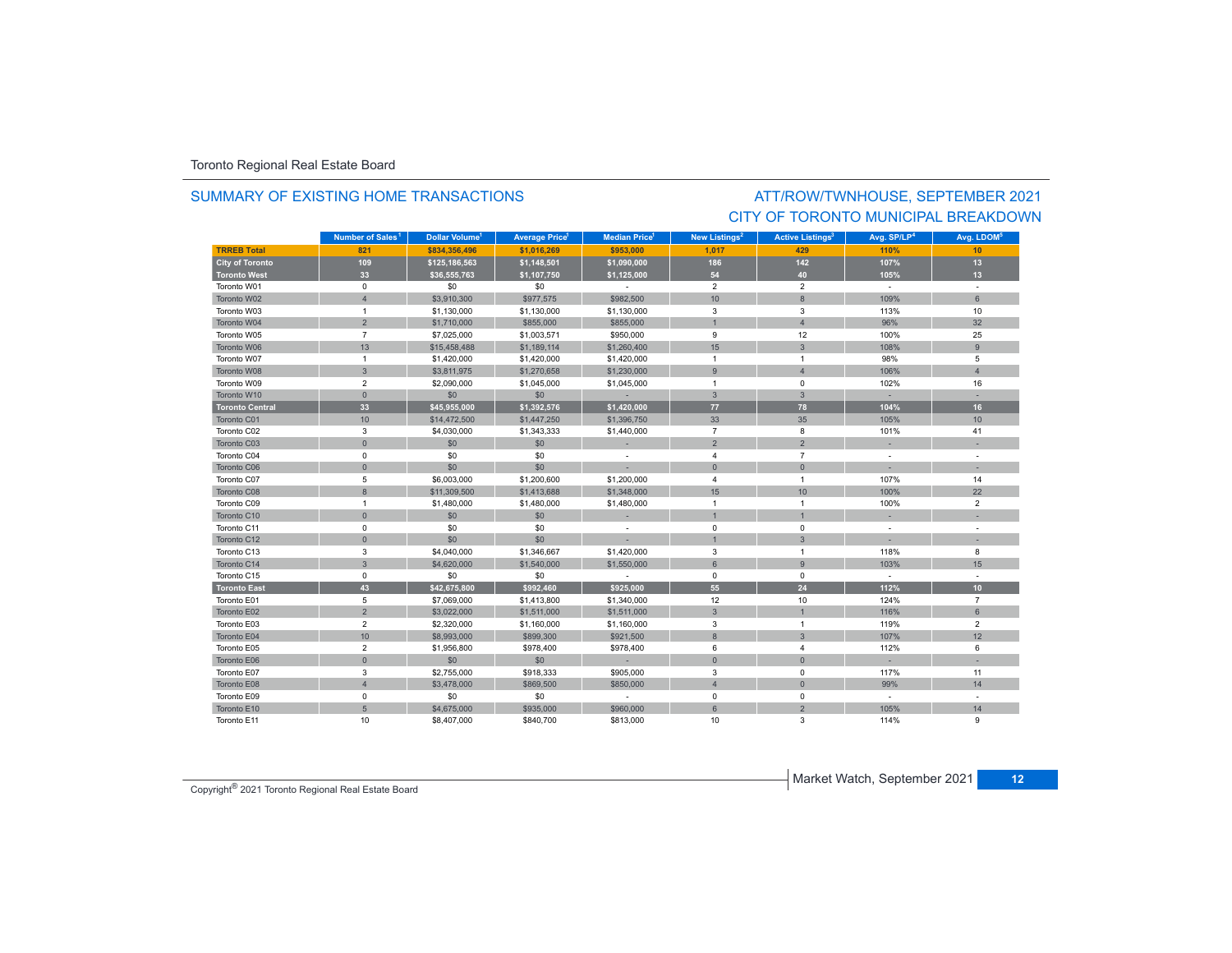### **TRREB Total 737 \$582,217,260 \$789,983 \$750,000 996 594 107%107%** 13 **Halton Region 78 \$63,293,335 \$811,453 \$761,000 92 38 105% 9** Burlington 41 \$32,524,447 \$793,279 \$762,000 43 14 107% 9 Halton Hillss 3 \$1,932,000 \$644,000 \$640,000 6 3 110% 5 Miltonn 6 \$4,374,000 \$729,000 \$735,000 7 2 108% 108% 10 Oakvillee 28 \$24,462,888 \$873,675 \$822,500 36 19 103% 103% 10<br>106% 12 **Peel Region 231 \$174,772,330 \$756,590 \$750,000 244 114 106% 12** Brampton 82 \$57,042,498 \$695,640 \$685,000 73 27 105% 13 Caledonn 1980 - 1980 - 1980 - 1981 - 1981 - 1982 - 1983 - 1984 - 1986 - 1986 - 1987 - 1988 - 1988 - 1988 - 1988 - 198 Mississauga 149 \$117,729,832 \$790,133 \$788,000 171 87 106% 11 **City of Toronto 256 \$214,283,970 \$837,047 \$761,250 447 342 106% 15** Toronto West 78 \$57,733,399 \$740,172 \$712,000 144 123 105%105% 14 Toronto Central 833 \$84,376,515 \$1,016,585 \$840,000 176 140 105% 105% 14 Toronto Eastt 95 \$72,174,056 \$759,727 \$735,000 127 79 109%% 16 **York Region 93 \$78,116,576 \$839,963 \$785,000 113 60 106% 15** Aurora15 \$11,862,280 \$790,819 \$779,000 \$ \$71,000 19 7 7 104% م 104% 104% 17 East Gwillimbury 0 \$0 \$0 - 0 0 - - Georgina 3 \$2,099,700 \$699,900 \$699,900 0 0 100% 27 King 0 \$0 \$0 - 0 0 - - Markhamm 41 \$35,890,088 \$875,368 \$860,000 43 16 107% 107% 14 Newmarket 6 \$4,606,000 \$767,667 \$763,000 7 5 106%106% 13 Richmond Hill 13 \$12,138,500 \$933,731 \$885,000 15 14 105% 22 Vaughan 14 - 14 \$10,750,008 \$767,858 \$738,750 \$738,750 23 14 14 107% | 11 Whitchurch-Stouffville 1 \$770,000 \$770,000 \$770,000 6 4 101% 6 **Durham Region 75 \$49,438,549 \$659,181 \$650,000 96 38 112% 10** Ajax 9 \$6,510,500 \$723,389 \$775,000 10 2 110% 8 Brock 0. 0 50 \$0 \$0 - 1 - 1 - 1 - 1 - 1 - 1 Clarington 4 \$2,570,000 \$642,500 \$597,500 5 2 118% 7 Oshawaa 33 \$19,935,249 \$604,098 \$605,500 44 16 116% 116% 10 Pickering 20 \$14,304,000 \$715,200 \$702,500 26 12 110% 11 Scugog 0 \$0 \$0 - 1 1 - - Uxbridge 2 \$1,186,800 \$593,400 \$593,400 2 1 102% 25 7 \$4,932,000 \$704,571 \$650,000 7 3 3 110% 7 7 3 110 3 **Dufferin County 2 \$1,092,500 \$546,250 \$546,250 1 0 104% 7** Orangeville 2 \$1,092,500 \$546,250 \$546,250 1 0 104% 7 **Simcoe County 2 \$1,220,000 \$610,000 \$610,000 3 2 108% 10** Adjala-Tosorontio 0 \$0 \$0 - 0 0 - - Bradford West Gwillimbury 0 \$0 \$0 - 0 0 - - Essaa dia 1980 - Aniso ao amin'ny faritr'i Nouvelle-Aquitaine, ao amin'ny faritr'i Nouvelle-Aquitaine, ao amin'ny Innisfil 0 \$0 \$0 - 0 1 - - New Tecumseth108% 10 **Municipality Number of Sales Dollar Volume Average Price Median Price New Listings Active Listings Avg. SP/LP Avg. LDOM Number of Sales<sup>1</sup> 1** Dollar Volume<sup>1</sup> | Average Price<sup>1</sup> | Median Price<sup>1</sup> | New Listings<sup>2</sup> | Active Listings<sup>3</sup> | Avg. SP/LP<sup>4</sup> | Avg. LDOM<sup>s</sup>

2 \$1,220,000 \$610,000 \$610,000 3 1 108%

### SUMMARY OF EXISTING HOME TRANSACTIONS

### CONDO TOWNHOUSE, SEPTEMBER 2021 ALL TRREB AREAS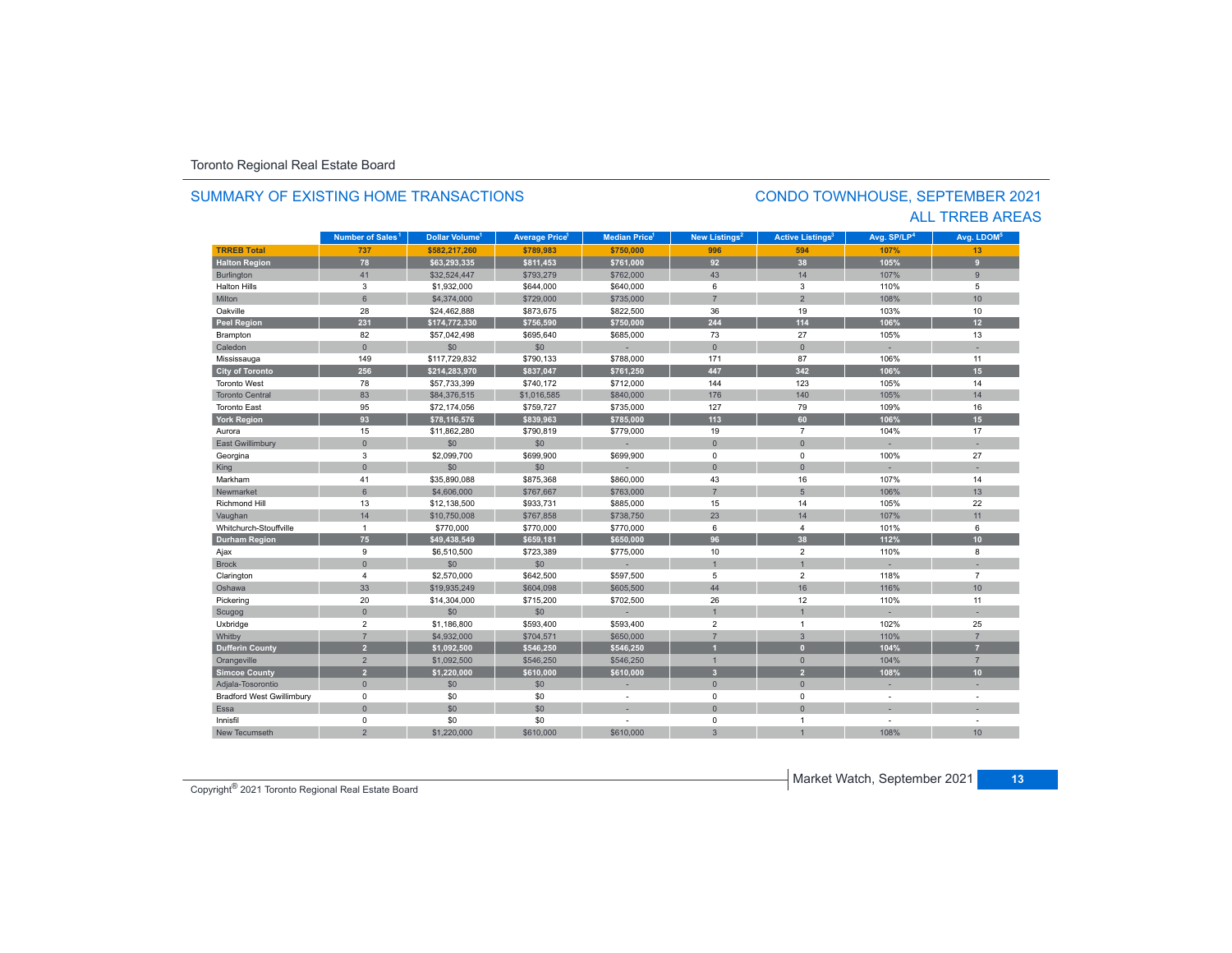### SUMMARY OF EXISTING HOME TRANSACTIONS

## CONDO TOWNHOUSE, SEPTEMBER 2021 CITY OF TORONTO MUNICIPAL BREAKDOWN

|                        | Number of Sales <sup>1</sup> | <b>Dollar Volume<sup>1</sup></b> | <b>Average Price<sup>1</sup></b> | <b>Median Price</b> <sup>1</sup> | New Listings <sup>2</sup> | <b>Active Listings<sup>3</sup></b> | Avg. SP/LP <sup>4</sup> | Avg. LDOM <sup>5</sup> |
|------------------------|------------------------------|----------------------------------|----------------------------------|----------------------------------|---------------------------|------------------------------------|-------------------------|------------------------|
| <b>TRREB Total</b>     | 737                          | \$582,217,260                    | \$789.983                        | \$750,000                        | 996                       | 594                                | 107%                    | 13                     |
| <b>City of Toronto</b> | 256                          | \$214,283,970                    | \$837,047                        | \$761,250                        | 447                       | 342                                | 106%                    | 15                     |
| <b>Toronto West</b>    | 78                           | \$57,733,399                     | \$740,172                        | \$712,000                        | 144                       | 123                                | 105%                    | 14                     |
| Toronto W01            | $\overline{2}$               | \$1,950,000                      | \$975,000                        | \$975,000                        | 3                         | $\mathbf{1}$                       | 111%                    | $\overline{7}$         |
| Toronto W02            | $\overline{7}$               | \$6,361,500                      | \$908,786                        | \$905,000                        | 11                        | 6                                  | 112%                    | 8                      |
| Toronto W03            | $\overline{2}$               | \$1,493,199                      | \$746,600                        | \$746,600                        | 3                         | 3                                  | 111%                    | $\overline{7}$         |
| Toronto W04            | 11                           | \$7,984,275                      | \$725,843                        | \$710,000                        | 29                        | 26                                 | 105%                    | 16                     |
| Toronto W05            | 28                           | \$17,109,325                     | \$611,047                        | \$620,000                        | 30                        | 24                                 | 101%                    | 18                     |
| Toronto W06            | 11                           | \$10,155,200                     | \$923,200                        | \$925,000                        | 29                        | 26                                 | 104%                    | 11                     |
| Toronto W07            | 0                            | \$0                              | \$0                              |                                  | $\mathbf 0$               | $\mathbf 0$                        | $\sim$                  |                        |
| Toronto W08            | 5                            | \$4,300,000                      | \$860,000                        | \$869,000                        | 19                        | 20                                 | 107%                    | 10                     |
| Toronto W09            | $\overline{2}$               | \$1,470,000                      | \$735,000                        | \$735,000                        | 6                         | 5                                  | 104%                    | 9                      |
| Toronto W10            | 10                           | \$6,909,900                      | \$690,990                        | \$703,950                        | 14                        | 12                                 | 106%                    | 16                     |
| <b>Toronto Central</b> | 83                           | \$84,376,515                     | \$1,016,585                      | \$840,000                        | 176                       | 140                                | 105%                    | 14                     |
| Toronto C01            | 22                           | \$24,346,800                     | \$1,106,673                      | \$912,500                        | 43                        | 32                                 | 108%                    | $8\phantom{1}$         |
| Toronto C02            | 4                            | \$5,938,000                      | \$1,484,500                      | \$1,291,500                      | 10                        | 12                                 | 104%                    | 30                     |
| Toronto C03            | $\mathbf{3}$                 | \$6,600,000                      | \$2,200,000                      | \$1,850,000                      | $\mathbf{3}$              | $\overline{2}$                     | 96%                     | 17                     |
| Toronto C04            | $\mathbf{1}$                 | \$1,560,000                      | \$1,560,000                      | \$1,560,000                      | $\overline{1}$            | $\mathbf 0$                        | 130%                    | 3                      |
| Toronto C06            | $\mathbf{0}$                 | \$0                              | \$0                              |                                  | $\mathbf{3}$              | 3                                  |                         |                        |
| Toronto C07            | 9                            | \$7,161,800                      | \$795,756                        | \$745,000                        | 14                        | 15                                 | 100%                    | 30                     |
| Toronto C08            | $\overline{4}$               | \$2,668,000                      | \$667,000                        | \$640,000                        | 19                        | 16                                 | 101%                    | $\overline{7}$         |
| Toronto C09            | $\overline{2}$               | \$2,675,000                      | \$1,337,500                      | \$1,337,500                      | $\overline{4}$            | $\overline{4}$                     | 98%                     | 13                     |
| Toronto C10            | $\mathsf{O}\xspace$          | \$0                              | \$0                              |                                  | $\overline{4}$            | $\mathbf{3}$                       |                         |                        |
| Toronto C11            | $\overline{\mathbf{c}}$      | \$1,225,000                      | \$612,500                        | \$612,500                        | 5                         | $\overline{4}$                     | 108%                    | 12                     |
| Toronto C12            | $\mathbf{1}$                 | \$829,000                        | \$829,000                        | \$829,000                        | $\overline{7}$            | $\overline{3}$                     | 119%                    | $\mathbf{1}$           |
| Toronto C13            | $\mathsf 0$                  | \$0                              | \$0                              |                                  | 3                         | $\overline{4}$                     | $\sim$                  |                        |
| Toronto C14            | $\overline{9}$               | \$10,300,777                     | \$1,144,531                      | \$1,180,000                      | 19                        | 12                                 | 107%                    | 12                     |
| Toronto C15            | 26                           | \$21,072,138                     | \$810,467                        | \$774,000                        | 41                        | 30                                 | 106%                    | 15                     |
| <b>Toronto East</b>    | 95                           | \$72,174,056                     | \$759,727                        | \$735,000                        | 127                       | 79                                 | 109%                    | 16                     |
| Toronto E01            | 6                            | \$5,535,000                      | \$922,500                        | \$890,000                        | 13                        | 6                                  | 115%                    | 3                      |
| Toronto E02            | $5\phantom{.}$               | \$5,178,000                      | \$1,035,600                      | \$1,050,000                      | 9                         | 5                                  | 103%                    | 10                     |
| Toronto E03            | 1                            | \$906,000                        | \$906,000                        | \$906,000                        | $\overline{1}$            | $\overline{1}$                     | 117%                    | 3                      |
| Toronto E04            | $\overline{7}$               | \$5,117,166                      | \$731,024                        | \$665,000                        | 9                         | 6                                  | 107%                    | 26                     |
| Toronto E05            | 21                           | \$16,248,900                     | \$773,757                        | \$777,000                        | 26                        | 10                                 | 113%                    | 10                     |
| Toronto E06            | $\mathbf{1}$                 | \$900,000                        | \$900,000                        | \$900,000                        | $\mathbf{3}$              | 3                                  | 129%                    | $\overline{2}$         |
| Toronto E07            | 8                            | \$6,518,665                      | \$814,833                        | \$776,000                        | 12                        | 9                                  | 109%                    | 16                     |
| Toronto E08            | $6\phantom{.}$               | \$4,523,000                      | \$753,833                        | \$755,000                        | 16                        | 14                                 | 106%                    | 23                     |
| Toronto E09            | 10                           | \$6,940,888                      | \$694,089                        | \$695,000                        | 9                         | 5                                  | 104%                    | 30                     |
| Toronto E10            | 10                           | \$6,416,549                      | \$641,655                        | \$685,000                        | 11                        | 6                                  | 113%                    | 10                     |
| Toronto E11            | 20                           | \$13,889,888                     | \$694,494                        | \$695,000                        | 18                        | 14                                 | 107%                    | 20                     |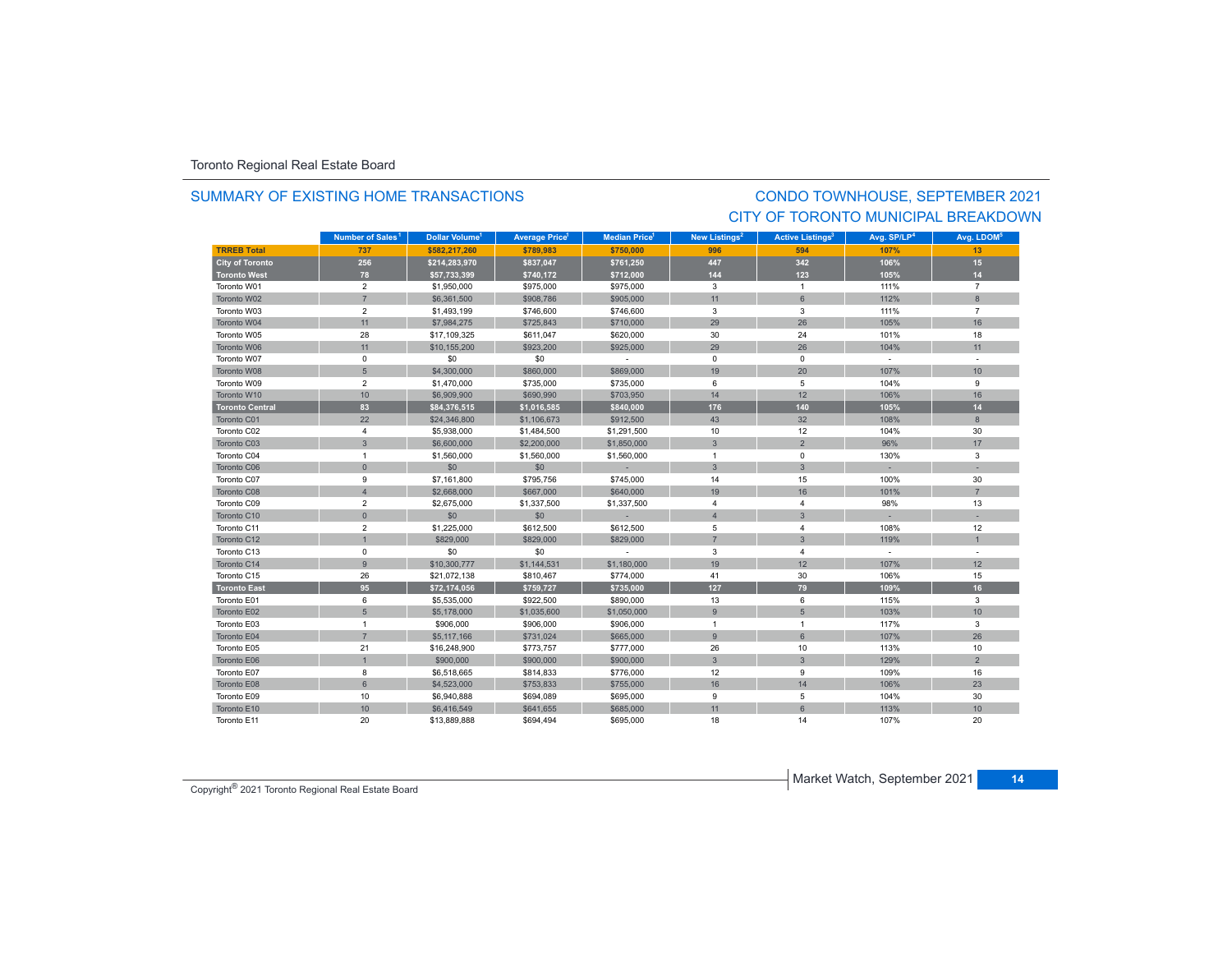### **TRREB Total 2,664 \$1,887,500,739 \$708,521 \$630,000 4,420 3,882 102%102%** 19 **Halton Region 145 \$108,321,400 \$747,044 \$625,000 175 103 101% 15** Burlington 72 \$54,953,499 \$763,243 \$620,000 72 33 100% 14 Halton Hills $\sim$  1 \$540,000 \$540,000 \$540,000 3 2 100% 5 Miltonn | 17 | \$10,400,501 | \$611,794 | \$612,501 | 22 | 12 102% 102% 15 Oakvillee 55 \$42,427,400 \$771,407 \$685,000 78 56 101% 101% 17 **Peel Region 340 \$197,262,711 \$580,184 \$557,500 473 406 101% 20** Brampton 55 \$29,175,488 \$530,463 \$520,000 76 67 100% 20 Caledonn 1 - 0 1 - 50 - 50 - 1 - 1 - 1 - 1 - 1 - 1 Mississauga 285 \$168,087,223 \$589,780 \$562,786 397 338 101% 20 **City of Toronto 1,792 \$1,334,556,214 \$744,730 \$650,000 3,229 2,918 102% 19** Toronto West 333 $$221,631,783$   $$665,561$   $$609,000$   $$539$  505 101% 20 Toronto Central1,176 \$948,140,576 \$806,242 \$700,000 2,282 2,121 102% كال المسابق المستخدمات المستخدمات المستخدمات ا 102% 19 Toronto East 283 \$164,783,855 \$582,275 \$554,000 408 292 103%% 18 **York Region 315 \$207,564,716 \$658,936 \$636,000 437 375 102% 22** Aurora10 \$6,730,000 \$673,000 \$673,000 \$604,500 \$604,500 \$604,500 \$604,500 \$6 6 6 99% 99% 14 East Gwillimbury 0 \$0 \$0 - 0 0 - - Georgina 7 \$3,950,400 \$564,343 \$579,900 10 10 100% 93 King 3 | \$1,863,000 | \$621,000 | \$525,000 | 3 | 3 102% 12 Markhamm 97 \$64,524,438 \$665,200 \$630,000 130 97 105% 105% 19 Newmarket $\frac{1}{4}$  \$2,240,500 \$560,125 \$540,250 7 5 101%101% 10 Richmond Hill 73 \$46,345,600 \$634,871 \$625,000 105 81 101%% 17 Vaughan 108 |\$73,182,178 \$677,613 \$652,000 |\$168 |\$167 |\$100% |\$22 Whitchurch-Stouffville 13 \$8,728,600 \$671,431 \$690,000 6 6 100% 32 **Durham Region 58 \$31,593,098 \$544,709 \$532,750 88 68 105% 12** Ajax 12 \$6,958,418 \$579,868 \$560,000 14 4 107% 6 Brock 0 \$0 \$0 - 0 0 - - Clarington 13 (13 (13,316,680 \$562,822 \$540,000 13 9 106% 106% 17 13 9 Oshawa10 \$3,796,900 \$3,796,900 \$427,500 \$427,500 \$18 23 103% a 103% 15 Pickering 17 \$9,990,400 \$587,671 \$580,000 24 20 102% 13 Scugog 0 \$0 \$0 - 0 0 - - Uxbridge 1 \$515,000 \$515,000 \$515,000 1 1 98% 25 Whitby 5 \$3,015,700 \$603,140 \$620,000 18 11 110% 4 **Dufferin County 6 \$3,163,600 \$527,267 \$450,000 8 2 103% 9** Orangeville 6 \$3,163,600 \$527,267 \$450,000 8 2 103% 9 **Simcoe County 8 \$5,039,000 \$629,875 \$632,500 10 10 101% 36** Adjala-Tosorontio 0 \$0 \$0 - 0 0 - - Bradford West Gwillimbury 0 \$0 \$0 - 0 0 - - Essaa dia 1980 - Aniso ao amin'ny faritr'i Nouvelle-Aquitaine, ao amin'ny faritr'i Nouvelle-Aquitaine, ao amin'ny Innisfil 5 \$3,389,000 \$677,800 \$649,000 6 5 101% 36 New Tecumseth 3 \$1,650,000 \$550,000 \$575,000 4 5 99%**99%** 36 **Municipality Number of Sales Dollar Volume Average Price Median Price New Listings Active Listings Avg. SP/LP Avg. LDOM** SUMMARY OF EXISTING HOME TRANSACTIONS**Number of Sales<sup>1</sup> 1 1 1 2 3 4 5**

### CONDO APT, SEPTEMBER 2021 ALL TRREB AREAS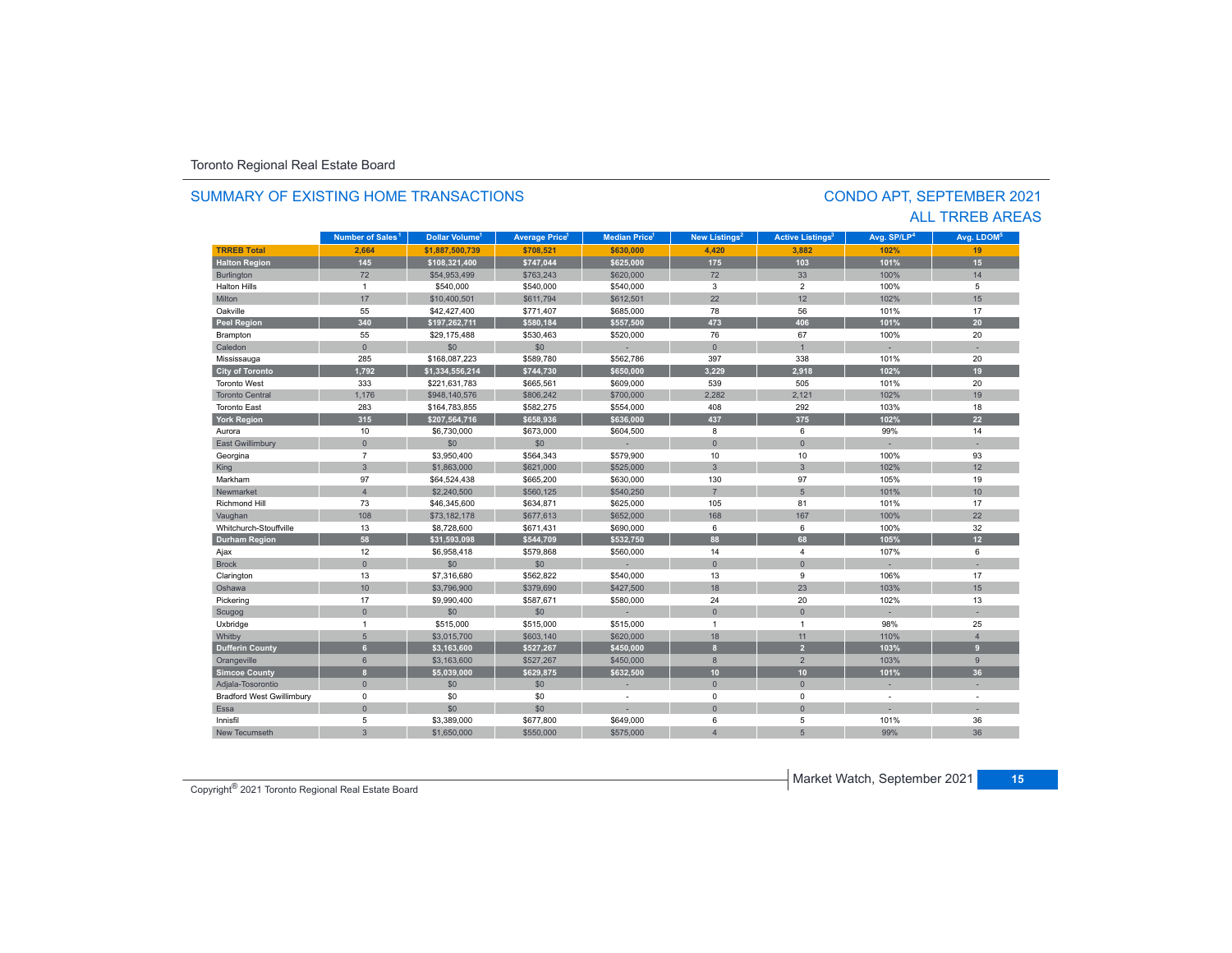### SUMMARY OF EXISTING HOME TRANSACTIONS

## CONDO APT, SEPTEMBER 2021 CITY OF TORONTO MUNICIPAL BREAKDOWN

|                        | Number of Sales <sup>1</sup> | Dollar Volume <sup>1</sup> | <b>Average Price</b> | <b>Median Price</b> <sup>1</sup> | New Listings <sup>2</sup> | <b>Active Listings<sup>3</sup></b> | Avg. SP/LP <sup>4</sup> | Avg. LDOM <sup>5</sup> |
|------------------------|------------------------------|----------------------------|----------------------|----------------------------------|---------------------------|------------------------------------|-------------------------|------------------------|
| <b>TRREB Total</b>     | 2.664                        | \$1,887,500,739            | \$708,521            | \$630,000                        | 4.420                     | 3.882                              | 102%                    | 19                     |
| <b>City of Toronto</b> | 1,792                        | \$1,334,556,214            | \$744,730            | \$650,000                        | 3,229                     | 2,918                              | 102%                    | 19                     |
| <b>Toronto West</b>    | 333                          | \$221,631,783              | \$665,561            | \$609,000                        | 539                       | 505                                | 101%                    | 20                     |
| Toronto W01            | 29                           | \$24,269,500               | \$836,879            | \$722,000                        | 47                        | 28                                 | 101%                    | 18                     |
| Toronto W02            | 18                           | \$13,741,542               | \$763,419            | \$752,500                        | 29                        | 21                                 | 104%                    | 15                     |
| Toronto W03            | $\overline{7}$               | \$4,066,000                | \$580,857            | \$489,000                        | 8                         | 9                                  | 100%                    | 21                     |
| Toronto W04            | 26                           | \$14,158,500               | \$544,558            | \$528,500                        | 52                        | 51                                 | 101%                    | 23                     |
| Toronto W05            | 37                           | \$18,880,600               | \$510,286            | \$520,000                        | 49                        | 49                                 | 101%                    | 18                     |
| Toronto W06            | 78                           | \$62,359,838               | \$799,485            | \$706,500                        | 144                       | 154                                | 101%                    | 20                     |
| Toronto W07            | 6                            | \$5,157,292                | \$859,549            | \$663,500                        | $\overline{4}$            | $\overline{4}$                     | 103%                    | 14                     |
| Toronto W08            | 87                           | \$56,228,899               | \$646,309            | \$610,000                        | 132                       | 109                                | 100%                    | 19                     |
| Toronto W09            | 18                           | \$8,558,500                | \$475,472            | \$447,500                        | 23                        | 30                                 | 98%                     | 41                     |
| Toronto W10            | 27                           | \$14,211,112               | \$526,337            | \$525,000                        | 51                        | 50                                 | 102%                    | 15                     |
| <b>Toronto Central</b> | 1,176                        | \$948,140,576              | \$806,242            | \$700,000                        | 2,282                     | 2,121                              | 102%                    | 19                     |
| Toronto C01            | 468                          | \$387,103,098              | \$827,143            | \$720,000                        | 824                       | 692                                | 102%                    | 18                     |
| Toronto C02            | 69                           | \$87,684,380               | \$1,270,788          | \$999,000                        | 139                       | 157                                | 98%                     | 25                     |
| Toronto C03            | 19                           | \$16,014,000               | \$842,842            | \$774,000                        | 40                        | 48                                 | 98%                     | 40                     |
| Toronto C04            | 17                           | \$16,233,500               | \$954,912            | \$779,000                        | 42                        | 39                                 | 104%                    | 13                     |
| Toronto C06            | 19                           | \$12,241,900               | \$644,311            | \$622,500                        | 39                        | 38                                 | 103%                    | 18                     |
| Toronto C07            | 50                           | \$35,517,550               | \$710,351            | \$685,000                        | 110                       | 113                                | 103%                    | 21                     |
| Toronto C08            | 185                          | \$142,496,280              | \$770,250            | \$700,000                        | 454                       | 437                                | 102%                    | 15                     |
| Toronto C09            | 9                            | \$11,050,800               | \$1,227,867          | \$850,000                        | 28                        | 34                                 | 99%                     | 111                    |
| Toronto C10            | 62                           | \$48,817,867               | \$787,385            | \$712,500                        | 110                       | 118                                | 103%                    | 16                     |
| Toronto C11            | 27                           | \$16,687,400               | \$618,052            | \$565,500                        | 50                        | 48                                 | 102%                    | 19                     |
| Toronto C12            | $5\overline{5}$              | \$9,776,000                | \$1,955,200          | \$2,195,000                      | 17                        | 16                                 | 103%                    | 16                     |
| Toronto C13            | 34                           | \$23,847,399               | \$701,394            | \$600,000                        | 62                        | 54                                 | 100%                    | 17                     |
| Toronto C14            | 113                          | \$76,646,364               | \$678,286            | \$655,000                        | 182                       | 141                                | 104%                    | 16                     |
| Toronto C15            | 99                           | \$64,024,038               | \$646,707            | \$620,800                        | 185                       | 186                                | 103%                    | 17                     |
| <b>Toronto East</b>    | 283                          | \$164,783,855              | \$582,275            | \$554,000                        | 408                       | 292                                | 103%                    | 18                     |
| Toronto E01            | 12                           | \$10,324,000               | \$860,333            | \$761,750                        | 33                        | 30                                 | 104%                    | 13                     |
| Toronto E02            | 16                           | \$11,801,490               | \$737,593            | \$732,500                        | 36                        | 23                                 | 101%                    | 20                     |
| Toronto E03            | 20                           | \$12,187,802               | \$609,390            | \$525,000                        | 23                        | 27                                 | 99%                     | 27                     |
| Toronto E04            | 38                           | \$19,969,100               | \$525,503            | \$509,000                        | 48                        | 22                                 | 102%                    | 17                     |
| Toronto E05            | 40                           | \$22,995,488               | \$574,887            | \$580,000                        | 56                        | 42                                 | 104%                    | 19                     |
| Toronto E06            | 8                            | \$6,565,000                | \$820,625            | \$705,000                        | 17                        | 14                                 | 98%                     | 21                     |
| Toronto E07            | 42                           | \$23,778,726               | \$566,160            | \$558,500                        | 57                        | 43                                 | 104%                    | 18                     |
| Toronto E08            | 27                           | \$14,421,000               | \$534,111            | \$528,000                        | 28                        | 18                                 | 102%                    | 20                     |
| Toronto E09            | 54                           | \$29,817,080               | \$552,168            | \$545,000                        | 75                        | 48                                 | 104%                    | 12                     |
| Toronto E10            | $\overline{4}$               | \$2,091,190                | \$522,798            | \$527,600                        | 5                         |                                    | 104%                    | 28                     |
| Toronto E11            | 22                           | \$10,832,979               | \$492.408            | \$500,000                        | 30                        | 18                                 | 100%                    | 18                     |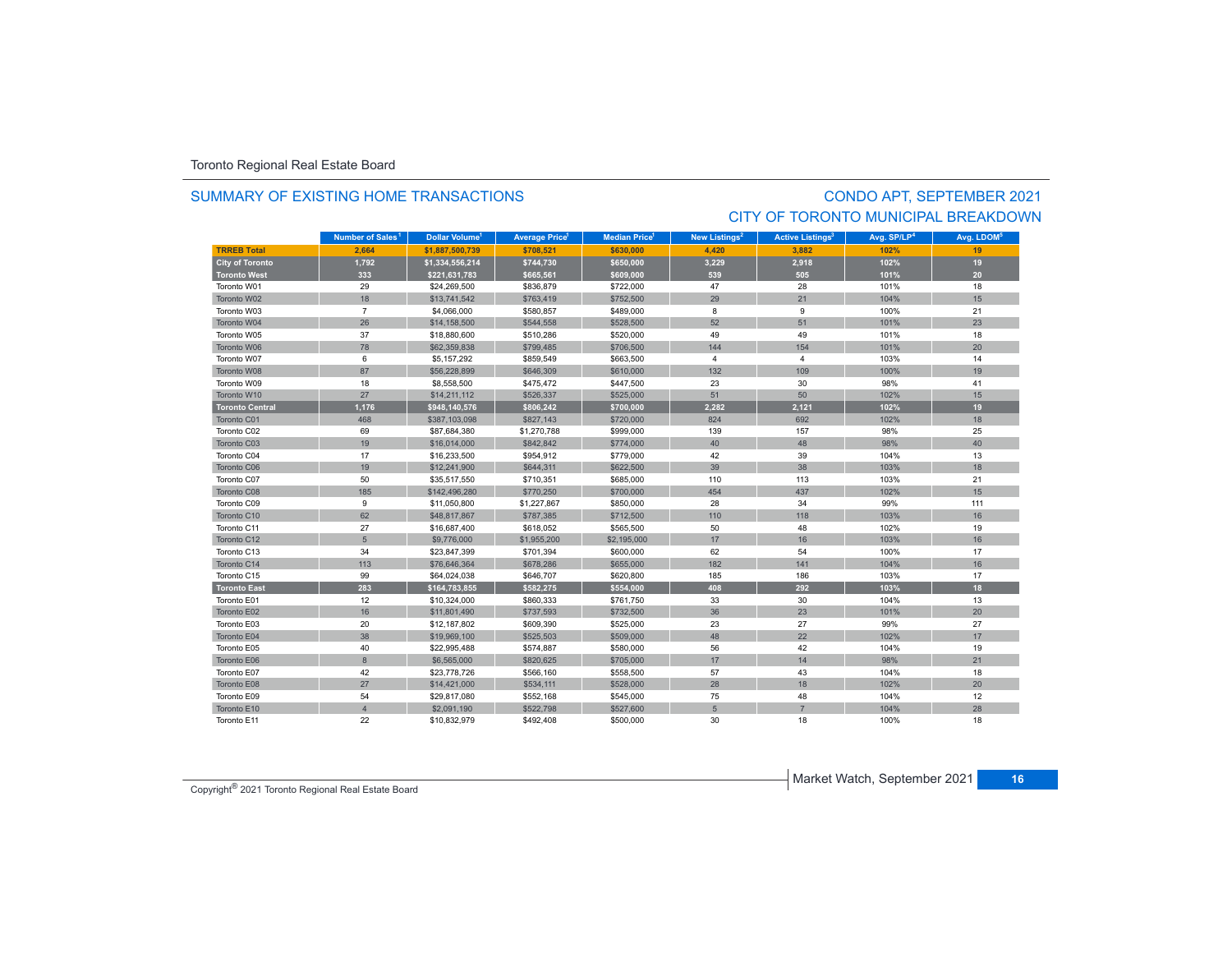| SUMMARY OF EXISTING HOME TRANSACTIONS |                              |                                  |                      |                           |                           |                                    |                         | LINK, SEPTEMBER 2021<br><b>ALL TRREB AREAS</b> |
|---------------------------------------|------------------------------|----------------------------------|----------------------|---------------------------|---------------------------|------------------------------------|-------------------------|------------------------------------------------|
|                                       | Number of Sales <sup>1</sup> | <b>Dollar Volume<sup>1</sup></b> | <b>Average Price</b> | Median Price <sup>1</sup> | New Listings <sup>2</sup> | <b>Active Listings<sup>3</sup></b> | Avg. SP/LP <sup>4</sup> | Ava. LDOM <sup>5</sup>                         |
| <b>TRREB Total</b>                    | 68                           | \$74,275,242                     | \$1,092,283          | \$1.075.000               | 91                        | 31                                 | 114%                    | $\overline{7}$                                 |
| <b>Halton Region</b>                  | 6 <sup>1</sup>               | \$6.362.600                      | \$1.060.433          | \$1,020,000               | 5 <sup>1</sup>            | и                                  | 108%                    | 6                                              |
| Burlington                            | $\mathbf{3}$                 | \$2,886,000                      | \$962,000            | \$971,000                 | $\overline{2}$            | $\overline{0}$                     | 103%                    | $\overline{7}$                                 |
| <b>Halton Hills</b>                   | $\mathbf 0$                  | \$0                              | \$0                  |                           | $\mathbf 0$               | $\mathbf 0$                        | $\overline{a}$          | $\overline{\phantom{a}}$                       |
| Milton                                | $\mathbf{0}$                 | \$0                              | \$0                  |                           | $\overline{1}$            |                                    | ×.                      |                                                |
| Oakville                              | 3                            | \$3,476,600                      | \$1,158,867          | \$1,131,000               | $\overline{2}$            | $\mathbf 0$                        | 113%                    | 6                                              |
| <b>Peel Region</b>                    | $\overline{A}$               | \$3.938.600                      | \$984.650            | \$940.250                 | 6 <sup>1</sup>            | $\overline{A}$                     | 110%                    | 11                                             |
| Brampton                              | $\mathbf{1}$                 | \$890,100                        | \$890,100            | \$890,100                 | 3                         | 3                                  | 111%                    | 15                                             |
| Caledon                               | $\overline{1}$               | \$952,500                        | \$952,500            | \$952,500                 | $\overline{1}$            | $\Omega$                           | 112%                    | $6\phantom{1}$                                 |
| Mississauga                           | $\overline{2}$               | \$2,096,000                      | \$1,048,000          | \$1,048,000               | $\overline{2}$            | $\mathbf{1}$                       | 108%                    | 11                                             |
| <b>City of Toronto</b>                | $\mathbf{a}$                 | \$7,752,501                      | \$969,063            | \$913,751                 | $\mathbf{a}$              | $\overline{\mathbf{3}}$            | 112%                    | 11                                             |
| <b>Toronto West</b>                   | $\mathbf{1}$                 | \$940,000                        | \$940,000            | \$940,000                 | $\mathbf 0$               | $\mathbf 0$                        | 111%                    | 3                                              |
| <b>Toronto Central</b>                |                              | \$1,080,000                      | \$1,080,000          | \$1,080,000               | $\overline{\mathbf{A}}$   | $\overline{2}$                     | 120%                    | 15                                             |
| <b>Toronto East</b>                   | 6                            | \$5,732,501                      | \$955,417            | \$886.251                 | $\overline{4}$            | $\overline{1}$                     | 110%                    | 12                                             |
| <b>York Region</b>                    | 32                           | \$41,007,041                     | \$1,281,470          | \$1,278,500               | 44                        | 13                                 | 116%                    | $\overline{7}$                                 |
| Aurora                                | $\mathbf 0$                  | \$0                              | \$0                  | $\sim$                    | $\mathbf 0$               | $\mathbf 0$                        | $\sim$                  | $\sim$                                         |
| East Gwillimbury                      | $\mathbf{0}$                 | \$0                              | \$0                  |                           | $\mathbf{0}$              | $\overline{0}$                     |                         |                                                |
| Georgina                              | $\mathbf 0$                  | \$0                              | \$0                  | $\sim$                    | $\mathbf 0$               | $\mathbf 0$                        | $\sim$                  | $\sim$                                         |
| King                                  | $\mathbf{0}$                 | \$0                              | \$0                  |                           | $\overline{1}$            | $\overline{1}$                     |                         |                                                |
| Markham                               | 18                           | \$23,515,361                     | \$1,306,409          | \$1,319,844               | 28                        | 8                                  | 120%                    | 6                                              |
| Newmarket                             | $\mathbf{0}$                 | \$0                              | \$0                  |                           | $\Omega$                  | $\Omega$                           |                         |                                                |
| <b>Richmond Hill</b>                  | 6                            | \$7,589,880                      | \$1,264,980          | \$1,243,440               | 8                         | $\overline{4}$                     | 108%                    | 11                                             |
| Vaughan                               | 6                            | \$7,576,800                      | \$1,262,800          | \$1,316,000               | 6                         | $\mathbf{0}$                       | 112%                    | 6                                              |
| Whitchurch-Stouffville                | $\overline{2}$               | \$2,325,000                      | \$1,162,500          | \$1,162,500               | $\mathbf{1}$              | $\mathbf 0$                        | 117%                    | 8                                              |
| <b>Durham Region</b>                  | 12                           | \$10,332,000                     | \$861,000            | \$840.500                 | 17                        | $\overline{5}$                     | 120%                    | 6                                              |
| Ajax                                  | $\mathbf{1}$                 | \$765,000                        | \$765,000            | \$765,000                 | $\mathbf{1}$              | $\mathbf 0$                        | 109%                    | 3                                              |
| <b>Brock</b>                          | $\mathbf{0}$                 | \$0                              | \$0                  |                           | $\overline{0}$            | $\Omega$                           |                         |                                                |
| Clarington                            | $\overline{7}$               | \$5,811,000                      | \$830,143            | \$825,000                 | 9                         | $\overline{2}$                     | 120%                    | $\overline{7}$                                 |
| Oshawa                                | $\overline{1}$               | \$875,000                        | \$875,000            | \$875,000                 | $\overline{3}$            | $\overline{2}$                     | 146%                    | $\overline{7}$                                 |
| Pickering                             | $\mathbf 0$                  | \$0                              | \$0                  | ÷                         | $\Omega$                  | $\mathbf 0$                        | $\sim$                  | $\overline{a}$                                 |
| Scugog                                | $\mathbf{0}$                 | \$0                              | \$0                  |                           | $\Omega$                  | $\Omega$                           |                         | ÷                                              |
| Uxbridge                              | $\overline{1}$               | \$851,000                        | \$851,000            | \$851,000                 | $\overline{1}$            | $\Omega$                           | 117%                    | $\overline{2}$                                 |
| Whitby                                | $\overline{2}$               | \$2,030,000                      | \$1,015,000          | \$1,015,000               | $\mathbf{3}$              | $\overline{1}$                     | 119%                    | 6                                              |
| <b>Dufferin County</b>                | и                            | \$907.500                        | \$907.500            | \$907.500                 | $\overline{2}$            |                                    | 121%                    | $\overline{4}$                                 |
| Orangeville                           | $\mathbf{1}$                 | \$907,500                        | \$907,500            | \$907,500                 | $\overline{2}$            | $\overline{1}$                     | 121%                    | $\overline{4}$                                 |
| <b>Simcoe County</b>                  | 5 <sup>1</sup>               | \$3.975.000                      | \$795.000            | \$795.000                 | $\overline{9}$            | $\overline{A}$                     | 104%                    | $\mathbf{8}$                                   |
| Adjala-Tosorontio                     | $\mathbf{0}$                 | \$0                              | \$0                  |                           | $\mathbf{0}$              | $\overline{0}$                     | L.                      |                                                |
| <b>Bradford West Gwillimbury</b>      | $\mathbf{1}$                 | \$881,000                        | \$881,000            | \$881,000                 | $\mathbf{1}$              | $\mathbf 0$                        | 110%                    | $\overline{7}$                                 |
| Essa                                  | $\overline{4}$               | \$3,094,000                      | \$773,500            | \$775,000                 | 5                         | $\overline{1}$                     | 102%                    | $\overline{9}$                                 |
| Innisfil                              | $\mathbf 0$                  | \$0                              | \$0                  |                           | $\Omega$                  | $\Omega$                           |                         | $\sim$                                         |
| <b>New Tecumseth</b>                  | $\Omega$                     | \$0                              | \$0                  |                           | 3                         | $\overline{3}$                     |                         |                                                |

# SUMMARY OF EXISTING HOME TRANSACTIONS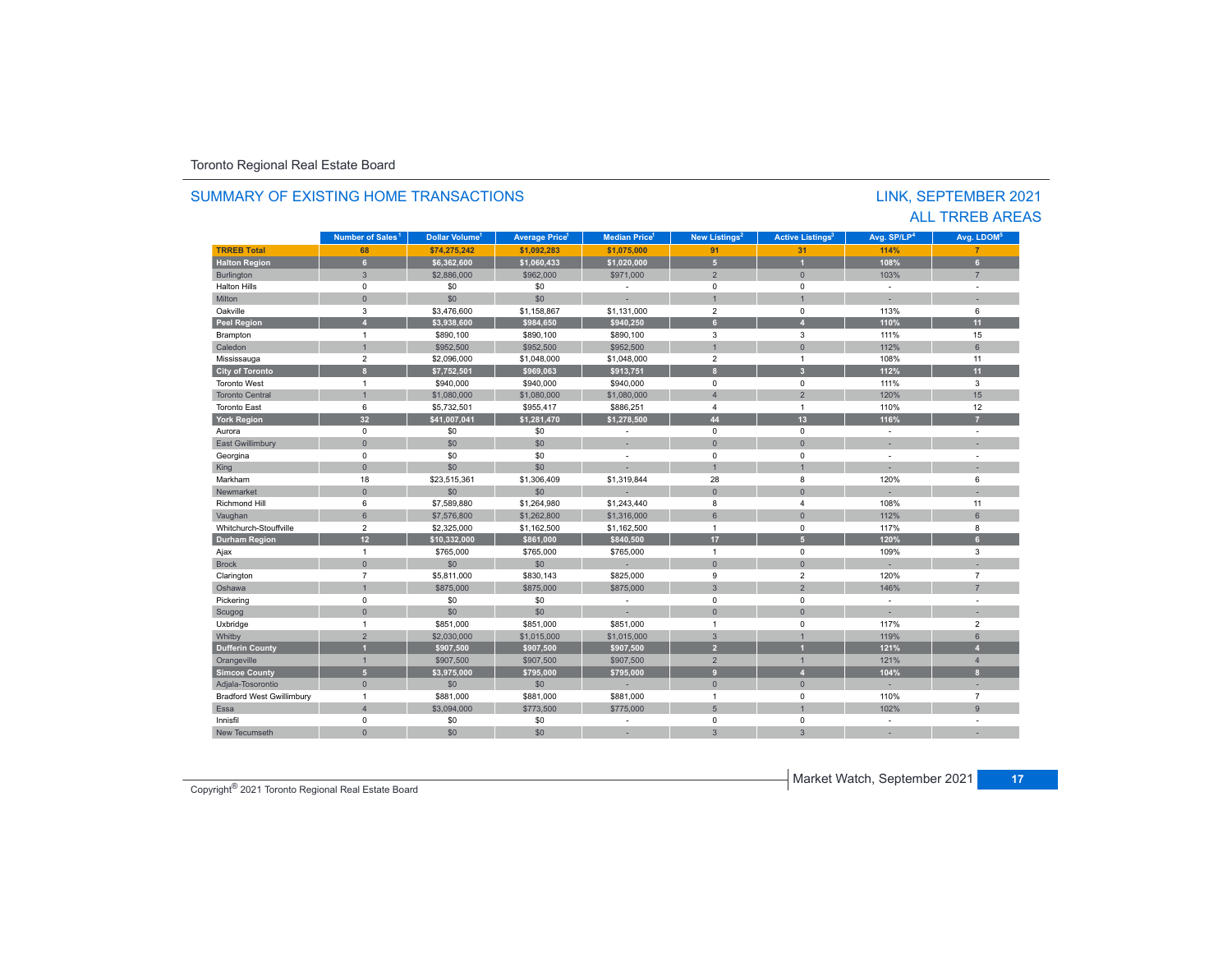# SUMMARY OF EXISTING HOME TRANSACTIONS

## LINK, SEPTEMBER 2021 CITY OF TORONTO MUNICIPAL BREAKDOWN

|                        | Number of Sales <sup>1</sup> | Dollar Volume <sup>1</sup> | <b>Average Price<sup>1</sup></b> | <b>Median Price</b> <sup>1</sup> | New Listings <sup>2</sup> | <b>Active Listings<sup>3</sup></b> | Avg. SP/LP <sup>4</sup>  | Avg. LDOM <sup>5</sup> |
|------------------------|------------------------------|----------------------------|----------------------------------|----------------------------------|---------------------------|------------------------------------|--------------------------|------------------------|
| <b>TRREB Total</b>     | 68                           | \$74.275.242               | \$1.092.283                      | \$1,075,000                      | 91                        | 31                                 | 114%                     |                        |
| City of Toronto        | $\bf{8}$                     | \$7,752,501                | \$969,063                        | \$913,751                        | 8                         | $\overline{\mathbf{3}}$            | 112%                     | 11                     |
| <b>Toronto West</b>    | и                            | \$940,000                  | \$940,000                        | \$940,000                        | $\overline{0}$            | $\overline{0}$                     | 111%                     | 3 <sup>2</sup>         |
| Toronto W01            | $\mathbf 0$                  | \$0                        | \$0                              |                                  | $\pmb{0}$                 | $\pmb{0}$                          | $\sim$                   | $\sim$                 |
| Toronto W02            | $\mathbf{0}$                 | \$0                        | \$0                              |                                  | $\mathbf{0}$              | $\mathbf{0}$                       |                          |                        |
| Toronto W03            | $\mathbf 0$                  | \$0                        | \$0                              | ÷.                               | $\mathbf 0$               | $\mathbf 0$                        | $\sim$                   |                        |
| Toronto W04            | $\mathbf{0}$                 | \$0                        | \$0                              |                                  | $\overline{0}$            | $\mathbf{0}$                       |                          |                        |
| Toronto W05            | $\mathbf{1}$                 | \$940,000                  | \$940,000                        | \$940,000                        | $\pmb{0}$                 | $\mathsf 0$                        | 111%                     | 3                      |
| Toronto W06            | $\mathbf{0}$                 | \$0                        | \$0                              |                                  | $\mathbf{0}$              | $\mathbf{0}$                       |                          |                        |
| Toronto W07            | $\mathsf 0$                  | \$0                        | \$0                              |                                  | $\pmb{0}$                 | $\mathsf 0$                        |                          |                        |
| Toronto W08            | $\mathbf{0}$                 | \$0                        | \$0                              |                                  | $\mathbf{0}$              | $\mathbf{0}$                       |                          |                        |
| Toronto W09            | $\mathbf 0$                  | \$0                        | \$0                              | $\sim$                           | $\mathbf 0$               | $\mathbf 0$                        | ÷                        |                        |
| Toronto W10            | $\mathbf{0}$                 | \$0                        | \$0                              |                                  | $\mathbf{0}$              | $\mathbf{0}$                       |                          |                        |
| <b>Toronto Central</b> | $\overline{1}$               | \$1,080,000                | \$1,080,000                      | \$1,080,000                      | $\overline{4}$            | $\overline{2}$                     | 120%                     | 15                     |
| Toronto C01            | $\mathbf{0}$                 | \$0                        | \$0                              |                                  | $\overline{1}$            | $\overline{1}$                     |                          |                        |
| Toronto C02            | $\mathsf 0$                  | \$0                        | \$0                              | ÷.                               | $\pmb{0}$                 | $\mathsf 0$                        | $\sim$                   |                        |
| Toronto C03            | $\mathbf{0}$                 | \$0                        | \$0                              |                                  | $\mathbf{0}$              | $\mathbf{0}$                       |                          |                        |
| Toronto C04            | $\mathsf 0$                  | \$0                        | \$0                              | $\sim$                           | $\pmb{0}$                 | $\mathsf 0$                        | ÷                        |                        |
| Toronto C06            | $\mathbf{0}$                 | \$0                        | \$0                              |                                  | $\mathbf{0}$              | $\mathbf{0}$                       |                          |                        |
| Toronto C07            | $\mathbf{1}$                 | \$1,080,000                | \$1,080,000                      | \$1,080,000                      | $\mathbf{1}$              | $\mathsf 0$                        | 120%                     | 15                     |
| Toronto C08            | $\mathbf{0}$                 | \$0                        | \$0                              |                                  | $\mathbf{0}$              | $\mathbf{0}$                       |                          |                        |
| Toronto C09            | 0                            | \$0                        | \$0                              |                                  | $\mathbf 0$               | $\mathbf 0$                        | $\overline{\phantom{a}}$ |                        |
| Toronto C10            | $\mathbf{0}$                 | \$0                        | \$0                              |                                  | $\mathbf{0}$              | $\mathbf{0}$                       | ×.                       |                        |
| Toronto C11            | 0                            | \$0                        | \$0                              | $\sim$                           | $\mathbf 0$               | $\mathbf 0$                        | $\sim$                   | $\sim$                 |
| Toronto C12            | $\mathbf{0}$                 | \$0                        | \$0                              |                                  | $\mathbf{0}$              | $\mathbf{0}$                       |                          |                        |
| Toronto C13            | $\mathsf 0$                  | \$0                        | \$0                              |                                  | $\mathbf 0$               | $\mathbf 0$                        | $\sim$                   |                        |
| Toronto C14            | $\mathbf{0}$                 | \$0                        | \$0                              |                                  | $\mathbf{0}$              | $\mathbf{0}$                       |                          |                        |
| Toronto C15            | 0                            | \$0                        | \$0                              |                                  | $\overline{2}$            | $\overline{1}$                     | $\sim$                   | $\sim$                 |
| <b>Toronto East</b>    | 6 <sup>1</sup>               | \$5,732,501                | \$955,417                        | \$886.251                        | $\overline{4}$            |                                    | 110%                     | 12                     |
| Toronto E01            | $\mathsf 0$                  | \$0                        | \$0                              | ÷.                               | $\pmb{0}$                 | $\mathsf 0$                        | ÷                        |                        |
| Toronto E02            | $\mathsf{O}\xspace$          | \$0                        | \$0                              | ×.                               | $\mathbf{0}$              | $\mathbf 0$                        | ×.                       |                        |
| Toronto E03            | $\mathbf 0$                  | \$0                        | \$0                              |                                  | 0                         | $\mathbf 0$                        | $\sim$                   |                        |
| Toronto E04            | $\mathbf{0}$                 | \$0                        | \$0                              |                                  | $\mathbf{0}$              | $\mathbf{0}$                       | ÷                        |                        |
| Toronto E05            | $\mathbf{1}$                 | \$1,070,000                | \$1,070,000                      | \$1,070,000                      | $\overline{2}$            | $\overline{1}$                     | 134%                     | 3                      |
| Toronto E06            | $\mathbf{0}$                 | \$0                        | \$0                              |                                  | $\mathbf 0$               | $\mathbf{0}$                       |                          |                        |
| Toronto E07            | $\overline{2}$               | \$2,015,000                | \$1,007,500                      | \$1,007,500                      | $\overline{2}$            | $\mathsf 0$                        | 112%                     | $\overline{4}$         |
| Toronto E08            | $\mathbf{0}$                 | \$0                        | \$0                              |                                  | $\pmb{0}$                 | $\mathbf 0$                        |                          |                        |
| Toronto E09            | $\mathsf 0$                  | \$0                        | \$0                              |                                  | $\pmb{0}$                 | $\mathbf 0$                        | $\sim$                   |                        |
| Toronto E10            | $\mathbf{0}$                 | \$0                        | \$0                              |                                  | $\mathbf{0}$              | $\mathbf{0}$                       |                          |                        |
| Toronto E11            | 3                            | \$2,647,501                | \$882,500                        | \$885,000                        | $\Omega$                  | $\Omega$                           | 102%                     | 19                     |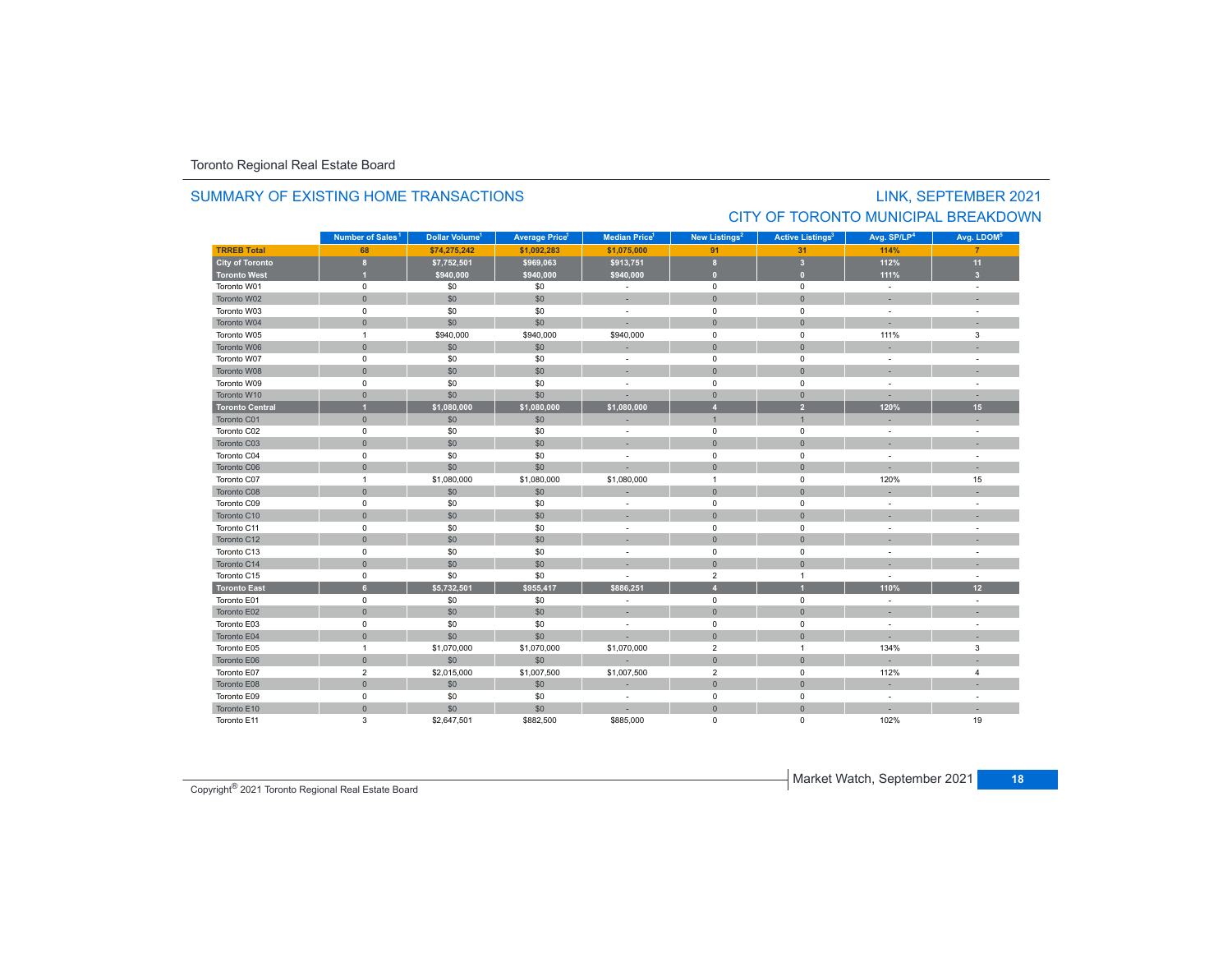### **TRREB Total 8 \$3,359,000 \$419,875 \$412,000 16 16 100% 26 Halton Region 0 \$0 \$0 - 0 0 - -** Burlington 0 \$0 \$0 | = 0 | = | = Halton Hills 0 \$0 \$0 - 0 0 - - Miltonn 1980 - 1990 - 1991 - 1991 - 1991 - 1992 - 1993 - 1994 - 1994 - 1994 - 1994 - 1994 - 1994 - 1994 - 1994 - 199 Oakville<br>Peel Region e 0 \$0 \$0 - 0 0 - -**Peel Region 0 \$0 \$0 - 0 0 - -** Brampton 0 \$0 \$0 - 0 0 - - Caledonn 1980 - 1980 - 1980 - 1981 - 1981 - 1982 - 1983 - 1984 - 1986 - 1986 - 1987 - 1988 - 1988 - 1988 - 1988 - 198 Mississauga 0 \$0 \$0 - 0 0 - - **City of Toronto 7 \$2,709,000 \$387,000 \$399,000 15 16 98% 29** Toronto West 3 \$1,145,000 \$381,667 \$425,000 3 4 96%96% 30<br>102% 12 Toronto Central 2 \$1,069,000 \$534,500 \$534,500 10 10 102% 12 Toronto East 2 \$495,000 \$247,500 \$247,500 2 2 94%94% 44 **York Region 1 \$650,000 \$650,000 \$650,000 1 0 109% 10** Aurora 0 \$0 \$0 - 0 0 - - East Gwillimbury 0 \$0 \$0 - 0 0 - - Georgina 0 \$0 \$0 - 0 0 - - King the second term of the second term of the second term of the second term of the second term of the second Markham 0 \$0 \$0 - 0 0 - - Newmarket 0 \$0 \$0 - 0 0 - - Richmond Hill 1 \$650,000 \$650,000 \$650,000 1 0 109%% 10 Vaughan 1980 (1980) (1980) (1980) (1980) (1980) (1980) (1980) (1980) (1980) (1980) (1980) (1980) (1980) (1980) Whitchurch-Stouffvillee 0 \$0 \$0 - 0 0 - -**Durham Region 0 \$0 \$0 - 0 0 - -** Ajax 0 \$0 \$0 - 0 0 - - Brock 0 \$0 \$0 - 0 0 - - Clarington 0 \$0 \$0 - 0 0 - - Oshawaa dia 1980 - Aniso ao amin'ny faritr'i Nouvelle-Aquitaine, ao amin'ny faritr'i Nouvelle-Aquitaine, ao amin'ny المال المسابق التي يقوم المسابق التي يقوم التي يقوم التي يقوم التي يقوم التي تعالى التي يقوم التي تعالى التي ي<br>التي يقوم التي يقوم التي يقوم التي يقوم التي يقوم التي يقوم التي يقوم التي يقوم التي يقوم التي يقوم التي يقوم Scugog 0 \$0 \$0 - 0 0 - - Uxbridge 0 \$0 \$0 - 0 0 - - Whitby 0 \$0 \$0 - 0 0 - - **Dufferin County 0 \$0 \$0 - 0 0 - -** Orangeville 0 \$0 \$0 - 0 0 - - **Simcoe County 0 \$0 \$0 - 0 0 - -** Adjala-Tosorontio 0 \$0 \$0 - 0 0 - - Bradford West Gwillimbury 0 \$0 \$0 - 0 0 - - Essaa dia 1980 - Aniso ao amin'ny faritr'i Nouvelle-Aquitaine, ao amin'ny faritr'i Nouvelle-Aquitaine, ao amin'ny Innisfil 0 \$0 \$0 - 0 0 - - New Tecumseth**Municipality Number of Sales Dollar Volume Average Price Median Price New Listings Active Listings Avg. SP/LP Avg. LDOM** Number of Sales<sup>1</sup> **1** Dollar Volume<sup>1</sup> | Average Price<sup>1</sup> | Median Price<sup>1</sup> | New Listings<sup>2</sup> | Active Listings<sup>3</sup> | Avg. SP/LP<sup>4</sup> | Avg. LDOM<sup>5</sup>

0 \$0 \$0 - 0 0 - -

### SUMMARY OF EXISTING HOME TRANSACTIONS

### CO-OP APT, SEPTEMBER 2021 ALL TRREB AREAS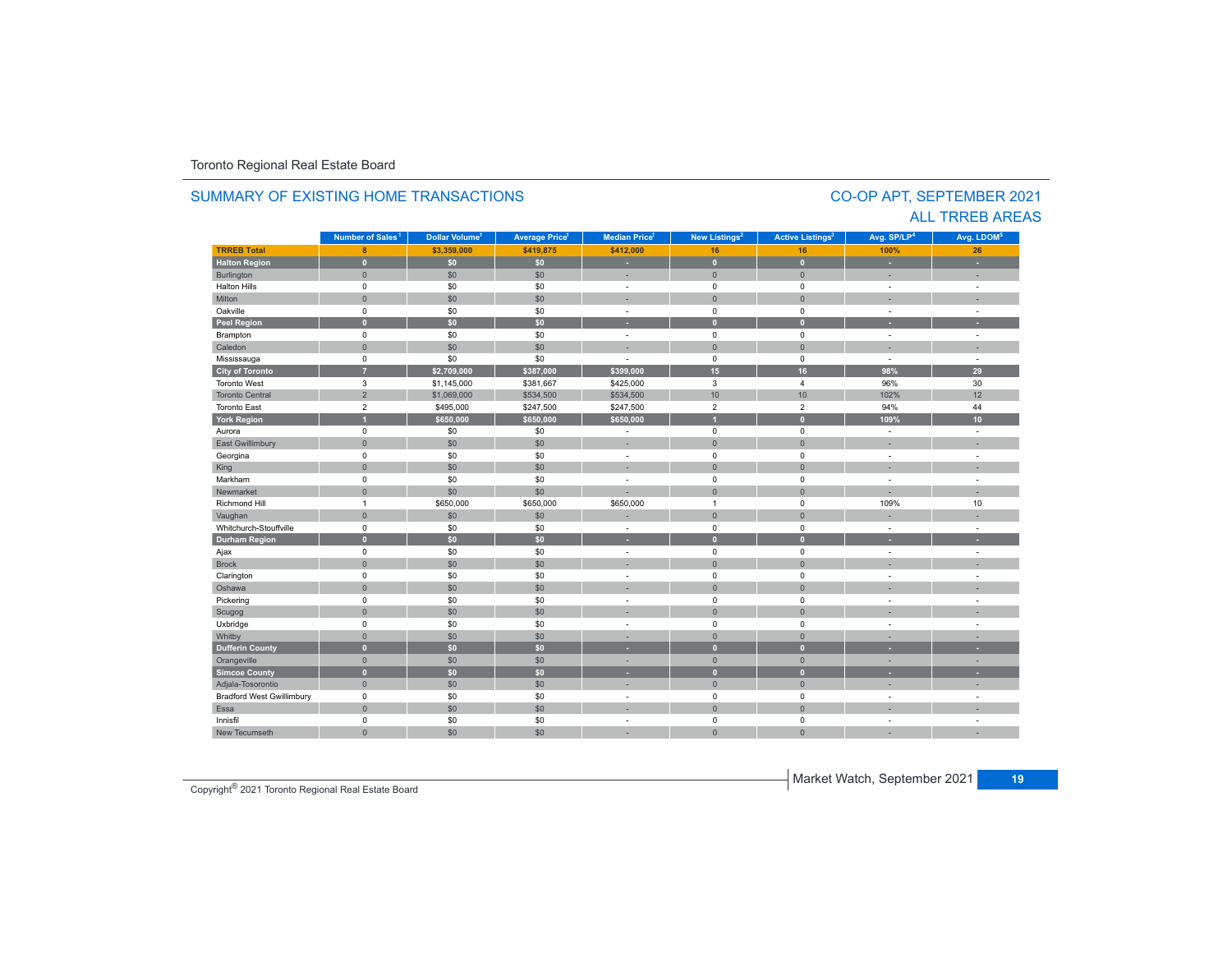### SUMMARY OF EXISTING HOME TRANSACTIONS

## CO-OP APT, SEPTEMBER 2021 CITY OF TORONTO MUNICIPAL BREAKDOWN

|                        | Number of Sales <sup>1</sup> | Dollar Volume <sup>1</sup> | <b>Average Price<sup>1</sup></b> | Median Price <sup>1</sup> | New Listings <sup>2</sup> | <b>Active Listings<sup>3</sup></b> | Avg. SP/LP <sup>4</sup>  | Avg. LDOM <sup>5</sup> |
|------------------------|------------------------------|----------------------------|----------------------------------|---------------------------|---------------------------|------------------------------------|--------------------------|------------------------|
| <b>TRREB Total</b>     | 8                            | \$3,359,000                | \$419,875                        | \$412,000                 | 16                        | 16                                 | 100%                     | 26                     |
| <b>City of Toronto</b> | $\overline{7}$               | \$2,709,000                | \$387,000                        | \$399,000                 | 15                        | 16                                 | 98%                      | 29                     |
| <b>Toronto West</b>    | $\overline{\mathbf{3}}$      | \$1,145,000                | \$381,667                        | \$425,000                 | $\overline{\mathbf{3}}$   | $\overline{4}$                     | 96%                      | 30 <sub>o</sub>        |
| Toronto W01            | $\mathsf 0$                  | \$0                        | \$0                              | $\mathcal{L}$             | $\mathbf 0$               | $\mathbf 0$                        | $\sim$                   | $\mathbf{r}$           |
| Toronto W02            | $\mathbf 0$                  | \$0                        | \$0                              | ×.                        | $\mathbf{0}$              | $\overline{0}$                     | ÷.                       |                        |
| Toronto W03            | $\mathbf 0$                  | \$0                        | \$0                              | $\sim$                    | $\mathbf 0$               | 0                                  | $\sim$                   | ÷.                     |
| Toronto W04            | $\Omega$                     | \$0                        | \$0                              | ×.                        | $\Omega$                  | $\Omega$                           |                          |                        |
| Toronto W05            | $\mathsf 0$                  | \$0                        | \$0                              | $\sim$                    | $\pmb{0}$                 | 0                                  | $\sim$                   |                        |
| Toronto W06            | $\overline{1}$               | \$290,000                  | \$290,000                        | \$290,000                 | $\mathbf{3}$              | $\overline{4}$                     | 97%                      | 25                     |
| Toronto W07            | $\mathbf 0$                  | \$0                        | \$0                              | $\sim$                    | $\mathsf 0$               | $\Omega$                           | $\sim$                   | $\mathbf{r}$           |
| Toronto W08            | $\sqrt{2}$                   | \$855,000                  | \$427,500                        | \$427,500                 | $\mathbf{0}$              | $\mathbf{0}$                       | 96%                      | 32                     |
| Toronto W09            | $\mathsf 0$                  | \$0                        | \$0                              | $\sim$                    | $\mathsf 0$               | $\mathbf 0$                        | $\sim$                   | ÷.                     |
| Toronto W10            | $\mathbf 0$                  | \$0                        | \$0                              | ×.                        | $\mathbf 0$               | $\mathbf{0}$                       | $\sim$                   | ٠                      |
| <b>Toronto Central</b> | $\overline{2}$               | \$1,069,000                | \$534,500                        | \$534,500                 | 10                        | 10                                 | 102%                     | 12                     |
| Toronto C01            | $\mathbf{0}$                 | \$0                        | \$0                              | ä,                        | $\mathbf{0}$              | $\mathbf{0}$                       | ä,                       |                        |
| Toronto C02            | $\mathsf 0$                  | \$0                        | \$0                              | $\overline{\phantom{a}}$  | $\mathbf{1}$              | $\overline{2}$                     | $\overline{\phantom{a}}$ | ÷,                     |
| Toronto C03            | $\mathbf{0}$                 | \$0                        | \$0                              | ×.                        | $\overline{1}$            |                                    |                          |                        |
| Toronto C04            | $\mathsf 0$                  | \$0                        | \$0                              | $\sim$                    | $\mathsf 0$               | $\mathbf 0$                        | ÷                        |                        |
| Toronto C06            | $\mathbf 0$                  | \$0                        | \$0                              | ×.                        | $\pmb{0}$                 | $\mathbf{0}$                       | ×                        | ×.                     |
| Toronto C07            | $\mathbf 0$                  | \$0                        | \$0                              | $\sim$                    | $\overline{1}$            | $\mathbf{1}$                       | $\overline{\phantom{a}}$ | $\overline{a}$         |
| Toronto C08            | $\mathbf 0$                  | \$0                        | \$0                              |                           | $\mathbf{0}$              | $\mathbf{0}$                       | ×.                       | ×.                     |
| Toronto C09            | $\overline{1}$               | \$399,000                  | \$399,000                        | \$399,000                 | 5                         | 5                                  | 100%                     | 22                     |
| Toronto C10            | $\overline{1}$               | \$670,000                  | \$670,000                        | \$670,000                 | $\overline{1}$            | $\overline{0}$                     | 103%                     | $\overline{2}$         |
| Toronto C11            | $\mathsf 0$                  | \$0                        | \$0                              | $\overline{\phantom{a}}$  | $\mathsf 0$               | $\mathbf 0$                        | $\overline{\phantom{a}}$ |                        |
| Toronto C12            | $\mathsf{O}$                 | \$0                        | \$0                              |                           | $\mathbf{0}$              | $\Omega$                           |                          |                        |
| Toronto C13            | $\mathbf 0$                  | \$0                        | \$0                              | $\mathcal{L}$             | $\mathbf 0$               | $\mathbf 0$                        | $\overline{\phantom{a}}$ | ÷,                     |
| Toronto C14            | $\mathbf 0$                  | \$0                        | \$0                              | ۰                         | $\mathbf{0}$              | $\mathbf{0}$                       | ۰                        |                        |
| Toronto C15            | 0                            | \$0                        | \$0                              | ۰                         | $\mathbf{1}$              | $\mathbf{1}$                       | ÷                        | ÷.                     |
| <b>Toronto East</b>    | $\overline{2}$               | \$495,000                  | \$247,500                        | \$247,500                 | $\overline{2}$            | $\overline{2}$                     | 94%                      | 44                     |
| Toronto E01            | $\mathbf 0$                  | \$0                        | \$0                              |                           | 0                         | $\mathbf 0$                        | $\overline{\phantom{a}}$ |                        |
| Toronto E02            | $\mathbf{0}$                 | \$0                        | \$0                              | ×,                        | $\overline{1}$            |                                    | ×.                       |                        |
| Toronto E03            | $\mathsf 0$                  | \$0                        | \$0                              | ٠                         | $\mathbf 0$               | $\mathbf 0$                        | $\sim$                   | ÷.                     |
| Toronto E04            | $\overline{1}$               | \$340,000                  | \$340,000                        | \$340,000                 | $\overline{1}$            |                                    | 92%                      | 68                     |
| Toronto E05            | $\mathsf 0$                  | \$0                        | \$0                              | $\sim$                    | $\mathsf 0$               | $\mathbf 0$                        | ÷.                       |                        |
| Toronto E06            | $\mathbf 0$                  | \$0                        | \$0                              | ×.                        | $\mathbf{0}$              | $\mathbf{0}$                       | ×.                       |                        |
| Toronto E07            | $\mathsf 0$                  | \$0                        | \$0                              | $\sim$                    | $\mathbf 0$               | $\mathbf 0$                        | ÷                        | ÷                      |
| Toronto E08            | $\mathbf 0$                  | \$0                        | \$0                              |                           | $\pmb{0}$                 | $\mathbf{0}$                       | ÷.                       |                        |
| Toronto E09            | $\mathsf 0$                  | \$0                        | \$0                              | ÷                         | $\mathbf 0$               | 0                                  | ÷                        | ÷,                     |
| Toronto E10            | $\overline{1}$               | \$155,000                  | \$155,000                        | \$155,000                 | $\overline{0}$            | $\overline{0}$                     | 97%                      | 19                     |
| Toronto E11            | $\mathbf 0$                  | \$0                        | \$0                              | $\sim$                    | 0                         | 0                                  |                          |                        |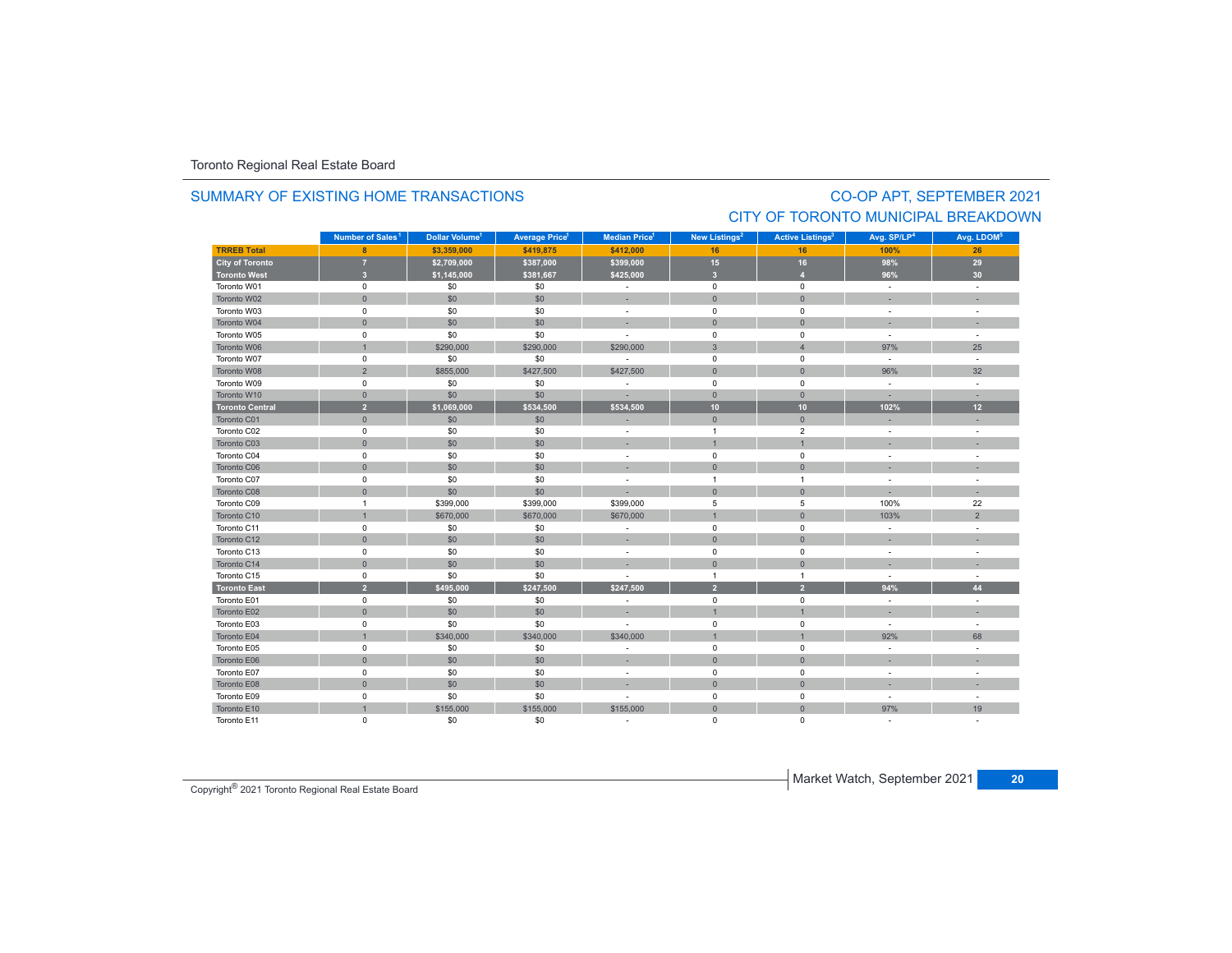### **TRREB Total 11 \$10,342,000 \$940,182 \$835,000 12 10 109%109%** 13 **Halton Region 1 \$1,089,000 \$1,089,000 \$1,089,000 1 0 100% 3** Burlington 1 : 1 : 1 : 1,089,000 \$1,089,000 \$1,089,000 \$1,089,000 \$1,009,000 1 1 1 1 1 100% 1 : 3 Halton Hills 0 \$0 \$0 - 0 0 - - Miltonn 1980 - 1990 - 1991 - 1991 - 1991 - 1992 - 1993 - 1994 - 1994 - 1994 - 1994 - 1994 - 1994 - 1994 - 1994 - 199 Oakville<br>Peel Region e 0 \$0 \$0 - 0 0 - -**Peel Region 2 \$2,118,000 \$1,059,000 \$1,059,000 4 3 103% 18** Brampton 2 \$2,118,000 \$1,059,000 4 3 103% 18 Caledonn 1980 - 1980 - 1980 - 1981 - 1981 - 1982 - 1983 - 1984 - 1986 - 1986 - 1987 - 1988 - 1988 - 1988 - 1988 - 198 Mississauga 0 \$0 \$0 - 0 0 - - **City of Toronto 0 \$0 \$0 - 0 1 - -** Toronto West 0 \$0 \$0 - 0 0 - - Toronto Central 0 \$0 \$0 - 0 1 - - Toronto East 0 \$0 \$0 - 0 0 - - **York Region 2 \$2,887,000 \$1,443,500 \$1,443,500 1 2 130% 5** Aurora 0 \$0 \$0 - 0 0 - - East Gwillimbury 0 \$0 \$0 - 0 0 - - Georgina 1 \$1,375,000 \$1,375,000 \$1,375,000 0 0 138% 9 King 0 \$0 \$0 - 0 0 - - Markham 1 \$1,512,000 \$1,512,000 \$1,512,000 1 2 123%123% 1 Newmarket 0 \$0 \$0 - 0 0 - - Richmond Hill 0 \$0 \$0 - 0 0 - - Vaughan 1980 (1980) (1980) (1980) (1980) (1980) (1980) (1980) (1980) (1980) (1980) (1980) (1980) (1980) (1980) Whitchurch-Stouffvillee 0 \$0 \$0 - 0 0 - -**Durham Region 2 \$1,383,000 \$691,500 \$691,500 2 0 115% 2** Ajax 2 \$1,383,000 \$691,500 \$691,500 2 0 115% 2 Brock 0 \$0 \$0 - 0 0 - - Clarington 0 \$0 \$0 - 0 0 - - Oshawaa dia 1980 - Aniso ao amin'ny faritr'i Nouvelle-Aquitaine, ao amin'ny faritr'i Nouvelle-Aquitaine, ao amin'ny المال المسابق التي يقوم المسابق التي يقوم التي يقوم التي يقوم التي يقوم التي تعالى التي يقوم التي تعالى التي ي<br>التي يقوم التي يقوم التي يقوم التي يقوم التي يقوم التي يقوم التي يقوم التي يقوم التي يقوم التي يقوم التي يقوم Scugog 0 \$0 \$0 - 0 0 - - Uxbridge 0 \$0 \$0 - 0 0 - - Whitby 0 \$0 \$0 - 0 0 - - **Dufferin County 0 \$0 \$0 - 0 0 - -** Orangeville 0 \$0 \$0 - 0 0 - - **Simcoe County 4 \$2,865,000 \$716,250 \$720,000 4 4 98% 23** Adjala-Tosorontio 0 \$0 \$0 - 0 0 - - Bradford West Gwillimbury 0 \$0 \$0 - 0 0 - - Essaa dia 1980 - Aniso ao amin'ny faritr'i Nouvelle-Aquitaine, ao amin'ny faritr'i Nouvelle-Aquitaine, ao amin'ny Innisfil 0 \$0 \$0 - 0 0 - - New Tecumseth98% 23 **Municipality Number of Sales Dollar Volume Average Price Median Price New Listings Active Listings Avg. SP/LP Avg. LDOM Number of Sales<sup>1</sup> 1** Dollar Volume<sup>1</sup> | Average Price<sup>1</sup> | Median Price<sup>1</sup> | New Listings<sup>2</sup> | Active Listings<sup>3</sup> | Avg. SP/LP<sup>4</sup> | Avg. LDOM<sup>5</sup>

h 4 \$2,865,000 \$716,250 \$720,000 4 98%

### SUMMARY OF EXISTING HOME TRANSACTIONS

### DET CONDO, SEPTEMBER 2021 ALL TRREB AREAS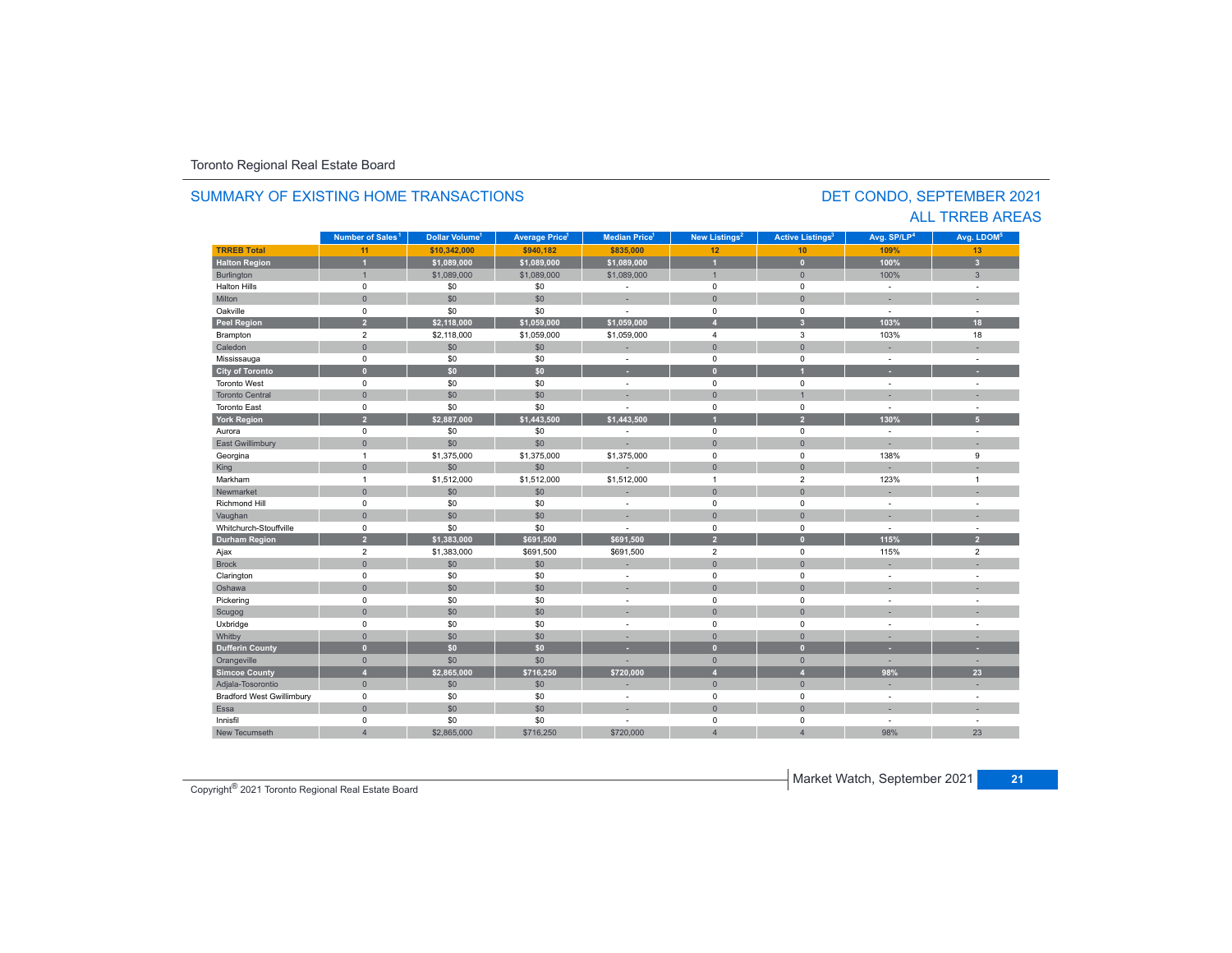### **TRREB Total 11 \$10,342,000 \$940,182 \$835,000 12 10 109%109%** 13 **City of Toronto 0 \$0 \$0 - 0 1 - - Toronto West 0 \$0 \$0 - 0 0 - -** Toronto W01 $1$  and the contract of the contract of the contract of the contract of the contract of the contract of the contract of the contract of the contract of the contract of the contract of the contract of the contract of the c Toronto W022 - 1 0 - 1 - 50 - 50 - 50 - 1 - 0 - 1 - 0 - 1 - - 1 - -Toronto W03 $\begin{matrix} 3 \end{matrix}$  and the  $\begin{matrix} 0 \end{matrix}$  of  $\begin{matrix} 60 \end{matrix}$  ,  $\begin{matrix} 50 \end{matrix}$  ,  $\begin{matrix} 50 \end{matrix}$  , and  $\begin{matrix} 0 \end{matrix}$  , and  $\begin{matrix} 0 \end{matrix}$  , and  $\begin{matrix} 0 \end{matrix}$  , and  $\begin{matrix} 0 \end{matrix}$  , and  $\begin{matrix} 0 \end{matrix}$  , and  $\begin{matrix} 0 \end{matrix}$  , Toronto W044 0 0 0 \$0 \$0 \$0 0 - 0 0 0 0 - 1 Toronto W055 0 0 - 50 50 50 - 0 0 0 - 1 Toronto W066 - 1 0 - 1 - 50 - 50 - 50 - 50 - 0 - 0 - 0 - 1 - - 1 - -Toronto W07 $\begin{matrix}7\end{matrix}$  , the contract of the contract of the contract of the contract of the contract of the contract of the contract of the contract of the contract of the contract of the contract of the contract of the contract Toronto W088 - 1 0 | \$0 | \$0 | - - | 0 | 0 | - - | -Toronto W09 $\begin{matrix} 9 & 0 & 0 \end{matrix}$  , and  $\begin{matrix} 60 & 50 \end{matrix}$  , and  $\begin{matrix} 50 & 0 \end{matrix}$  , and  $\begin{matrix} 0 & 0 \end{matrix}$  , and  $\begin{matrix} 0 & 0 \end{matrix}$  , and  $\begin{matrix} 0 & 0 \end{matrix}$  , and  $\begin{matrix} 0 & 0 \end{matrix}$  , and  $\begin{matrix} 0 & 0 \end{matrix}$  , and  $\begin{matrix} 0 & 0 \end{matrix}$  , and Toronto W10 0 \$0 \$0 - 0 0 - - **Toronto Central 0 \$0 \$0 - 0 1 - -** Toronto C01 0 \$0 \$0 - 0 0 - - Toronto C02 0 \$0 \$0 - 0 0 - - Toronto C03 0 \$0 \$0 - 0 0 - - Toronto C04 0 \$0 \$0 - 0 0 - - Toronto C06 0 \$0 \$0 - 0 0 - - Toronto C07 0 \$0 \$0 - 0 0 - - Toronto C08 0 \$0 \$0 - 0 0 - - Toronto C09 0 \$0 \$0 - 0 1 - - Toronto C10 0 \$0 \$0 - 0 0 - - Toronto C11 $\begin{matrix}0\end{matrix} \hspace{1.5cm} \begin{matrix}0\end{matrix} \hspace{1.5cm} \begin{matrix}0\end{matrix} \hspace{1.5cm} \begin{matrix}0\end{matrix} \hspace{1.5cm} \begin{matrix}0\end{matrix} \hspace{1.5cm} \begin{matrix}0\end{matrix} \hspace{1.5cm} \begin{matrix}0\end{matrix} \hspace{1.5cm} \begin{matrix}0\end{matrix} \hspace{1.5cm} \begin{matrix}0\end{matrix} \hspace{1.5cm} \begin{matrix}0\end{matrix} \hspace{1.5cm} \begin{matrix}0\end{matrix} \hspace{1.5cm}$ Toronto C12 0 \$0 \$0 - 0 0 - - Toronto C13 $\begin{matrix}3\end{matrix}$  and the  $\begin{matrix}0\end{matrix}$  of  $\begin{matrix}50\end{matrix}$  ,  $\begin{matrix}50\end{matrix}$  ,  $\begin{matrix}0\end{matrix}$  ,  $\begin{matrix}0\end{matrix}$  ,  $\begin{matrix}0\end{matrix}$  ,  $\begin{matrix}0\end{matrix}$  ,  $\begin{matrix}0\end{matrix}$  ,  $\begin{matrix}0\end{matrix}$  ,  $\begin{matrix}0\end{matrix}$  ,  $\begin{matrix}0\end{matrix}$  ,  $\begin{matrix}0\end{matrix}$  ,  $\begin{$ Toronto C14 0 \$0 \$0 - 0 0 - - Toronto C155 5 0 50 50 50 - 0 0 0 - 1 **Toronto East 0 \$0 \$0 - 0 0 - -** Toronto E01 $0$  50 50 50 - 0 0 -  $1$ Toronto E02 0 \$0 \$0 - 0 0 - - Toronto E03 $\begin{matrix} 3 \end{matrix}$  and  $\begin{matrix} 0 \end{matrix}$  and  $\begin{matrix} 50 \end{matrix}$  and  $\begin{matrix} 50 \end{matrix}$  and  $\begin{matrix} 0 \end{matrix}$  and  $\begin{matrix} 0 \end{matrix}$  and  $\begin{matrix} 0 \end{matrix}$  and  $\begin{matrix} 0 \end{matrix}$  and  $\begin{matrix} 0 \end{matrix}$  and  $\begin{matrix} 0 \end{matrix}$  and  $\begin{matrix} 0 \end{matrix}$  and  $\begin{matrix} 0 \end$ Toronto E04 0 \$0 \$0 - 0 0 - - Toronto E05 0 \$0 \$0 - 0 0 - - Toronto E066 - 1 0 - 1 30 30 30 - 1 0 0 0 0 - 1 - 1 Toronto E07 0 \$0 \$0 - 0 0 - - Toronto E088 - 0 - 1 - 50 - 50 - 50 - - 1 - 0 - 1 - 0 - 1 - - 1 - -**Municipality Number of Sales Dollar Volume Average Price Median Price New Listings Active Listings Avg. SP/LP Avg. LDOM** DET CONDO, SEPTEMBER 2021 Number of Sales<sup>1</sup> **1 1 1 2 3 4 5**

 $0$  50 50 50 - 0 0 -  $1$ 

0 \$0 \$0 - 0 0 - -

0 \$0 \$0 - 0 0 - -

### SUMMARY OF EXISTING HOME TRANSACTIONS

CITY OF TORONTO MUNICIPAL BREAKDOWN

Toronto E09

Toronto E10

Toronto E11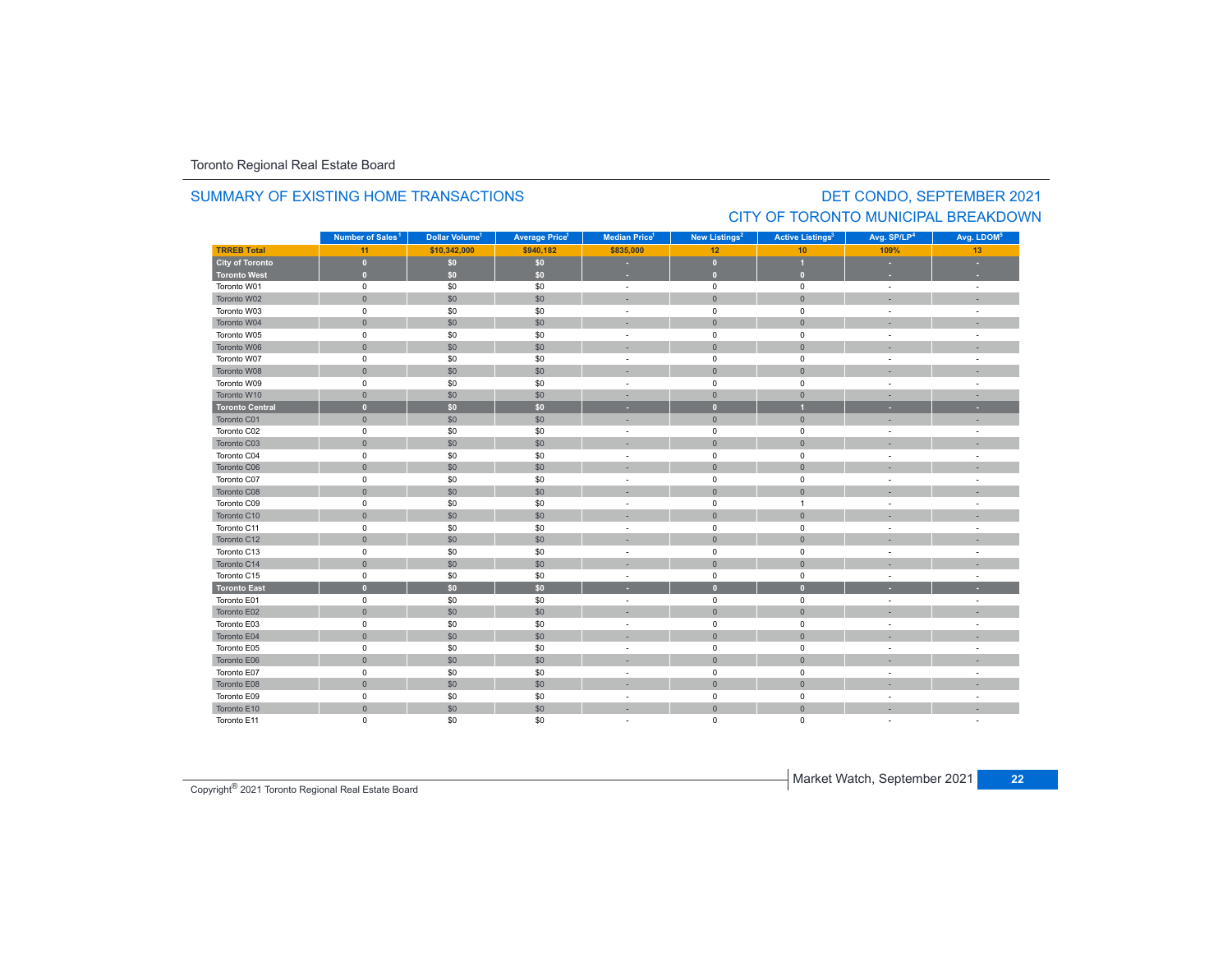### **TR5EB Total 5 \$2,804,000 \$560,800 \$562,500 15 22 98%50 Halton Region 0 \$0 \$0 - 0 0 - -** Burlington 0 \$0 \$0 | = 0 | = | = Halton Hills 0 \$0 \$0 - 0 0 - - Miltonn 1980 - 1990 - 1991 - 1991 - 1991 - 1992 - 1993 - 1994 - 1994 - 1994 - 1994 - 1994 - 1994 - 1994 - 1994 - 199 Oakville<br>Peel Region e 0 \$0 \$0 - 0 0 - -**Peel Region 0 \$0 \$0 - 0 1 - -** Brampton 0 \$0 \$0 - 0 0 - - Caledonn 1980 - 1980 - 1980 - 1981 - 1981 - 1982 - 1983 - 1984 - 1986 - 1986 - 1987 - 1988 - 1988 - 1988 - 1988 - 198 Mississauga 0 \$0 \$0 - 0 1 - - **City of Toronto 5 \$2,804,000 \$560,800 \$562,500 15 21 98% 50** Toronto West 0 $\begin{array}{ccccccccccc} 0 & \hspace{1.5cm} & \hspace{1.5cm} & \hspace{1.5cm} & \hspace{1.5cm} & \hspace{1.5cm} & \hspace{1.5cm} & \hspace{1.5cm} & \hspace{1.5cm} & \hspace{1.5cm} & \hspace{1.5cm} & \hspace{1.5cm} & \hspace{1.5cm} & \hspace{1.5cm} & \hspace{1.5cm} & \hspace{1.5cm} & \hspace{1.5cm} & \hspace{1.5cm} \end{array}$ Toronto Central 4 \$1,999,000 \$499,750 \$524,750 14 19 98%**98%** 51 Toronto Eastt 1 \$805,000 \$805,000 \$805,000 0 0 97%97% 49 **York Region 0 \$0 \$0 - 0 0 - -** Aurora 0 \$0 \$0 - 0 0 - - East Gwillimbury 0 \$0 \$0 - 0 0 - - Georgina 0 \$0 \$0 - 0 0 - - King the second term of the second term of the second term of the second term of the second term of the second Markham 0 \$0 \$0 - 0 0 - - Newmarket 0 \$0 \$0 - 0 0 - - Richmond Hill 0 \$0 \$0 - 0 0 - - Vaughan 1980 (1980) (1980) (1980) (1980) (1980) (1980) (1980) (1980) (1980) (1980) (1980) (1980) (1980) (1980) Whitchurch-Stouffvillee 0 \$0 \$0 - 0 0 - -**Durham Region 0 \$0 \$0 - 0 0 - -** Ajax 0 \$0 \$0 - 0 0 - - Brock 0 \$0 \$0 - 0 0 - - Clarington 0 \$0 \$0 - 0 0 - - Oshawaa dia 1980 - Aniso ao amin'ny faritr'i Nouvelle-Aquitaine, ao amin'ny faritr'i Nouvelle-Aquitaine, ao amin'ny المال المسابق التي يقوم المسابق التي يقوم التي يقوم التي يقوم التي يقوم التي تعالى التي يقوم التي تعالى التي ي<br>التي يقوم التي يقوم التي يقوم التي يقوم التي يقوم التي يقوم التي يقوم التي يقوم التي يقوم التي يقوم التي يقوم Scugog 0 \$0 \$0 - 0 0 - - Uxbridge 0 \$0 \$0 - 0 0 - - Whitby 0 \$0 \$0 - 0 0 - - **Dufferin County 0 \$0 \$0 - 0 0 - -** Orangeville 0 \$0 \$0 - 0 0 - - **Simcoe County 0 \$0 \$0 - 0 0 - -** Adjala-Tosorontio 0 \$0 \$0 - 0 0 - - Bradford West Gwillimbury 0 \$0 \$0 - 0 0 - - Essaa dia 1980 - Aniso ao amin'ny faritr'i Nouvelle-Aquitaine, ao amin'ny faritr'i Nouvelle-Aquitaine, ao amin'ny Innisfil 0 \$0 \$0 - 0 0 - - New Tecumseth**Municipality Number of Sales Dollar Volume Average Price Median Price New Listings Active Listings Avg. SP/LP Avg. LDOM Number of Sales<sup>1</sup> 1** Dollar Volume<sup>1</sup> | Average Price<sup>1</sup> | Median Price<sup>1</sup> | New Listings<sup>2</sup> | Active Listings<sup>3</sup> | Avg. SP/LP<sup>4</sup> | Avg. LDOM<sup>5</sup>

0 \$0 \$0 - 0 0 - -

### SUMMARY OF EXISTING HOME TRANSACTIONS

### CO-OWNERSHIP APT, SEPTEMBER 2021 ALL TRREB AREAS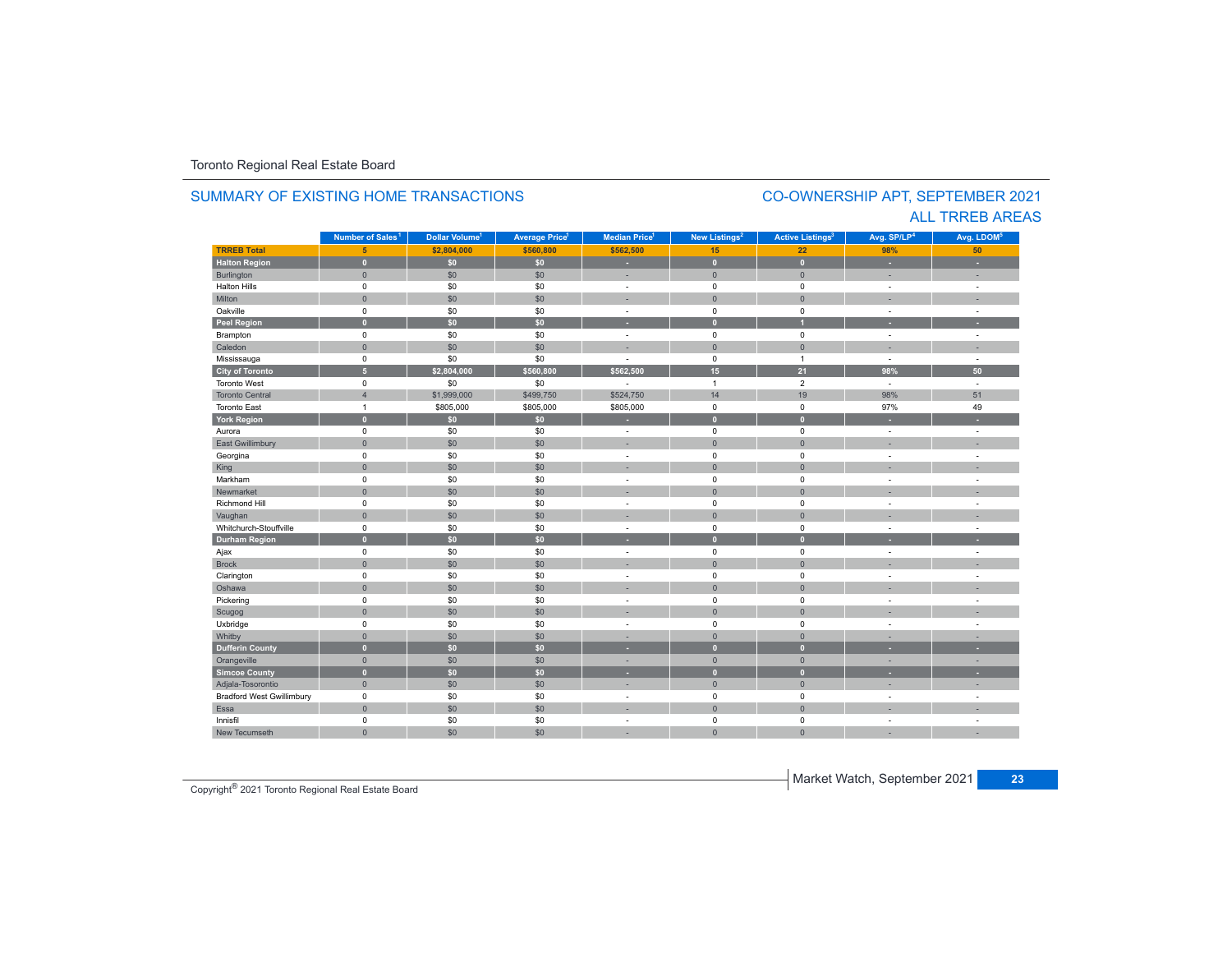### SUMMARY OF EXISTING HOME TRANSACTIONS

### CO-OWNERSHIP APT, SEPTEMBER 2021 CITY OF TORONTO MUNICIPAL BREAKDOWN

|                        | Number of Sales <sup>1</sup> | Dollar Volume <sup>1</sup> | <b>Average Price</b> <sup>1</sup> | <b>Median Price</b> <sup>1</sup> | New Listings <sup>2</sup> | <b>Active Listings<sup>3</sup></b> | Avg. SP/LP <sup>4</sup>  | Avg. LDOM <sup>5</sup>   |
|------------------------|------------------------------|----------------------------|-----------------------------------|----------------------------------|---------------------------|------------------------------------|--------------------------|--------------------------|
| <b>TRREB Total</b>     | $5\phantom{1}$               | \$2,804,000                | \$560,800                         | \$562,500                        | 15                        | 22                                 | 98%                      | 50                       |
| <b>City of Toronto</b> | $\overline{5}$               | \$2,804,000                | \$560,800                         | \$562,500                        | 15                        | 21                                 | 98%                      | 50                       |
| <b>Toronto West</b>    | $\mathbf{0}$                 | \$0                        | \$0                               | ٠                                | и                         | $\overline{2}$                     |                          |                          |
| Toronto W01            | $\mathbf 0$                  | \$0                        | \$0                               | $\sim$                           | $\mathbf{1}$              | $\overline{1}$                     | $\sim$                   | $\sim$                   |
| Toronto W02            | $\mathbf 0$                  | \$0                        | \$0                               |                                  | $\mathbf{0}$              | $\mathbf{0}$                       |                          |                          |
| Toronto W03            | $\mathsf 0$                  | \$0                        | \$0                               | $\overline{\phantom{a}}$         | $\mathsf 0$               | $\mathsf 0$                        | $\overline{\phantom{a}}$ |                          |
| Toronto W04            | $\mathbf 0$                  | \$0                        | \$0                               |                                  | $\mathbf{0}$              | $\mathbf{0}$                       |                          |                          |
| Toronto W05            | $\mathsf 0$                  | \$0                        | \$0                               | $\sim$                           | $\pmb{0}$                 | $\mathsf 0$                        | $\overline{\phantom{a}}$ |                          |
| Toronto W06            | $\mathbf 0$                  | \$0                        | \$0                               |                                  | $\mathbf{0}$              | $\mathbf{0}$                       |                          |                          |
| Toronto W07            | $\mathsf 0$                  | \$0                        | \$0                               | $\sim$                           | $\mathbf 0$               | $\mathsf 0$                        | ÷.                       |                          |
| Toronto W08            | $\mathbf 0$                  | \$0                        | \$0                               |                                  | $\mathsf{O}\xspace$       | $\mathbf 0$                        |                          |                          |
| Toronto W09            | $\mathsf 0$                  | \$0                        | \$0                               | $\sim$                           | $\mathsf 0$               | $\overline{1}$                     | ÷,                       | ÷,                       |
| Toronto W10            | $\mathbf 0$                  | \$0                        | \$0                               | ×.                               | $\mathbf 0$               | $\mathbf{0}$                       | ×.                       |                          |
| <b>Toronto Central</b> | $\overline{4}$               | \$1,999,000                | \$499,750                         | \$524,750                        | 14                        | 19                                 | 98%                      | 51                       |
| Toronto C01            | $\mathbf 0$                  | \$0                        | \$0                               |                                  | $\mathbf{3}$              | $\mathbf{3}$                       | ÷.                       |                          |
| Toronto C02            | $\mathbf{1}$                 | \$487,000                  | \$487,000                         | \$487,000                        | 3                         | 5                                  | 100%                     | 12                       |
| Toronto C03            | $\mathbf{1}$                 | \$562,500                  | \$562,500                         | \$562,500                        | $\overline{2}$            | $\mathbf{3}$                       | 99%                      | 103                      |
| Toronto C04            | $\mathbf{1}$                 | \$620,000                  | \$620,000                         | \$620,000                        | $\overline{2}$            | $\overline{2}$                     | 96%                      | 31                       |
| Toronto C06            | $\mathbf 0$                  | \$0                        | \$0                               |                                  | $\mathsf{O}\xspace$       | $\mathbf 0$                        |                          |                          |
| Toronto C07            | $\mathsf 0$                  | \$0                        | \$0                               | $\sim$                           | $\pmb{0}$                 | $\mathsf 0$                        | ÷.                       |                          |
| Toronto C08            | $\mathbf{0}$                 | \$0                        | \$0                               | ×.                               | $\overline{3}$            | $\overline{3}$                     | ×                        |                          |
| Toronto C09            | $\mathsf 0$                  | \$0                        | \$0                               | $\sim$                           | $\mathbf 0$               | $\mathbf 0$                        | ÷                        | $\overline{\phantom{a}}$ |
| Toronto C10            | $\mathbf 0$                  | \$0                        | \$0                               |                                  | $\mathsf{O}\xspace$       |                                    |                          |                          |
| Toronto C11            | $\mathsf 0$                  | \$0                        | \$0                               | $\sim$                           | $\pmb{0}$                 | $\mathsf 0$                        | $\overline{\phantom{a}}$ |                          |
| Toronto C12            | $\mathbf{0}$                 | \$0                        | \$0                               |                                  | $\mathbf{0}$              | $\mathbf{0}$                       |                          |                          |
| Toronto C13            | $\mathsf 0$                  | \$0                        | \$0                               | $\sim$                           | $\overline{1}$            | $\overline{2}$                     | ÷                        | $\overline{\phantom{a}}$ |
| Toronto C14            | $\overline{1}$               | \$329,500                  | \$329,500                         | \$329,500                        | $\mathsf{O}\xspace$       | $\mathbf 0$                        | 98%                      | 56                       |
| Toronto C15            | $\mathsf 0$                  | \$0                        | \$0                               | ÷                                | $\mathsf 0$               | $\mathsf 0$                        | ÷                        | $\sim$                   |
| <b>Toronto East</b>    | $\overline{1}$               | \$805,000                  | \$805,000                         | \$805,000                        | $\mathbf{0}$              | $\overline{0}$                     | 97%                      | 49                       |
| Toronto E01            | $\mathsf 0$                  | \$0                        | \$0                               |                                  | $\pmb{0}$                 | $\pmb{0}$                          | $\overline{\phantom{a}}$ | $\sim$                   |
| Toronto E02            | $\overline{1}$               | \$805,000                  | \$805,000                         | \$805,000                        | $\mathbf{0}$              | $\mathbf{0}$                       | 97%                      | 49                       |
| Toronto E03            | $\mathsf 0$                  | \$0                        | \$0                               |                                  | $\mathsf 0$               | $\mathsf 0$                        | ÷                        | ÷,                       |
| Toronto E04            | $\mathbf 0$                  | \$0                        | \$0                               |                                  | $\mathbf{0}$              | $\mathbf{0}$                       |                          |                          |
| Toronto E05            | $\mathsf 0$                  | \$0                        | \$0                               | $\overline{\phantom{a}}$         | $\mathsf 0$               | $\mathsf 0$                        | $\overline{\phantom{a}}$ |                          |
| Toronto E06            | $\mathsf{O}\xspace$          | \$0                        | \$0                               |                                  | $\mathsf{O}\xspace$       | $\mathbf 0$                        |                          |                          |
| Toronto E07            | $\mathsf 0$                  | \$0                        | \$0                               | $\overline{\phantom{a}}$         | $\mathsf 0$               | $\mathsf 0$                        | $\sim$                   |                          |
| Toronto E08            | $\mathbf 0$                  | \$0                        | \$0                               |                                  | $\mathsf{O}\xspace$       | $\mathbf 0$                        |                          |                          |
| Toronto E09            | $\mathsf 0$                  | \$0                        | \$0                               | $\overline{\phantom{a}}$         | $\pmb{0}$                 | $\mathsf 0$                        | ÷,                       |                          |
| Toronto E10            | $\mathsf{O}\xspace$          | \$0                        | \$0                               |                                  | $\mathbf 0$               | $\mathbf{0}$                       |                          |                          |
| Toronto E11            | $\mathbf 0$                  | \$0                        | \$0                               |                                  | $\mathbf 0$               | $\mathbf 0$                        |                          |                          |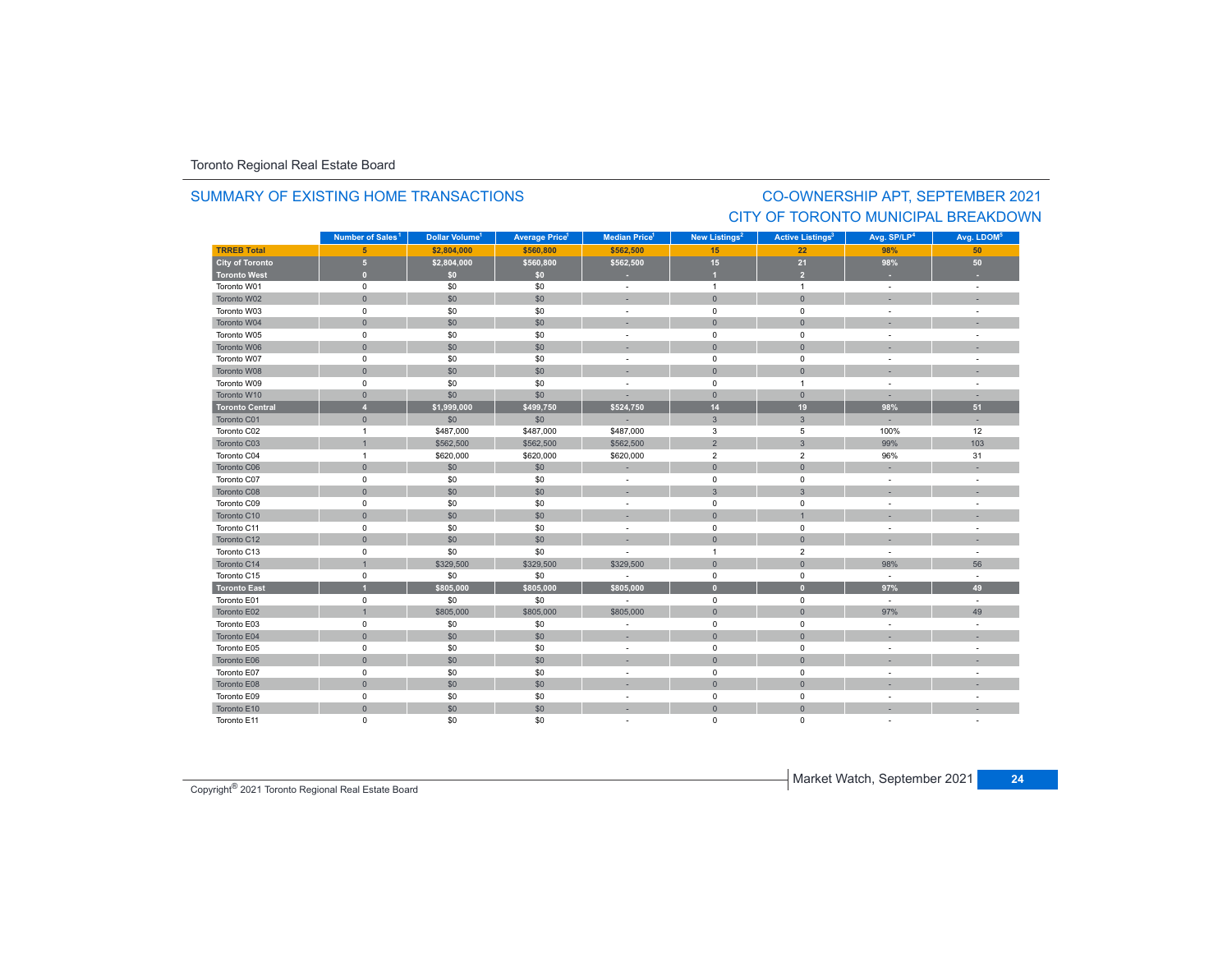### FOCUS ON THE MLS HOME PRICE INDEX

# INDEX AND BENCHMARK PRICE, SEPTEMBER 2021

|                                  |       | <b>Composite</b> |               |       | <b>Single Family Detached</b> |                         |       | <b>Single Family Attached</b> |                          |              | <b>Townhouse</b> |               |                          | <b>Apartment</b> |                         |
|----------------------------------|-------|------------------|---------------|-------|-------------------------------|-------------------------|-------|-------------------------------|--------------------------|--------------|------------------|---------------|--------------------------|------------------|-------------------------|
|                                  | Index | <b>Benchmark</b> | Yr./Yr. % Chg | Index |                               | Benchmark Yr./Yr. % Chg | Index |                               | Benchmark Yr./Yr. % Chg. | <b>Index</b> | <b>Benchmark</b> | Yr./Yr. % Chg | Index                    |                  | Benchmark Yr./Yr. % Chg |
| <b>TRREB Total</b>               | 354.3 | \$1.082.400      | 19.09%        | 360.6 | \$1.349.000                   | 23.54%                  | 372.1 | \$1.048.200                   | 22.60%                   | 354.1        | \$762.200        | 18.15%        | 324.4                    | \$642,400        | 9.08%                   |
| <b>Halton Region</b>             | 387.9 | \$1,194,800      | 24.13%        | 388.1 | \$1,416,200                   | 24.15%                  | 403.5 | \$1,021,300                   | 26.61%                   | 390.4        | \$752,200        | 22.04%        | 353.3                    | \$668,600        | 17.38%                  |
| <b>Burlington</b>                | 395.3 | \$1,140,500      | 23.61%        | 404.4 | \$1,391,900                   | 25.01%                  | 434.7 | \$1,059,800                   | 29.03%                   | 396.7        | \$741,300        | 22.89%        | 360.5                    | \$595,100        | 17.43%                  |
| <b>Halton Hills</b>              | 377.1 | \$1,112,300      | 24.74%        | 368.1 | \$1,200,600                   | 24.86%                  | 390.3 | \$869,700                     | 25.66%                   | 414.9        | \$660,600        | 25.05%        | 357.9                    | \$546,500        | 18.63%                  |
| Milton                           | 379.4 | \$1,154,800      | 27.62%        | 376.1 | \$1,385,300                   | 26.34%                  | 388.6 | \$936,800                     | 26.21%                   | 375.4        | \$643.900        | 21.84%        | 335.9                    | \$691,100        | 18.23%                  |
| Oakville                         | 388.2 | \$1,310,900      | 22.65%        | 388.2 | \$1,574,100                   | 22.38%                  | 409.2 | \$1,140,700                   | 26.57%                   | 380.6        | \$864,400        | 20.94%        | 349.4                    | \$698,000        | 16.86%                  |
| <b>Peel Region</b>               | 351.8 | \$997.000        | 19.99%        | 350.0 | \$1,239,500                   | 23.67%                  | 363.6 | \$929.100                     | 23.55%                   | 348.9        | \$737.700        | 16.61%        | 335.9                    | \$574.400        | 8.92%                   |
| Brampton                         | 361.3 | \$920,300        | 22.97%        | 353.9 | \$1,042,700                   | 24.31%                  | 370.7 | \$865,700                     | 24.35%                   | 357.5        | \$646,400        | 18.73%        | 330.4                    | \$487.300        | 11.55%                  |
| Caledon                          | 332.2 | \$1,214,000      | 29.11%        | 337.9 | \$1,284,500                   | 30.46%                  | 359.5 | \$888,100                     | 23.37%                   | 308.4        | \$667,600        | 19.72%        | ×                        |                  |                         |
| Mississauga                      | 344.7 | \$1,017,600      | 16.41%        | 347.2 | \$1,386,800                   | 21.48%                  | 350.9 | \$967,700                     | 21.84%                   | 345.6        | \$763,800        | 15.66%        | 337.0                    | \$591,700        | 8.39%                   |
| City of Toronto                  | 336.2 | \$1,108,500      | 10.37%        | 343.3 | \$1,551,200                   | 14.28%                  | 360.7 | \$1,218,600                   | 12.30%                   | 339.6        | \$805,500        | 12.26%        | 324.0                    | \$661,100        | 7.36%                   |
| <b>York Region</b>               | 352.7 | \$1.201.700      | 22.85%        | 364.9 | \$1.410.700                   | 24.71%                  | 362.3 | \$1,047,100                   | 25.28%                   | 317.1        | \$820.600        | 19.93%        | 292.7                    | \$635.500        | 13.01%                  |
| Aurora                           | 344.9 | \$1,140,800      | 22.61%        | 347.8 | \$1,306,700                   | 22.21%                  | 366.7 | \$945,600                     | 25.71%                   | 318.0        | \$861,500        | 31.79%        | 293.2                    | \$629,100        | 14.04%                  |
| East Gwillimbury                 | 353.4 | \$1,209,200      | 35.56%        | 354.8 | \$1,265,900                   | 33.48%                  | 379.3 | \$793,400                     | 42.27%                   | ÷            |                  | ÷,            | ÷                        |                  |                         |
| Georgina                         | 393.2 | \$763,000        | 36.10%        | 402.1 | \$775,700                     | 36.12%                  | 367.4 | \$724,200                     | 30.47%                   | ÷            |                  |               |                          |                  |                         |
| King                             | 349.4 | \$1,626,200      | 23.99%        | 355.3 | \$1,665,200                   | 25.24%                  | 347.6 | \$1,066,100                   | 27.19%                   | ÷            | ٠                | ÷             | 270.6                    | \$668,900        | 11.31%                  |
| Markham                          | 357.6 | \$1,257,000      | 22.17%        | 380.2 | \$1,591,800                   | 22.80%                  | 375.6 | \$1,118,100                   | 26.38%                   | 304.9        | \$822,900        | 18.59%        | 300.7                    | \$692,600        | 14.81%                  |
| Newmarket                        | 332.8 | \$980,000        | 27.27%        | 335.0 | \$1,129,100                   | 27.28%                  | 337.8 | \$795,600                     | 28.88%                   | 352.2        | \$728,900        | 30.01%        | 295.8                    | \$506,200        | 14.47%                  |
| <b>Richmond Hill</b>             | 363.6 | \$1,306,400      | 21.16%        | 389.7 | \$1,664,600                   | 22.66%                  | 362.4 | \$1,101,800                   | 24.66%                   | 298.8        | \$757,500        | 13.61%        | 303.5                    | \$614,100        | 15.01%                  |
| Vaughan                          | 336.4 | \$1,227,800      | 18.70%        | 337.7 | \$1,434,800                   | 20.61%                  | 353.1 | \$1,072,000                   | 22.31%                   | 322.5        | \$891,800        | 12.25%        | 276.4                    | \$638,300        | 9.55%                   |
| <b>Whitchurch-Stouffville</b>    | 371.5 | \$1,294,200      | 24.33%        | 370.0 | \$1,364,800                   | 25.42%                  | 379.3 | \$946,400                     | 24.73%                   | 395.6        | \$702.200        | 29.49%        | 292.5                    | \$585.300        | 12.07%                  |
| <b>Durham Region</b>             | 377.9 | \$882.300        | 32.18%        | 368.5 | \$961.600                     | 32.36%                  | 395.9 | \$789,600                     | 33.39%                   | 390.6        | \$614,600        | 31.83%        | 350.3                    | \$581.300        | 21.55%                  |
| Ajax                             | 369.1 | \$910,300        | 30.61%        | 366.9 | \$984,300                     | 30.90%                  | 384.1 | \$828,800                     | 31.59%                   | 361.0        | \$678,300        | 28.61%        | 317.4                    | \$509,700        | 19.95%                  |
| <b>Brock</b>                     | 355.7 | \$599,900        | 34.68%        | 355.4 | \$605,400                     | 34.57%                  | 358.8 | \$723,700                     | 34.23%                   | ÷            |                  | ÷.            | $\sim$                   |                  |                         |
| Clarington                       | 384.2 | \$811,500        | 35.23%        | 372.1 | \$896,200                     | 34.82%                  | 396.2 | \$756,900                     | 37.76%                   | 373.2        | \$602,800        | 30.40%        | 302.3                    | \$445,500        | 20.73%                  |
| Oshawa                           | 394.4 | \$750,000        | 33.15%        | 380.1 | \$811,200                     | 33.32%                  | 432.8 | \$724,300                     | 34.62%                   | 416.5        | \$527,900        | 33.28%        | 349.0                    | \$394.800        | 18.35%                  |
| Pickering                        | 369.1 | \$984,500        | 26.71%        | 348.7 | \$1,086,300                   | 27.12%                  | 373.8 | \$872,200                     | 26.50%                   | 381.9        | \$651,600        | 28.03%        | 446.5                    | \$841,100        | 24.79%                  |
| Scugog                           | 361.5 | \$928,100        | 32.42%        | 356.6 | \$945.200                     | 33.31%                  | 353.9 | \$657,900                     | 29.63%                   | $\sim$       |                  | $\sim$        | $\sim$                   |                  |                         |
| Uxbridge                         | 341.7 | \$1,138,500      | 29.53%        | 344.3 | \$1,189,100                   | 29.68%                  | 337.1 | \$781,700                     | 31.27%                   | 328.4        | \$598,000        | 30.42%        | 270.6                    | \$646,200        | 15.89%                  |
| Whitby                           | 370.2 | \$961,800        | 32.50%        | 367.7 | \$1,057,500                   | 32.17%                  | 383.6 | \$845,100                     | 33.19%                   | 383.3        | \$644,000        | 37.63%        | 281.6                    | \$522.800        | 20.19%                  |
| <b>Dufferin County</b>           | 377.3 | \$832.700        | 22.66%        | 396.0 | \$902.500                     | 22.75%                  | 380.2 | \$712,500                     | 24.33%                   | 352.5        | \$466.000        | 28.37%        | 341.1                    | \$500,400        | 7.06%                   |
| Orangeville                      | 377.3 | \$832,700        | 22.66%        | 396.0 | \$902.400                     | 22.75%                  | 380.2 | \$712,500                     | 24.33%                   | 352.5        | \$466,000        | 28.37%        | 341.1                    | \$500.400        | 7.06%                   |
| <b>Simcoe County</b>             | 359.8 | \$786.000        | 32.38%        | 352.7 | \$809.200                     | 35.50%                  | 398.4 | \$744,100                     | 40.68%                   | 315.7        | \$498.400        | 22.74%        | 318.1                    | \$503,100        | 17.55%                  |
| Adjala-Tosorontio                | 350.2 | \$936,300        | 35.63%        | 350.5 | \$938,400                     | 35.59%                  | ×     |                               |                          | ÷            |                  | ÷             | ۰.                       |                  |                         |
| <b>Bradford West Gwillimbury</b> | 371.4 | \$929,700        | 29.54%        | 349.9 | \$998,300                     | 30.22%                  | 407.9 | \$859,400                     | 41.14%                   | 344.7        | \$559,800        | 20.02%        | 294.8                    | \$497,300        | 16.06%                  |
| Essa                             | 385.7 | \$772,100        | 34.11%        | 375.1 | \$793,700                     | 41.71%                  | 410.1 | \$647,100                     | 40.78%                   | 335.0        | \$534,300        | 16.24%        | $\sim$                   |                  |                         |
| Innisfil                         | 356.6 | \$703,300        | 32.71%        | 355.2 | \$722,100                     | 35.06%                  | 409.1 | \$625,500                     | 34.71%                   | 295.5        | \$248,500        | 28.81%        | 301.3                    | \$592,100        | 14.61%                  |
| Barrie                           |       |                  | ÷             | ÷     |                               | ٠                       | in 19 |                               | $\sim$                   | $\sim$       |                  | ÷             | $\overline{\phantom{a}}$ |                  |                         |
| <b>New Tecumseth</b>             | 339.4 | \$797.300        | 32.47%        | 333.8 | \$869,100                     | 33.79%                  | 374.4 | \$681,700                     | 33.29%                   | 311.9        | \$630,400        | 21.36%        | 339.3                    | \$529,200        | 21.74%                  |

### ALL TRREB AREAS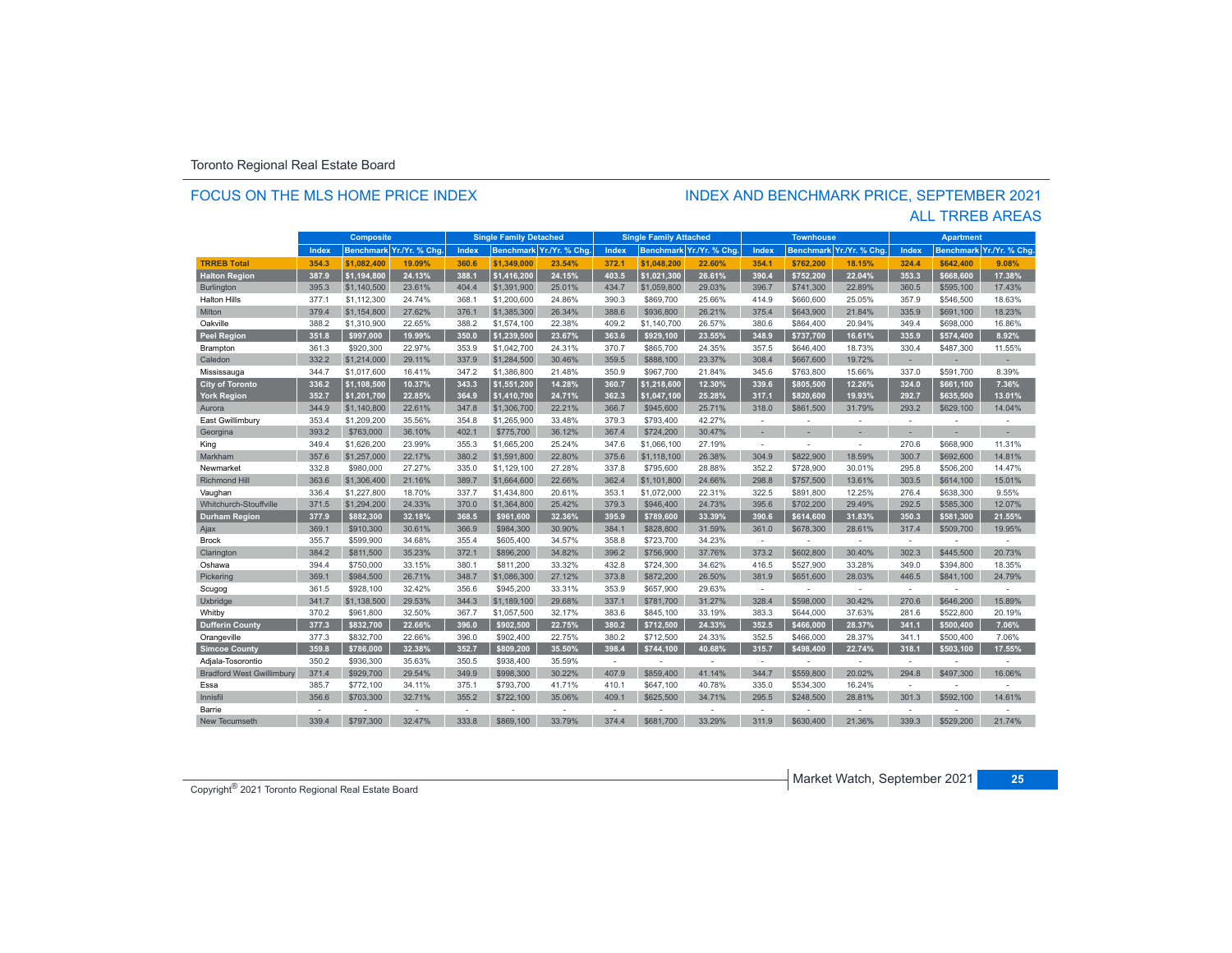### FOCUS ON THE MLS HOME PRICE INDEX

### CITY OF TORONTO INDEX AND BENCHMARK PRICE, SEPTEMBER 2021

|                        |       | <b>Composite</b> |                          |       | <b>Single Family Detached</b> |                          |       | <b>Single Family Attached</b> |                          |                          | <b>Townhouse</b> |                          | <b>Apartment</b> |                  |                |
|------------------------|-------|------------------|--------------------------|-------|-------------------------------|--------------------------|-------|-------------------------------|--------------------------|--------------------------|------------------|--------------------------|------------------|------------------|----------------|
|                        | Index |                  | Benchmark Yr./Yr. % Chg. | Index |                               | Benchmark Yr./Yr. % Chg. | Index |                               | Benchmark Yr./Yr. % Chg. | Index                    |                  | Benchmark Yr./Yr. % Chg. | Index            | <b>Benchmark</b> | Yr./Yr. % Chg. |
| <b>TRREB Total</b>     | 354.3 | \$1.082.400      | 19.09%                   | 360.6 | \$1,349,000                   | 23.54%                   | 372.1 | \$1.048.200                   | 22.60%                   | 354.1                    | \$762.200        | 18.15%                   | 324.4            | \$642,400        | 9.08%          |
| <b>City of Toronto</b> | 336.2 | \$1,108,500      | 10.37%                   | 343.3 | \$1,551,200                   | 14.28%                   | 360.7 | \$1,218,600                   | 12.30%                   | 339.6                    | \$805,500        | 12.26%                   | 324.0            | \$661,100        | 7.36%          |
| Toronto W01            | 314.6 | \$1,342,900      | 7.26%                    | 325.3 | \$1,811,900                   | 7.36%                    | 340.8 | \$1,354,600                   | 6.80%                    | 289.4                    | \$870,700        | 7.15%                    | 306.0            | \$691,800        | 7.07%          |
| Toronto W02            | 375.9 | \$1,339,300      | 9.02%                    | 354.1 | \$1,547,800                   | 7.92%                    | 397.9 | \$1,183,200                   | 7.77%                    | 405.8                    | \$790,200        | 10.51%                   | 362.0            | \$777,100        | 10.50%         |
| Toronto W03            | 377.1 | \$972,300        | 12.33%                   | 386.0 | \$1,044,700                   | 13.66%                   | 384.4 | \$984,700                     | 10.78%                   | 294.1                    | \$721,100        | 7.10%                    | 355.2            | \$606,900        | 10.97%         |
| Toronto W04            | 352.7 | \$905,200        | 8.76%                    | 337.3 | \$1,067,400                   | 13.88%                   | 329.1 | \$935,300                     | 8.01%                    | 305.3                    | \$702,800        | 6.64%                    | 380.6            | \$561,500        | 4.68%          |
| Toronto W05            | 325.4 | \$773,000        | 13.82%                   | 331.7 | \$1,112,300                   | 15.74%                   | 318.2 | \$924,300                     | 17.11%                   | 322.0                    | \$584,700        | 15.99%                   | 332.6            | \$439,400        | 7.67%          |
| Toronto W06            | 291.4 | \$853,500        | 11.35%                   | 384.4 | \$1,214,700                   | 15.78%                   | 355.5 | \$1,197,100                   | 19.18%                   | 359.5                    | \$1,066,000      | 10.07%                   | 235.0            | \$589,500        | 7.80%          |
| Toronto W07            | 315.0 | \$1,392,900      | 14.96%                   | 336.7 | \$1,544,100                   | 16.34%                   | 336.9 | \$1,400,500                   | 19.68%                   | 261.7                    | \$962,000        | 8.63%                    | 181.6            | \$736,400        | 3.83%          |
| Toronto W08            | 293.7 | \$1,244,900      | 10.54%                   | 305.7 | \$1,714,000                   | 15.01%                   | 338.6 | \$1,273,300                   | 17.81%                   | 343.4                    | \$825,900        | 9.57%                    | 276.1            | \$574,900        | 6.64%          |
| Toronto W09            | 317.8 | \$829,200        | 13.42%                   | 328.9 | \$1,275,500                   | 17.67%                   | 347.2 | \$957,700                     | 19.39%                   | 263.3                    | \$731,300        | 5.91%                    | 317.1            | \$417,800        | 9.50%          |
| Toronto W10            | 364.7 | \$833,100        | 14.40%                   | 345.0 | \$1,035,000                   | 16.91%                   | 347.3 | \$888,700                     | 14.81%                   | 413.1                    | \$743,700        | 17.13%                   | 375.8            | \$535,400        | 11.98%         |
| Toronto C01            | 351.6 | \$882,100        | 6.45%                    | 409.0 | \$1,602,400                   | 7.77%                    | 403.1 | \$1,473,000                   | 7.26%                    | 336.3                    | \$958,600        | 7.00%                    | 347.0            | \$722,400        | 6.28%          |
| Toronto C02            | 317.2 | \$1,598,100      | 7.49%                    | 304.9 | \$2,573,500                   | 10.63%                   | 322.3 | \$1,806,300                   | 8.70%                    | 312.5                    | \$1,571,400      | 2.53%                    | 313.6            | \$893,400        | 6.67%          |
| Toronto C03            | 370.4 | \$2,146,300      | 12.11%                   | 352.3 | \$2,388,400                   | 12.81%                   | 362.5 | \$1,398,800                   | 10.86%                   |                          |                  |                          | 400.1            | \$1,046,600      | 11.29%         |
| Toronto C04            | 301.5 | \$1,944,500      | 10.68%                   | 309.8 | \$2,267,800                   | 10.80%                   | 315.9 | \$1,477,300                   | 12.74%                   | $\overline{\phantom{a}}$ |                  | $\sim$                   | 263.4            | \$704,600        | 7.29%          |
| Toronto C06            | 327.9 | \$1,321,200      | 13.85%                   | 330.3 | \$1,470,600                   | 13.27%                   | 321.9 | \$1,186,600                   | 18.00%                   | 302.7                    | \$811,800        | 8.22%                    | 326.8            | \$702,900        | 14.35%         |
| Toronto C07            | 335.5 | \$1,146,700      | 10.58%                   | 361.7 | \$1,722,000                   | 10.27%                   | 297.1 | \$1,120,400                   | 15.56%                   | 305.0                    | \$859,700        | 8.27%                    | 325.7            | \$678,700        | 10.41%         |
| Toronto C08            | 306.7 | \$796,400        | 5.03%                    | 334.6 | \$1,959,200                   | 5.45%                    | 345.4 | \$1,647,700                   | 9.13%                    | 334.7                    | \$865,600        | 9.49%                    | 303.2            | \$649,500        | 4.77%          |
| Toronto C09            | 254.1 | \$1,822,900      | 3.50%                    | 267.8 | \$3,452,700                   | 11.86%                   | 275.6 | \$2,608,600                   | 11.58%                   | 289.1                    | \$1,707,400      | 2.26%                    | 235.3            | \$779,500        | $-2.73%$       |
| Toronto C10            | 316.4 | \$1,250,600      | 7.04%                    | 305.2 | \$1,884,300                   | 10.10%                   | 300.3 | \$1,483,600                   | 12.68%                   | 288.7                    | \$967,700        | 4.22%                    | 323.8            | \$773,200        | 5.96%          |
| Toronto C11            | 362.9 | \$1,316,500      | 8.07%                    | 328.1 | \$2,362,300                   | 9.59%                    | 353.4 | \$1,638,700                   | 7.88%                    | 315.1                    | \$545,900        | 20.77%                   | 382.9            | \$556,000        | 6.45%          |
| Toronto C12            | 287.3 | \$2,482,000      | 12.71%                   | 285.0 | \$3,090,100                   | 16.18%                   | 346.4 | \$1,424,200                   | 15.24%                   | 248.9                    | \$995,800        | 13.76%                   | 314.3            | \$985,400        | 5.43%          |
| Toronto C13            | 327.1 | \$1,224,900      | 12.83%                   | 335.9 | \$1,870,000                   | 17.00%                   | 322.9 | \$1,007,000                   | 23.53%                   | 298.8                    | \$863,800        | 11.58%                   | 319.6            | \$652,900        | 8.45%          |
| Toronto C14            | 320.1 | \$1,086,600      | 7.63%                    | 369.4 | \$2,222,200                   | 12.79%                   | 289.8 | \$1,496,300                   | 17.47%                   | 353.6                    | \$952,200        | 10.50%                   | 304.3            | \$766,300        | 5.37%          |
| Toronto C15            | 330.4 | \$1,070,000      | 11.25%                   | 346.5 | \$1,626,900                   | 12.54%                   | 295.1 | \$959,400                     | 16.32%                   | 337.7                    | \$808,300        | 13.25%                   | 326.3            | \$751,200        | 9.87%          |
| Toronto E01            | 412.6 | \$1,284,200      | 10.56%                   | 425.1 | \$1,497,500                   | 10.42%                   | 435.5 | \$1,373,500                   | 11.70%                   | 499.2                    | \$913,000        | 14.26%                   | 302.2            | \$676,000        | 2.79%          |
| Toronto E02            | 361.5 | \$1,349,600      | 10.62%                   | 321.6 | \$1,455,400                   | 12.84%                   | 382.5 | \$1,280,000                   | 10.55%                   | 385.7                    | \$1,110,900      | 12.98%                   | 314.8            | \$894,500        | 4.34%          |
| Toronto E03            | 352.1 | \$1,095,300      | 10.07%                   | 360.3 | \$1,224,700                   | 11.20%                   | 339.1 | \$1,131,800                   | 9.74%                    | $\sim$                   | ×.               | $\overline{\phantom{a}}$ | 328.5            | \$491,000        | 6.35%          |
| Toronto E04            | 353.0 | \$870,600        | 12.96%                   | 341.6 | \$1,007.100                   | 16.59%                   | 353.4 | \$851,700                     | 13.96%                   | 308.3                    | \$655,500        | 11.54%                   | 391.1            | \$596,400        | 9.06%          |
| Toronto E05            | 318.4 | \$846,000        | 16.89%                   | 344.8 | \$1,214,200                   | 18.57%                   | 337.6 | \$930,300                     | 19.46%                   | 340.4                    | \$740,300        | 17.30%                   | 276.9            | \$568,400        | 12.29%         |
| Toronto E06            | 349.5 | \$971,900        | 11.88%                   | 359.9 | \$1,028,100                   | 13.60%                   | 355.6 | \$845,700                     | 12.64%                   | 329.0                    | \$727,100        | 11.60%                   | 305.3            | \$628,500        | 5.82%          |
| Toronto E07            | 353.4 | \$866,300        | 16.52%                   | 359.2 | \$1,177,300                   | 19.02%                   | 351.9 | \$920,100                     | 19.41%                   | 352.5                    | \$763,600        | 17.93%                   | 347.1            | \$594,400        | 13.36%         |
| Toronto E08            | 353.2 | \$814,300        | 14.90%                   | 340.7 | \$1,062,000                   | 15.49%                   | 303.1 | \$785,800                     | 13.39%                   | 325.2                    | \$596,300        | 18.21%                   | 383.1            | \$522,700        | 12.91%         |
| Toronto E09            | 346.0 | \$826.200        | 14.99%                   | 346.9 | \$985,000                     | 18.19%                   | 334.5 | \$818,100                     | 15.90%                   | 372.7                    | \$671,000        | 17.28%                   | 342.2            | \$641.900        | 11.50%         |
| Toronto E10            | 361.5 | \$1,013,800      | 19.46%                   | 347.9 | \$1.114.700                   | 21.98%                   | 351.6 | \$911.700                     | 21.83%                   | 409.1                    | \$667,400        | 17.90%                   | 338.0            | \$545,300        | 9.07%          |
| Toronto E11            | 372.1 | \$793,600        | 14.67%                   | 359.6 | \$1,000,200                   | 15.55%                   | 370.8 | \$839,900                     | 18.09%                   | 297.0                    | \$582,900        | 18.23%                   | 457.1            | \$579,400        | 13.26%         |